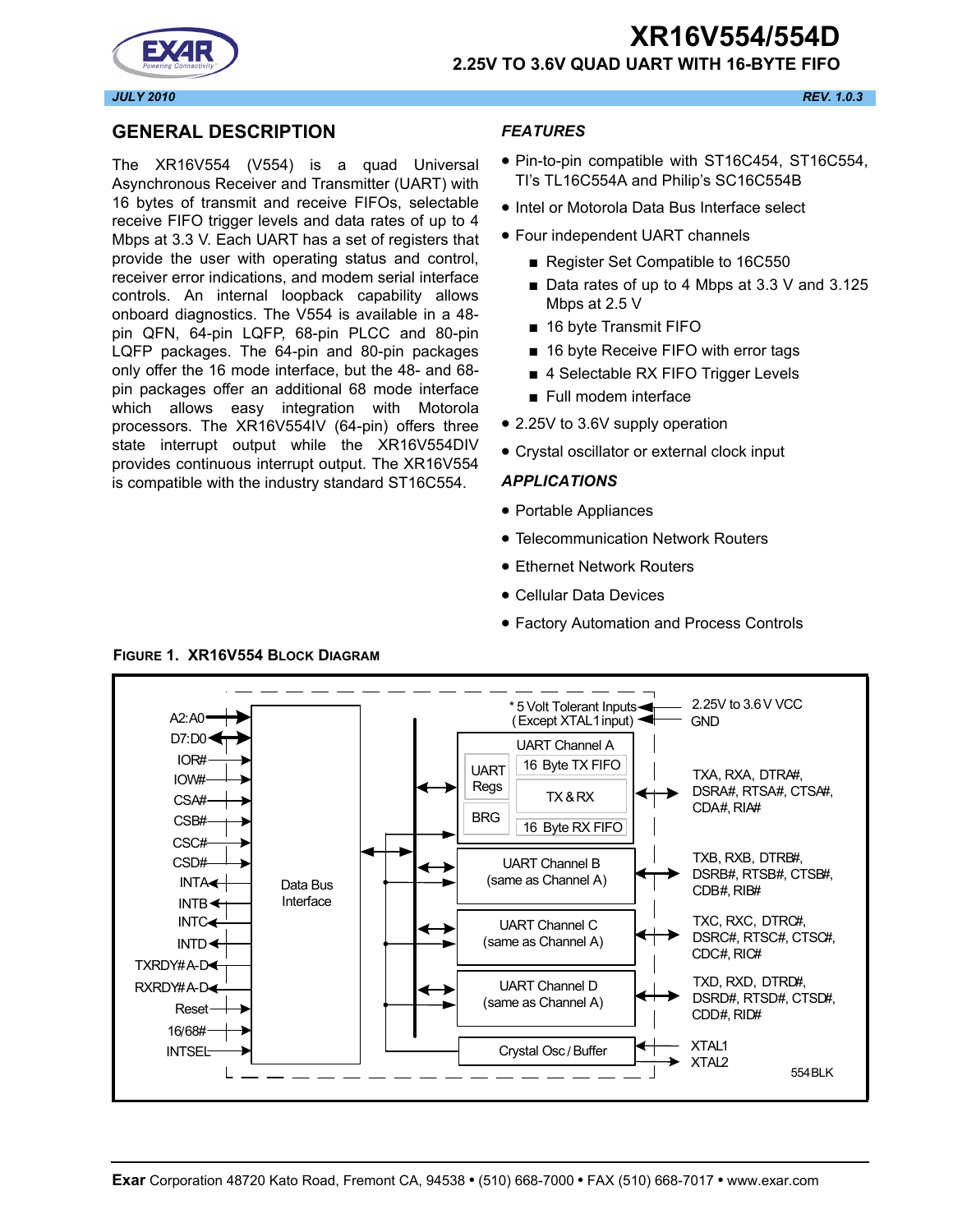

#### **2.25V TO 3.6V QUAD UART WITH 16-BYTE FIFO** *REV. 1.0.3*

**FIGURE 2. PIN OUT ASSIGNMENT FOR 68-PIN PLCC PACKAGES IN 16 AND 68 MODE AND 64-PIN LQFP PACKAGES**

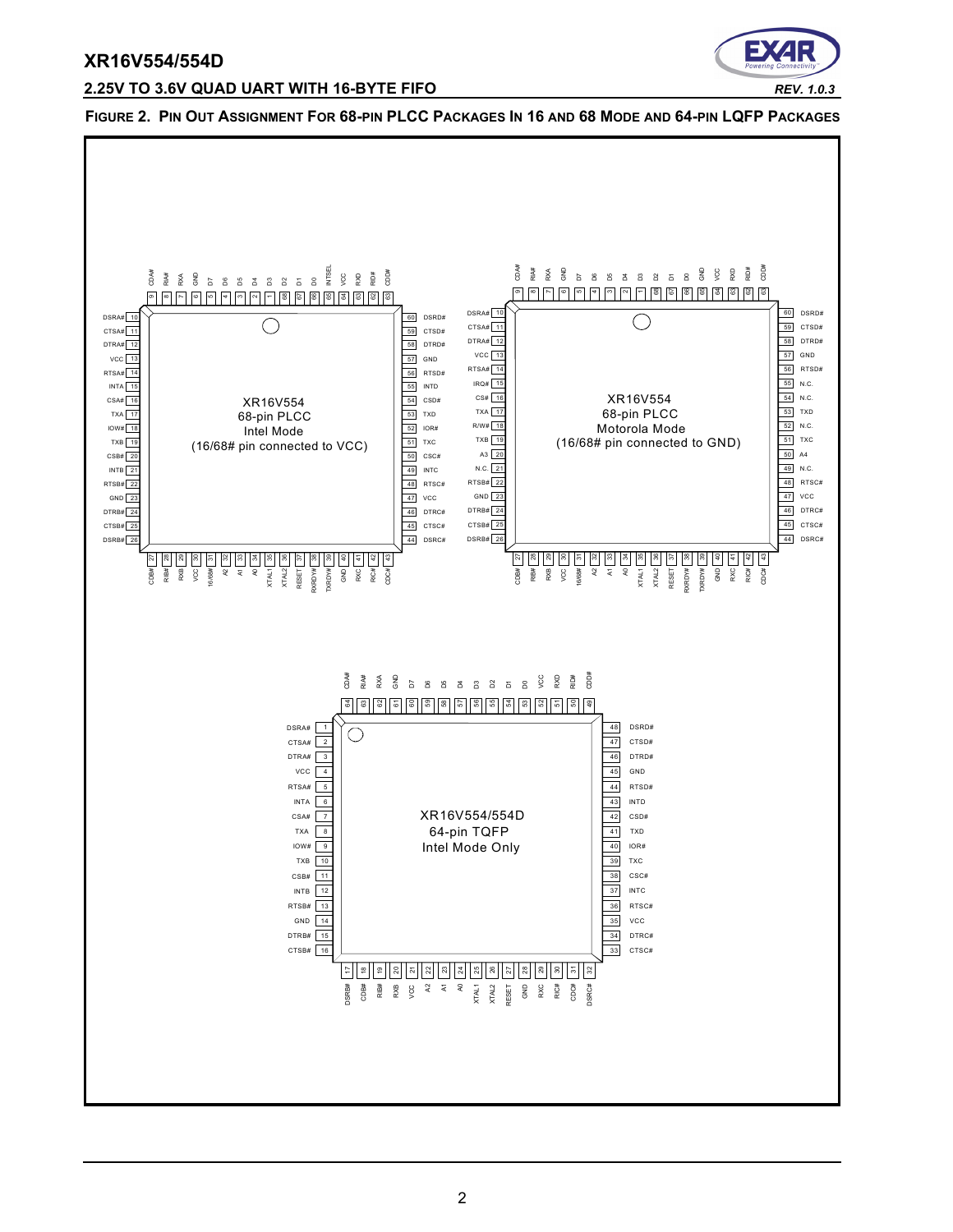

#### *REV. 1.0.3* **2.25V TO 3.6V QUAD UART WITH 16-BYTE FIFO**

#### **FIGURE 3. PIN OUT ASSIGNMENT FOR 48-PIN QFN PACKAGE AND 80-PIN LQFP PACKAGE**

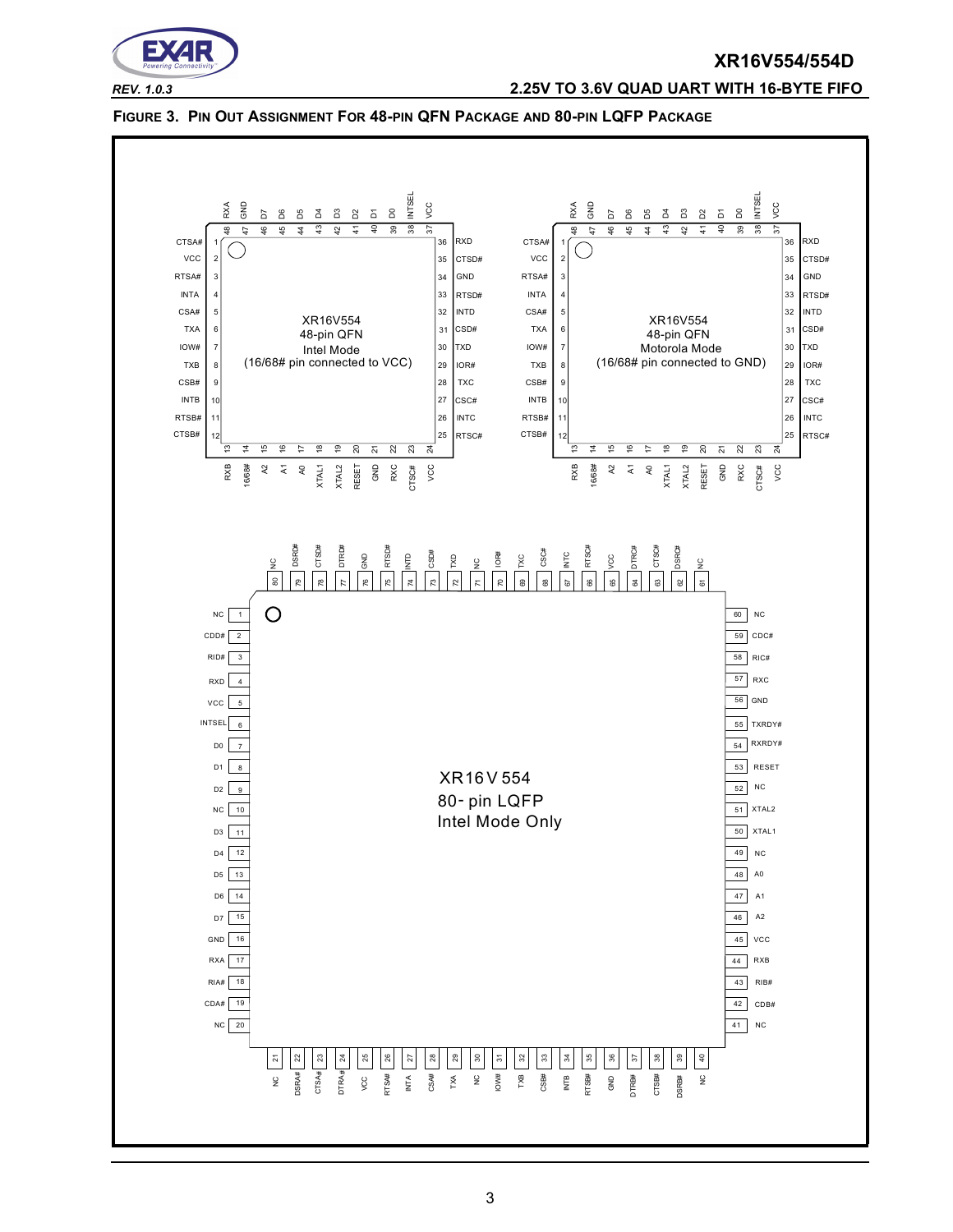## **2.25V TO 3.6V QUAD UART WITH 16-BYTE FIFO** *REV. 1.0.3*



### *ORDERING INFORMATION*

| <b>PART NUMBER</b> | <b>PACKAGE</b> | <b>OPERATING TEMPERATURE</b><br>RANGE | <b>DEVICE STATUS</b> |
|--------------------|----------------|---------------------------------------|----------------------|
| XR16V554IJ         | 68-Lead PLCC   | -40 $^{\circ}$ C to +85 $^{\circ}$ C  | Active               |
| XR16V554IV         | 64-Lead LQFP   | -40 $^{\circ}$ C to +85 $^{\circ}$ C  | Active               |
| XR16V554DIV        | 64-Lead LOFP   | -40 $^{\circ}$ C to +85 $^{\circ}$ C  | Active               |
| XR16V554IL         | 48-pin QFN     | -40 $^{\circ}$ C to +85 $^{\circ}$ C  | Active               |
| XR16V554IV80       | 80-Lead LQFP   | -40 $^{\circ}$ C to +85 $^{\circ}$ C  | Active               |

## **PIN DESCRIPTIONS**

| <b>NAME</b>                                                                            | <b>48-QFN</b><br>PIN#      | 64-LQFP<br>PIN#            | 68-PLCC<br>PIN#                       | 80-LQFP<br>PIN#         | <b>TYPE</b>  | <b>DESCRIPTION</b>                                                                                                                                                                                                                                                                                                                                                                                                                                                                                                |
|----------------------------------------------------------------------------------------|----------------------------|----------------------------|---------------------------------------|-------------------------|--------------|-------------------------------------------------------------------------------------------------------------------------------------------------------------------------------------------------------------------------------------------------------------------------------------------------------------------------------------------------------------------------------------------------------------------------------------------------------------------------------------------------------------------|
| <b>DATA BUS INTERFACE</b>                                                              |                            |                            |                                       |                         |              |                                                                                                                                                                                                                                                                                                                                                                                                                                                                                                                   |
| A2<br>A <sub>1</sub><br>A <sub>0</sub>                                                 | 15<br>16<br>17             | 22<br>23<br>24             | 32<br>33<br>34                        | 46<br>47<br>48          | $\mathbf{I}$ | Address data lines [2:0]. These 3 address lines select<br>one of the internal registers in UART channel A-D dur-<br>ing a data bus transaction.                                                                                                                                                                                                                                                                                                                                                                   |
| D7<br>D <sub>6</sub><br>D <sub>5</sub>                                                 | 46<br>45<br>44             | 60<br>59<br>58             | 5<br>4<br>3                           | 15<br>14<br>13          | I/O          | Data bus lines [7:0] (bidirectional).                                                                                                                                                                                                                                                                                                                                                                                                                                                                             |
| D <sub>4</sub><br>D <sub>3</sub><br>D <sub>2</sub><br>D <sub>1</sub><br>D <sub>0</sub> | 43<br>42<br>41<br>40<br>39 | 57<br>56<br>55<br>54<br>53 | $\overline{2}$<br>1<br>68<br>67<br>66 | 12<br>11<br>9<br>8<br>7 |              |                                                                                                                                                                                                                                                                                                                                                                                                                                                                                                                   |
| IOR#<br>(VCC)                                                                          | 29                         | 40                         | 52                                    | 70                      | $\mathbf{I}$ | When 16/68# pin is HIGH, the Intel bus interface is<br>selected and this input becomes read strobe (active<br>low). The falling edge instigates an internal read cycle<br>and retrieves the data byte from an internal register<br>pointed by the address lines [A2:A0], puts the data byte<br>on the data bus to allow the host processor to read it on<br>the rising edge.<br>When 16/68# pin is LOW, the Motorola bus interface is<br>selected and this input is not used and should be con-<br>nected to VCC. |
| IOW#<br>(R/W#)                                                                         | $\overline{7}$             | 9                          | 18                                    | 31                      | $\mathsf{I}$ | When 16/68# pin is HIGH, it selects Intel bus interface<br>and this input becomes write strobe (active low). The<br>falling edge instigates the internal write cycle and the<br>rising edge transfers the data byte on the data bus to<br>an internal register pointed by the address lines.<br>When 16/68# pin is LOW, the Motorola bus interface is<br>selected and this input becomes read (HIGH) and write<br>(LOW) signal.                                                                                   |
| CSA#<br>(CS#)                                                                          | 5                          | $\overline{7}$             | 16                                    | 28                      | $\mathsf{I}$ | When 16/68# pin is HIGH, this input is chip select A<br>(active low) to enable channel A in the device.<br>When 16/68# pin is LOW, this input becomes the chip<br>select (active low) for the Motorola bus interface.                                                                                                                                                                                                                                                                                             |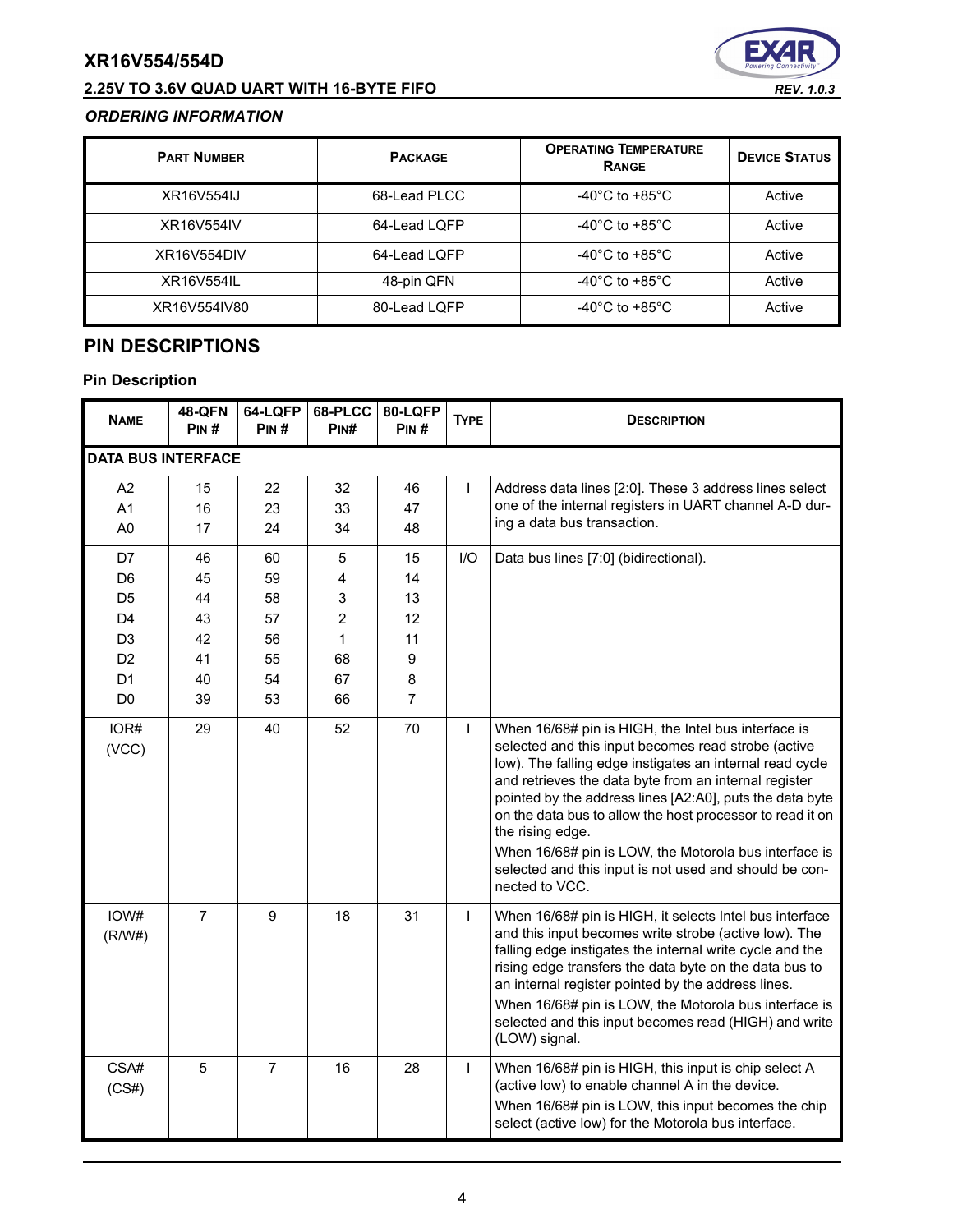

## *REV. 1.0.3* **2.25V TO 3.6V QUAD UART WITH 16-BYTE FIFO**

| <b>NAME</b>                                         | <b>48-QFN</b><br>PIN# | 64-LQFP<br>PIN# | 68-PLCC<br>PINH | 80-LQFP<br>PIN# | <b>TYPE</b>     | <b>DESCRIPTION</b>                                                                                                                                                                                                                                                                                                                                                                                                                                                                                                                                                   |
|-----------------------------------------------------|-----------------------|-----------------|-----------------|-----------------|-----------------|----------------------------------------------------------------------------------------------------------------------------------------------------------------------------------------------------------------------------------------------------------------------------------------------------------------------------------------------------------------------------------------------------------------------------------------------------------------------------------------------------------------------------------------------------------------------|
| CSB#<br>(A3)                                        | 9                     | 11              | 20              | 33              | $\mathbf{I}$    | When 16/68# pin is HIGH, this input is chip select B<br>(active low) to enable channel B in the device.<br>When 16/68# pin is LOW, this input becomes address<br>line A3 which is used for channel selection in the Motor-<br>ola bus interface.                                                                                                                                                                                                                                                                                                                     |
| CSC#<br>(A4)                                        | 27                    | 38              | 50              | 68              | $\mathsf{I}$    | When 16/68# pin is HIGH, this input is chip select C<br>(active low) to enable channel C in the device.<br>When 16/68# pin is LOW, this input becomes address<br>line A4 which is used for channel selection in the Motor-<br>ola bus interface.                                                                                                                                                                                                                                                                                                                     |
| CSD#<br>(VCC)                                       | 31                    | 42              | 54              | 73              | $\mathbf{I}$    | When 16/68# pin is HIGH, this input is chip select D<br>(active low) to enable channel D in the device.<br>When 16/68# pin is LOW, this input is not used and<br>should be connected VCC.                                                                                                                                                                                                                                                                                                                                                                            |
| <b>INTA</b><br>(IRQ#)                               | 4                     | $6\phantom{1}$  | 15              | 27              | $\circ$<br>(OD) | When 16/68# pin is HIGH for Intel bus interface, this<br>ouput becomes channel A interrupt output. The output<br>state is defined by the user and through the software<br>setting of MCR[3]. INTA is set to the active mode when<br>MCR[3] is set to a logic 1. INTA is set to the three state<br>mode when MCR[3] is set to a logic 0 (default). See<br>MCR[3].<br>When 16/68# pin is LOW for Motorola bus interface,<br>this output becomes device interrupt output (active low,<br>open drain). An external pull-up resistor is required for<br>proper operation. |
| <b>INTB</b><br><b>INTC</b><br><b>INTD</b><br>(N.C.) | 10<br>26<br>32        | 12<br>37<br>43  | 21<br>49<br>55  | 34<br>67<br>74  | $\circ$         | When 16/68# pin is HIGH for Intel bus interface, these<br>ouputs become the interrupt outputs for channels B, C,<br>and D. The output state is defined by the user through<br>the software setting of MCR[3]. The interrupt outputs<br>are set to the active mode when MCR[3] is set to a logic<br>1 and are set to the three state mode when MCR[3] is<br>set to a logic 0 (default). See MCR[3].<br>When 16/68# pin is LOW for Motorola bus interface,<br>these outputs are unused and will stay at logic zero<br>level. Leave these outputs unconnected.          |
| TXRDY#                                              |                       |                 | 39              | 55              | $\circ$         | Transmitter Ready (active low). This output is a logi-<br>cally ANDed status of TXRDY# A-D. See Table 5. If this<br>output is unused, leave it unconnected.                                                                                                                                                                                                                                                                                                                                                                                                          |
| RXRDY#                                              |                       |                 | 38              | 54              | O               | Receiver Ready (active low). This output is a logically<br>ANDed status of RXRDY# A-D. See Table 5. If this out-<br>put is unused, leave it unconnected.                                                                                                                                                                                                                                                                                                                                                                                                             |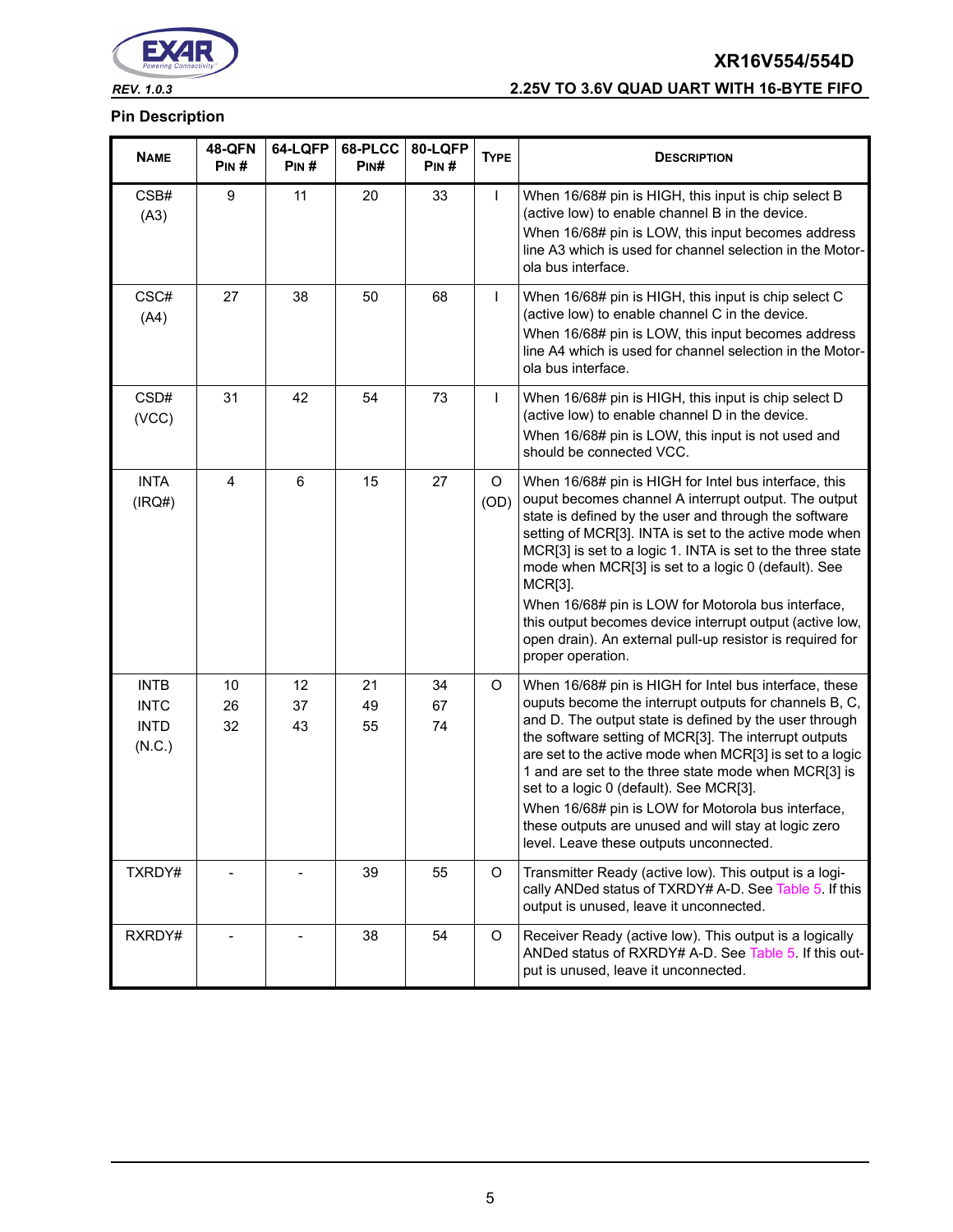## **2.25V TO 3.6V QUAD UART WITH 16-BYTE FIFO** *REV. 1.0.3*



| <b>NAME</b>                                          | <b>48-QFN</b><br>PIN#    | 64-LQFP<br>PIN#                  | 68-PLCC<br>PINH                  | 80-LQFP<br>PIN#      | <b>TYPE</b>  | <b>DESCRIPTION</b>                                                                                                                                                                                                                                                                                                                                                                                                                                                                                                                                                                                                                                                                                                                                                                                                                                                                                                     |
|------------------------------------------------------|--------------------------|----------------------------------|----------------------------------|----------------------|--------------|------------------------------------------------------------------------------------------------------------------------------------------------------------------------------------------------------------------------------------------------------------------------------------------------------------------------------------------------------------------------------------------------------------------------------------------------------------------------------------------------------------------------------------------------------------------------------------------------------------------------------------------------------------------------------------------------------------------------------------------------------------------------------------------------------------------------------------------------------------------------------------------------------------------------|
| <b>INTSEL</b>                                        | 38                       |                                  | 65                               | 6                    | $\mathsf{I}$ | Interrupt Select (active high, input with internal pull-<br>down).<br>When 16/68# pin is HIGH for Intel bus interface, this pin<br>can be used in conjunction with MCR bit-3 to enable or<br>disable the INT A-D pins or override MCR bit-3 and<br>enable the interrupt outputs. Interrupt outputs are<br>enabled continuously when this pin is HIGH. MCR bit-3<br>enables and disables the interrupt output pins. In this<br>mode, MCR bit-3 is set to a logic 1 to enable the contin-<br>uous output. See MCR bit-3 description for full detail.<br>This pin must be LOW in the Motorola bus interface<br>mode. For the 64 pin packages, this pin is bonded to<br>VCC internally in the XR16V554D so the INT outputs<br>operate in the continuous interrupt mode. This pin is<br>bonded to GND internally in the XR16V554 and there-<br>fore requires setting MCR bit-3 for enabling the inter-<br>rupt output pins. |
| <b>MODEM OR SERIAL I/O INTERFACE</b>                 |                          |                                  |                                  |                      |              |                                                                                                                                                                                                                                                                                                                                                                                                                                                                                                                                                                                                                                                                                                                                                                                                                                                                                                                        |
| <b>TXA</b><br><b>TXB</b><br><b>TXC</b><br><b>TXD</b> | 6<br>8<br>28<br>30       | 8<br>10<br>39<br>41              | 17<br>19<br>51<br>53             | 29<br>32<br>69<br>72 | O            | UART channels A-D Transmit Data and infrared trans-<br>mit data. In this mode, the TX signal will be HIGH dur-<br>ing reset, or idle (no data).                                                                                                                                                                                                                                                                                                                                                                                                                                                                                                                                                                                                                                                                                                                                                                        |
| <b>RXA</b><br><b>RXB</b><br><b>RXC</b><br><b>RXD</b> | 48<br>13<br>22<br>36     | 62<br>20<br>29<br>51             | $\overline{7}$<br>29<br>41<br>63 | 17<br>44<br>57<br>4  | $\mathsf{L}$ | UART channel A-D Receive Data. Normal receive data<br>input must idle HIGH.                                                                                                                                                                                                                                                                                                                                                                                                                                                                                                                                                                                                                                                                                                                                                                                                                                            |
| RTSA#<br>RTSB#<br>RTSC#<br>RTSD#                     | 3<br>11<br>25<br>33      | 5<br>13<br>36<br>44              | 14<br>22<br>48<br>56             | 26<br>35<br>66<br>75 | O            | UART channels A-D Request-to-Send (active low) or<br>general purpose output. If these outputs are not used,<br>leave them unconnected.                                                                                                                                                                                                                                                                                                                                                                                                                                                                                                                                                                                                                                                                                                                                                                                 |
| CTSA#<br>CTSB#<br>CTSC#<br>CTSD#                     | 1<br>12<br>23<br>35      | $\overline{2}$<br>16<br>33<br>47 | 11<br>25<br>45<br>59             | 23<br>38<br>63<br>78 | $\mathsf{I}$ | UART channels A-D Clear-to-Send (active low) or gen-<br>eral purpose input. These inputs should be connected<br>to VCC when not used.                                                                                                                                                                                                                                                                                                                                                                                                                                                                                                                                                                                                                                                                                                                                                                                  |
| DTRA#<br>DTRB#<br>DTRC#<br>DTRD#                     |                          | 3<br>15<br>34<br>46              | 12<br>24<br>46<br>58             | 24<br>37<br>64<br>77 | O            | UART channels A-D Data-Terminal-Ready (active low)<br>or general purpose output. If these outputs are not<br>used, leave them unconnected.                                                                                                                                                                                                                                                                                                                                                                                                                                                                                                                                                                                                                                                                                                                                                                             |
| DSRA#<br>DSRB#<br>DSRC#<br>DSRD#                     | $\overline{\phantom{a}}$ | $\mathbf{1}$<br>17<br>32<br>48   | 10<br>26<br>44<br>60             | 22<br>39<br>62<br>79 | $\mathsf{L}$ | UART channels A-D Data-Set-Ready (active low) or<br>general purpose input. This input should be connected<br>to VCC when not used. This input has no effect on the<br>UART.                                                                                                                                                                                                                                                                                                                                                                                                                                                                                                                                                                                                                                                                                                                                            |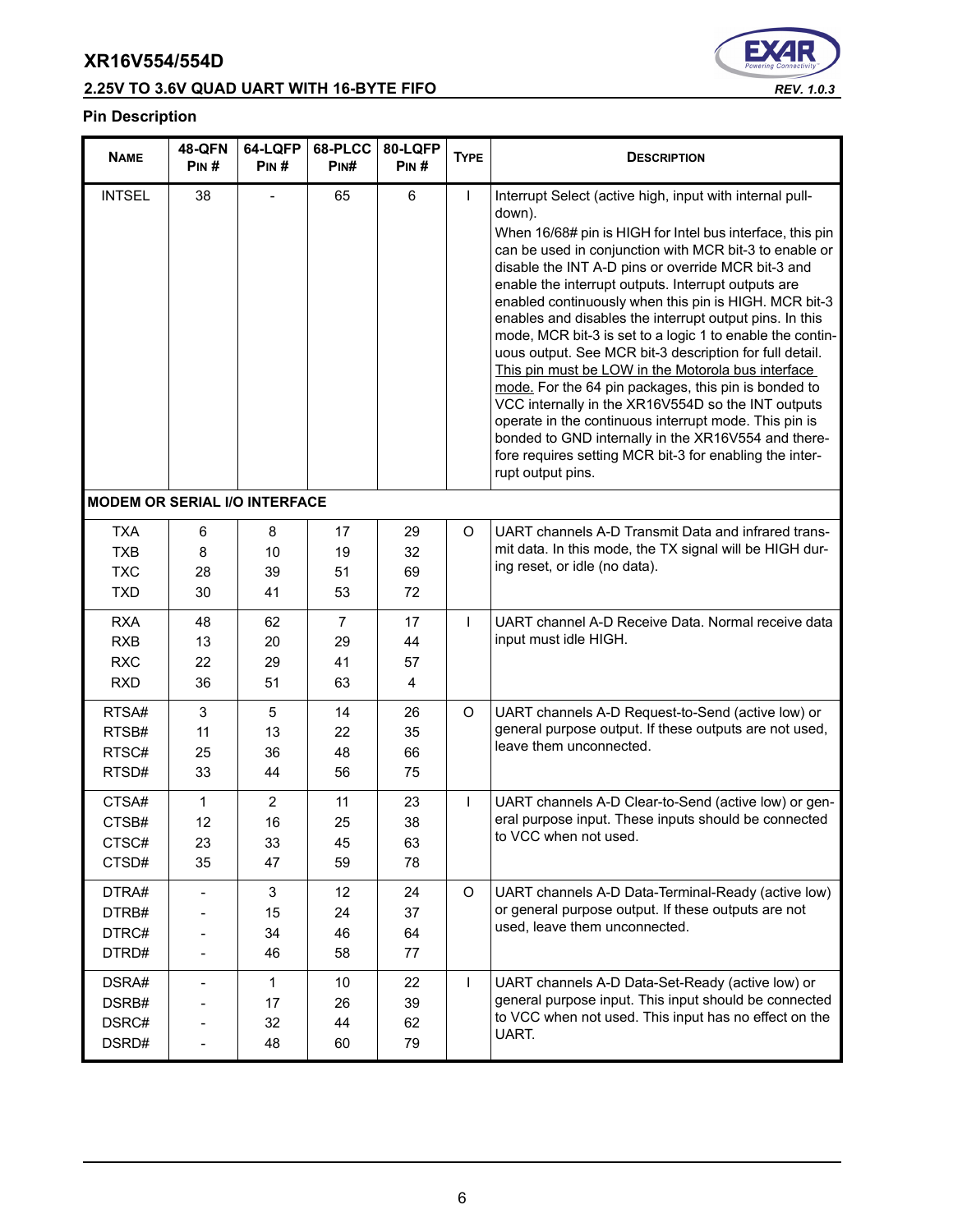

## *REV. 1.0.3* **2.25V TO 3.6V QUAD UART WITH 16-BYTE FIFO**

| <b>NAME</b>                  | <b>48-QFN</b><br>PIN#    | 64-LQFP<br>PIN#      | 68-PLCC<br>PINH     | 80-LQFP<br>PIN#                  | <b>TYPE</b>  | <b>DESCRIPTION</b>                                                                                                                                                                                                                                                                                                                                                                                                                                                                                                                                                                                                                                                                          |  |  |
|------------------------------|--------------------------|----------------------|---------------------|----------------------------------|--------------|---------------------------------------------------------------------------------------------------------------------------------------------------------------------------------------------------------------------------------------------------------------------------------------------------------------------------------------------------------------------------------------------------------------------------------------------------------------------------------------------------------------------------------------------------------------------------------------------------------------------------------------------------------------------------------------------|--|--|
| CDA#<br>CDB#<br>CDC#<br>CDD# |                          | 64<br>18<br>31<br>49 | 9<br>27<br>43<br>61 | 19<br>42<br>59<br>$\overline{2}$ | $\mathsf{I}$ | UART channels A-D Carrier-Detect (active low) or gen-<br>eral purpose input. This input should be connected to<br>VCC when not used. This input has no effect on the<br>UART.                                                                                                                                                                                                                                                                                                                                                                                                                                                                                                               |  |  |
| RIA#<br>RIB#<br>RIC#<br>RID# |                          | 63<br>19<br>30<br>50 | 8<br>28<br>42<br>62 | 18<br>43<br>58<br>3              | $\mathbf{I}$ | UART channels A-D Ring-Indicator (active low) or gen-<br>eral purpose input. This input should be connected to<br>VCC when not used. This input has no effect on the<br>UART.                                                                                                                                                                                                                                                                                                                                                                                                                                                                                                               |  |  |
|                              | <b>ANCILLARY SIGNALS</b> |                      |                     |                                  |              |                                                                                                                                                                                                                                                                                                                                                                                                                                                                                                                                                                                                                                                                                             |  |  |
| XTAL1                        | 18                       | 25                   | 35                  | 50                               | $\mathsf{I}$ | Crystal or external clock input. Caution: this input is not<br>5V tolerant.                                                                                                                                                                                                                                                                                                                                                                                                                                                                                                                                                                                                                 |  |  |
| XTAL <sub>2</sub>            | 19                       | 26                   | 36                  | 51                               | O            | Crystal or buffered clock output.                                                                                                                                                                                                                                                                                                                                                                                                                                                                                                                                                                                                                                                           |  |  |
| 16/68#                       | 14                       | $\blacksquare$       | 31                  | $\overline{\phantom{a}}$         | $\mathbf{I}$ | Intel or Motorola Bus Select (input with internal pull-up).<br>When 16/68# pin is HIGH, 16 or Intel Mode, the device<br>will operate in the Intel bus type of interface.<br>When 16/68# pin is LOW, 68 or Motorola mode, the<br>device will operate in the Motorola bus type of interface.<br>Motorola bus interface is not available on the 64 pin<br>package.                                                                                                                                                                                                                                                                                                                             |  |  |
| <b>RESET</b><br>(RESET#)     | 20                       | 27                   | 37                  | 53                               | $\mathsf{I}$ | When 16/68# pin is HIGH for Intel bus interface, this<br>input becomes the Reset pin (active high). In this case,<br>a 40 ns minimum HIGH pulse on this pin will reset the<br>internal registers and all outputs. The UART transmitter<br>output will be held HIGH, the receiver input will be<br>ignored and outputs are reset during reset period<br>(Table 13). When 16/68# pin is at LOW for Motorola<br>bus interface, this input becomes Reset# pin (active<br>low). This pin functions similarly, but instead of a HIGH<br>pulse, a 40 ns minimum LOW pulse will reset the inter-<br>nal registers and outputs.<br>Motorola bus interface is not available on the 64 pin<br>package. |  |  |
| <b>VCC</b>                   | 2, 24, 37                | 4, 21, 35,<br>52     | 13, 30,<br>47, 64   | 5, 25, 45,<br>65                 | Pwr          | 2.25V to 3.6V power supply. All inputs, except XTAL1,<br>are 5V tolerant.                                                                                                                                                                                                                                                                                                                                                                                                                                                                                                                                                                                                                   |  |  |
| <b>GND</b>                   | 21, 47                   | 14, 28,<br>45, 61    | 6, 23, 40,<br>57    | 16, 36,<br>56,76                 | Pwr          | Power supply common, ground.                                                                                                                                                                                                                                                                                                                                                                                                                                                                                                                                                                                                                                                                |  |  |
| <b>GND</b>                   | Center<br>Pad            | N/A                  | N/A                 | N/A                              | Pwr          | The center pad on the backside of the QFN package is<br>metallic and should be connected to GND on the PCB.<br>The thermal pad size on the PCB should be the approx-<br>imate size of this center pad and should be solder mask<br>defined. The solder mask opening should be at least<br>0.0025" inwards from the edge of the PCB thermal pad.                                                                                                                                                                                                                                                                                                                                             |  |  |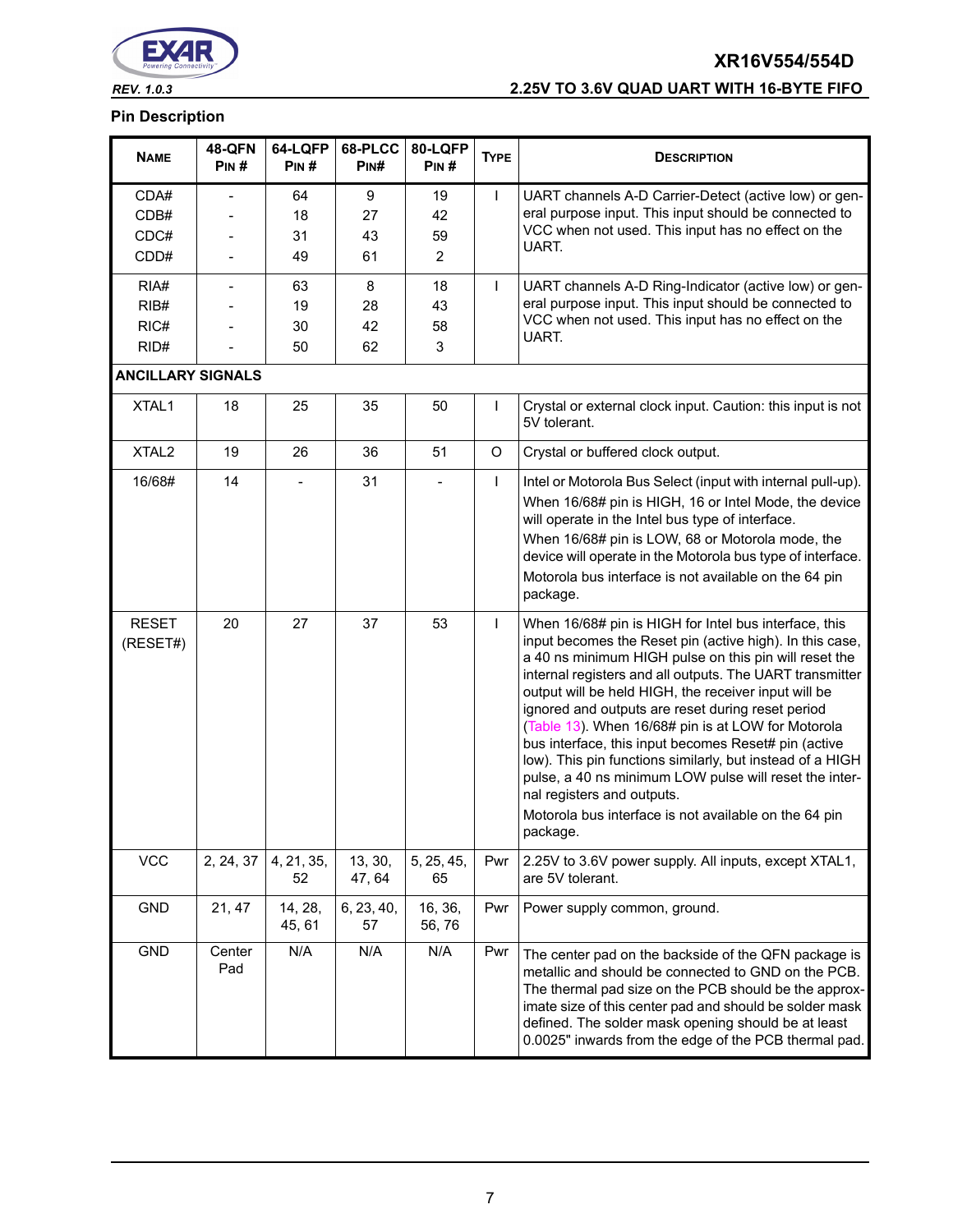## **2.25V TO 3.6V QUAD UART WITH 16-BYTE FIFO** *REV. 1.0.3*



## **Pin Description**

| <b>NAME</b> | <b>48-QFN</b><br>PIN# | 64-LQFP<br>PIN# | 68-PLCC   80-LQFP<br>PINH | PIN#                                                             | <b>TYPE</b> | <b>DESCRIPTION</b>                                                                   |
|-------------|-----------------------|-----------------|---------------------------|------------------------------------------------------------------|-------------|--------------------------------------------------------------------------------------|
| N.C.        |                       |                 |                           | 1, 10, 20,<br>21, 30,<br>40, 41,<br>49, 52,<br>60, 61,<br>71, 80 |             | No Connection. These pins are not used in either the<br>Intel or Motorola bus modes. |

**Pin type: I=Input, O=Output, I/O= Input/output, OD=Output Open Drain.**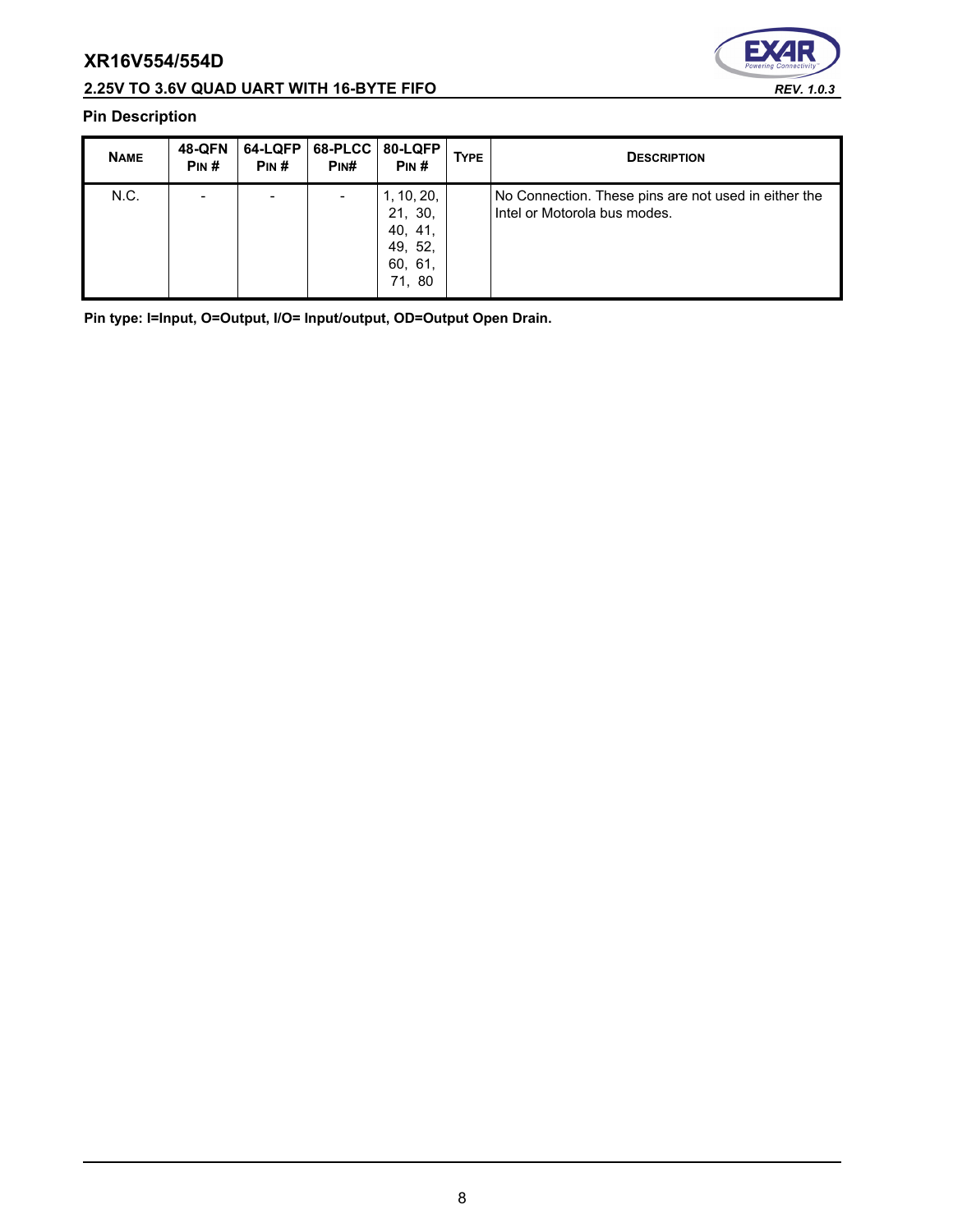

## **XR16V554/554D** *REV. 1.0.3* **2.25V TO 3.6V QUAD UART WITH 16-BYTE FIFO**

#### **1.0 PRODUCT DESCRIPTION**

The XR16V554 (V554) integrates the functions of 4 enhanced 16C550 Universal Asynchrounous Receiver and Transmitter (UART). Each UART is independently controlled and has its own set of device configuration registers. The configuration registers set is 16550 UART compatible for control, status and data transfer. Additionally, each UART channel has 16 bytes of transmit and receive FIFOs, programmable baud rate generator and data rate up to 4 Mbps at 3.3 V. The XR16V554 can operate from 2.25 to 3.6 volts. The V554 is fabricated with an advanced CMOS process.

#### **Enhanced FIFO**

The V554 QUART provides a solution that supports 16 bytes of transmit and receive FIFO memory, instead of one byte in the ST16C454. The V554 is designed to work with high performance data communication systems, that require fast data processing time. Increased performance is realized in the V554 by the larger transmit and receive FIFOs and Receiver FIFO trigger level control. This allows the external processor to handle more networking tasks within a given time. This increases the service interval giving the external CPU additional time for other applications and reducing the overall UART interrupt servicing time.

#### **Data Bus Interface, Intel or Motorola Type**

The V554 provides a single host interface for the 4 UARTs and supports Intel or Motorola microprocessor (CPU) data bus interface. The Intel bus compatible interface allows direct interconnect to Intel compatible type of CPUs using IOR#, IOW# and CSA#, CSB#, CSC# or CSD# inputs for data bus operation. The Motorola bus compatible interface instead uses the R/W#, CS#, A3 and A4 signals for data bus transactions. Few data bus interface signals change their functions depending on user's selection, see pin description for details. The Intel and Motorola bus interface selection is made through the pin 16/68#.

#### **Data Rate**

The V554 is capable of operation up to 4 Mbps at 3.3V. The device can operate at 3.3V with a crystal oscillator of up to 24 MHz crystal on pins XTAL1 and XTAL2, or external clock source of 64 MHz on XTAL1 pin. With a typical crystal of 14.7456 MHz and through a software option, the user can set the sampling rate for data rates of up to 921.6 Kbps.

#### **Enhanced Features**

The rich feature set of the V554 is available through the internal registers. Selectable receive FIFO trigger levels, programmable baud rates, infrared encoder/decoder interface and modem interface controls are all standard features. In the 16 mode INTSEL and MCR bit-3 can be configured to provide a software controlled or continuous interrupt capability. For backward compatibility to the ST16C554, the 64-pin LQFP does not have the INTSEL pin. Instead, two different LQFP packages are offered. The XR16V554DIV operates in the continuous interrupt enable mode by internally bonding INTSEL to VCC. The XR16V554IV operates in conjunction with MCR bit-3 by internally bonding INTSEL to GND.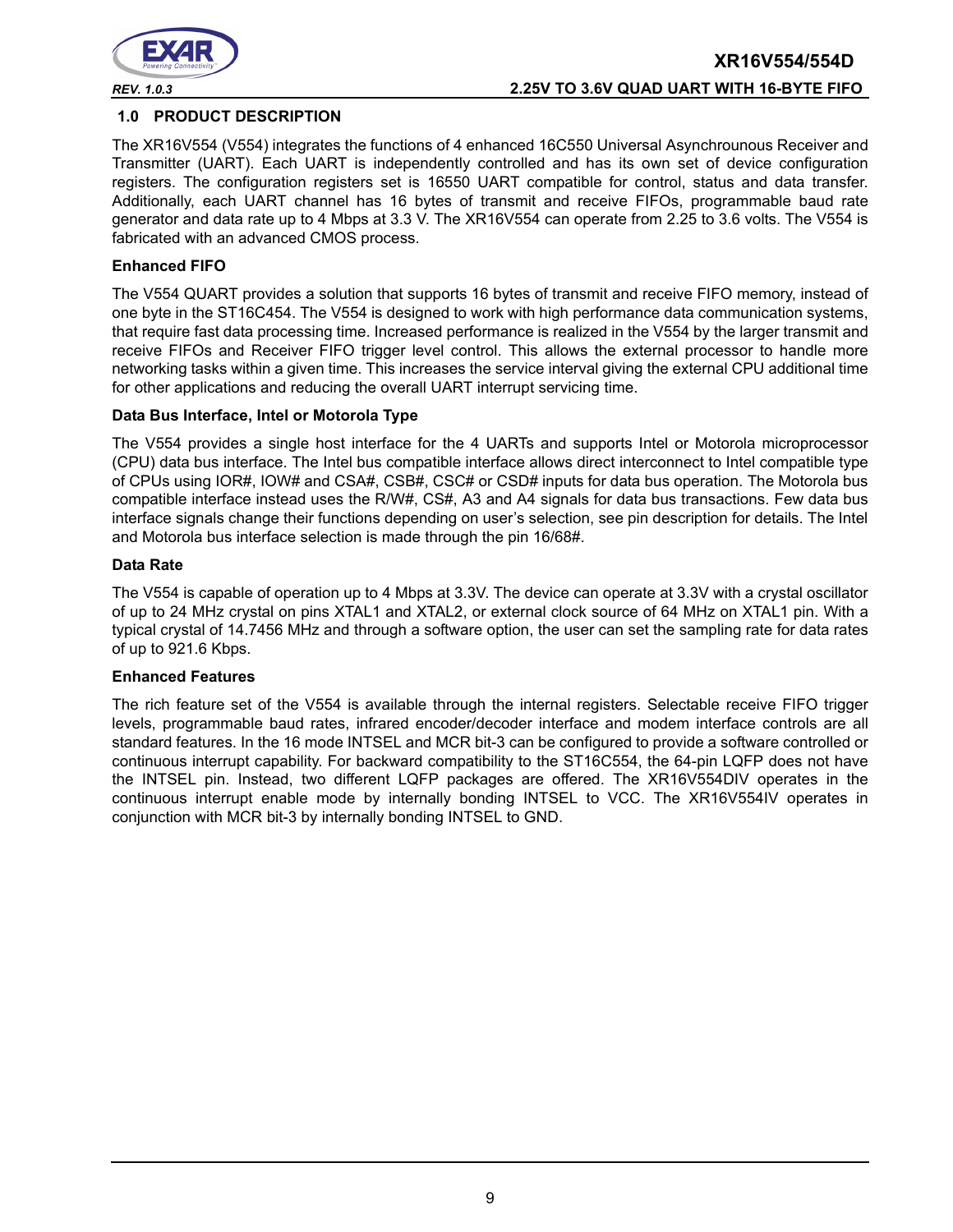#### **2.25V TO 3.6V QUAD UART WITH 16-BYTE FIFO** *REV. 1.0.3*



#### **2.0 FUNCTIONAL DESCRIPTIONS**

#### *2.1 CPU Interface*

The CPU interface is 8 data bits wide with 3 address lines and control signals to execute data bus read and write transactions. The V554 data interface supports the Intel compatible types of CPUs and it is compatible to the industry standard 16C550 UART. No clock (oscillator nor external clock) is required for a data bus transaction. Each bus cycle is asynchronous using CS# A-D, IOR# and IOW# or CS#, R/W#, A4 and A3 inputs. All four UART channels share the same data bus for host operations. A typical data bus interconnection for Intel and Motorola mode is shown in **[Figure](#page-9-0) 4**.

<span id="page-9-0"></span>

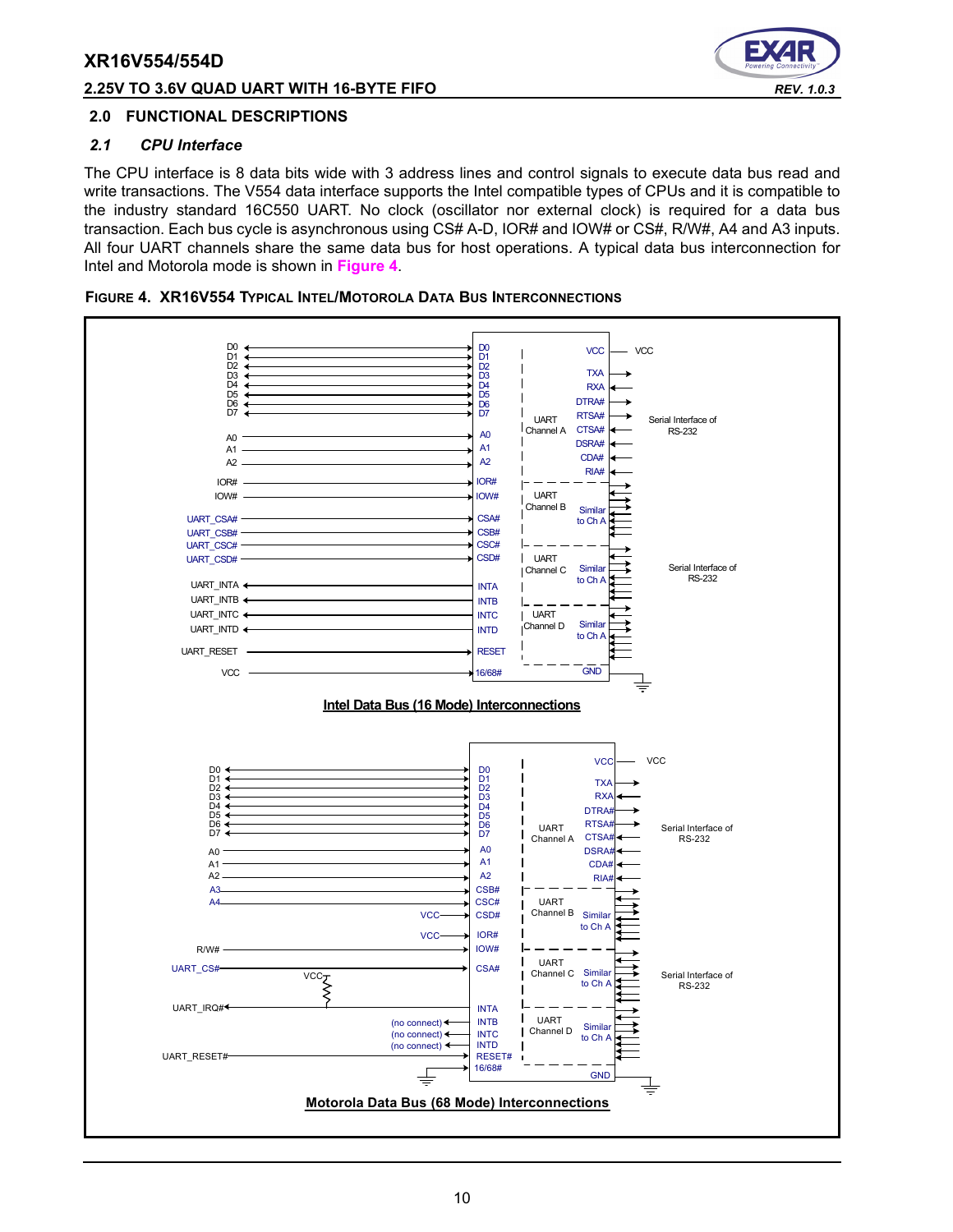

#### *2.2 Device Reset*

The RESET input resets the internal registers and the serial interface outputs in all channels to their default state (see [Table](#page-28-0) 13). An active high pulse of longer than 40 ns duration will be required to activate the reset function in the device. Following a power-on reset or an external reset, the V554 is software compatible with previous generation of UARTs, 16C454 and 16C554.

#### *2.3 Channel Selection*

<span id="page-10-0"></span>The UART provides the user with the capability to bi-directionally transfer information between an external CPU and an external serial communication device. During Intel Bus Mode (16/68# pin is connected to VCC), a logic 0 on chip select pins, CSA#, CSB#, CSC# or CSD# allows the user to select UART channel A, B, C or D to configure, send transmit data and/or unload receive data to/from the UART. Selecting all four UARTs can be useful during power up initialization to write to the same internal registers, but do not attempt to read from all four uarts simultaneously. Individual channel select functions are shown in **[Table](#page-10-0) 1**.

| CSA# | CSB# | CSC# | CSD# | <b>FUNCTION</b>       |
|------|------|------|------|-----------------------|
|      |      |      |      | UART de-selected      |
|      |      |      |      | Channel A selected    |
|      |      |      |      | Channel B selected    |
|      |      |      |      | Channel C selected    |
|      |      |      |      | Channel D selected    |
|      |      |      |      | Channels A-D selected |

**TABLE 1: CHANNEL A-D SELECT IN 16 MODE**

<span id="page-10-1"></span>During Motorola Bus Mode (16/68# pin is connected to GND), the package interface pins are configured for connection with Motorola, and other popular microprocessor bus types. In this mode the V554 decodes two additional addresses, A3 and A4, to select one of the four UART ports. The A3 and A4 address decode function is used only when in the Motorola Bus Mode. **[See Table](#page-10-1) 2**.

| TABLE 2: CHANNEL A-D SELECT IN 68 MODE |           |                 |  |  |
|----------------------------------------|-----------|-----------------|--|--|
| A4                                     | <b>A3</b> | <b>FUNCTION</b> |  |  |

| CS# | Α4 | A <sub>3</sub> | <b>FUNCTION</b>    |  |
|-----|----|----------------|--------------------|--|
|     | x  | х              | UART de-selected   |  |
|     |    |                | Channel A selected |  |
|     |    |                | Channel B selected |  |
|     |    |                | Channel C selected |  |
|     |    |                | Channel D selected |  |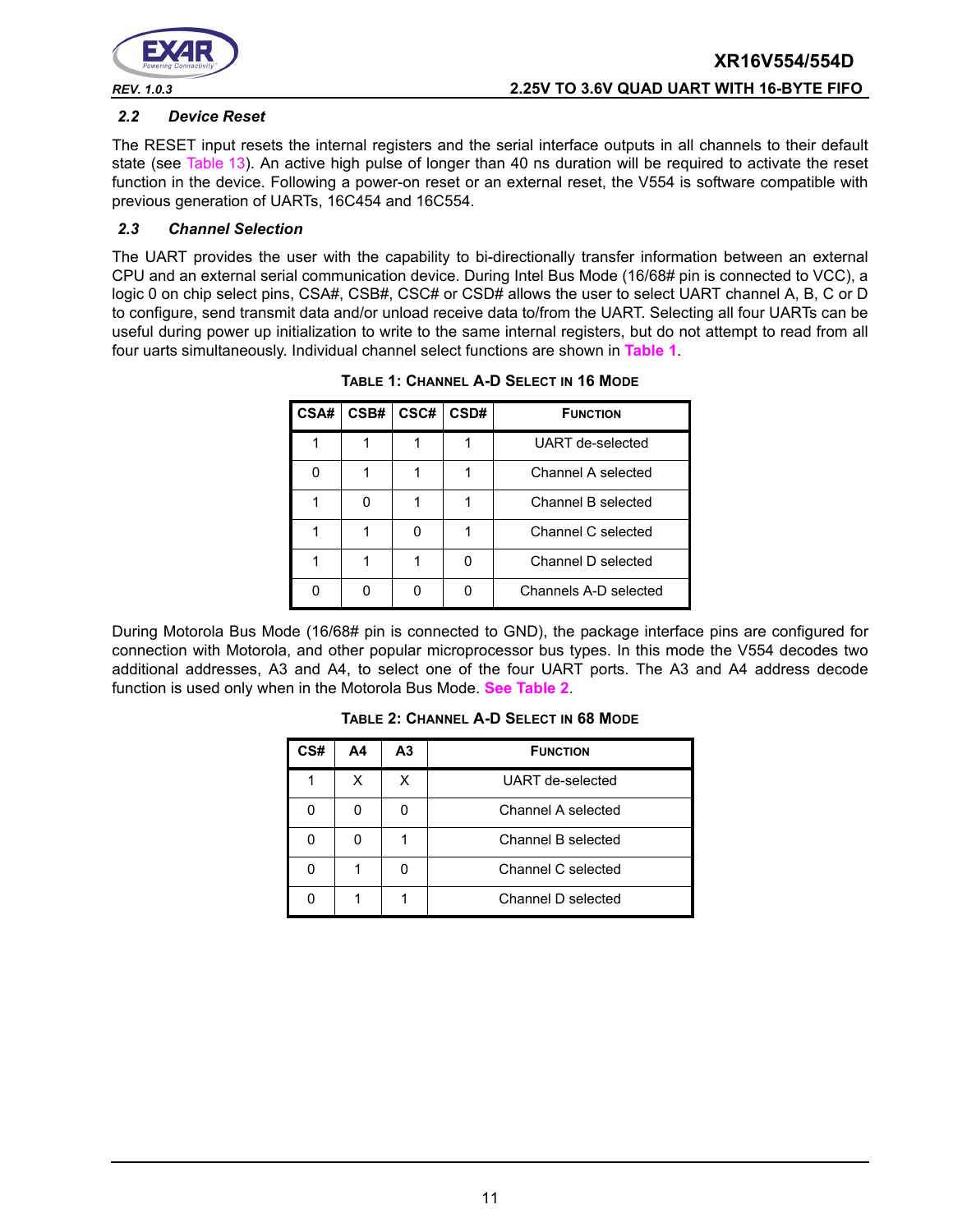#### **2.25V TO 3.6V QUAD UART WITH 16-BYTE FIFO** *REV. 1.0.3*



#### *2.4 Channels A-D Internal Registers*

Each UART channel in the V554 has a set of enhanced registers for controlling, monitoring and data loading and unloading. The configuration register set is compatible to those already available in the standard single 16C550. These registers function as data holding registers (THR/RHR), interrupt status and control registers (ISR/IER), a FIFO control register (FCR), receive line status and control registers (LSR/LCR), modem status and control registers (MSR/MCR), programmable data rate (clock) divisor registers (DLL/DLM), and a user accessible scratchpad register (SPR). All the register functions are discussed in full detail later in **["Section 3.0,](#page-18-0) [UART Internal Registers" on page](#page-18-0) 19**.

### *2.5 INT Ouputs for Channels A-D*

The interrupt outputs change according to the operating mode and enhanced features setup. **[Table](#page-11-0) 3 [and](#page-11-1) 4** summarize the operating behavior for the transmitter and receiver. Also see **[Figure](#page-34-0) 18** through **[23](#page-37-0)**.

<span id="page-11-0"></span>

|                | FCR BIT- $0 = 0$                        | FCR BIT-0 = 1 (FIFO ENABLED)                                                              |                                                                                           |  |  |  |
|----------------|-----------------------------------------|-------------------------------------------------------------------------------------------|-------------------------------------------------------------------------------------------|--|--|--|
|                | (FIFO DISABLED)                         | FCR Bit- $3 = 0$<br>(DMA Mode Disabled)                                                   | FCR Bit- $3 = 1$<br>(DMA Mode Enabled)                                                    |  |  |  |
| <b>INT Pin</b> | LOW = a byte in THR<br>HIGH = THR empty | LOW = FIFO above trigger level<br>HIGH = FIFO below trigger level or<br><b>FIFO</b> empty | LOW = FIFO above trigger level<br>HIGH = FIFO below trigger level or<br><b>FIFO</b> empty |  |  |  |

#### **TABLE 4: INT PIN OPERATION FOR RECEIVER FOR CHANNELS A-D**

<span id="page-11-1"></span>

|                | FCR BIT- $0 = 0$<br>(FIFO DISABLED) | FCR BIT-0 = 1 (FIFO ENABLED)                                        |                                                                   |
|----------------|-------------------------------------|---------------------------------------------------------------------|-------------------------------------------------------------------|
|                |                                     | FCR Bit- $3 = 0$<br>(DMA Mode Disabled)                             | FCR Bit- $3 = 1$<br>(DMA Mode Enabled)                            |
| <b>INT Pin</b> | ILOW = no data<br>$HIGH = 1 byte$   | $LOW = FIFO$ below trigger level<br>HIGH = FIFO above trigger level | LOW = FIFO below trigger level<br>HIGH = FIFO above trigger level |

#### *2.6 DMA Mode*

The device does not support direct memory access. The DMA Mode (a legacy term) in this document does not mean "direct memory access" but refers to data block transfer operation. The DMA mode affects the state of the RXRDY# A-D and TXRDY# A-D output pins. The transmit and receive FIFO trigger levels provide additional flexibility to the user for block mode operation. The LSR bits 5-6 provide an indication when the transmitter is empty or has an empty location(s) for more data. The user can optionally operate the transmit and receive FIFO in the DMA mode (FCR bit-3 = 1). When the transmit and receive FIFOs are enabled and the DMA mode is disabled (FCR bit-3 = 0), the V554 is placed in single-character mode for data transmit or receive operation. When DMA mode is enabled (FCR bit-3 = 1), the user takes advantage of block mode operation by loading or unloading the FIFO in a block sequence determined by the programmed trigger level. The following table show their behavior. Also see **[Figure](#page-34-0) 18** through **[23](#page-37-0)**.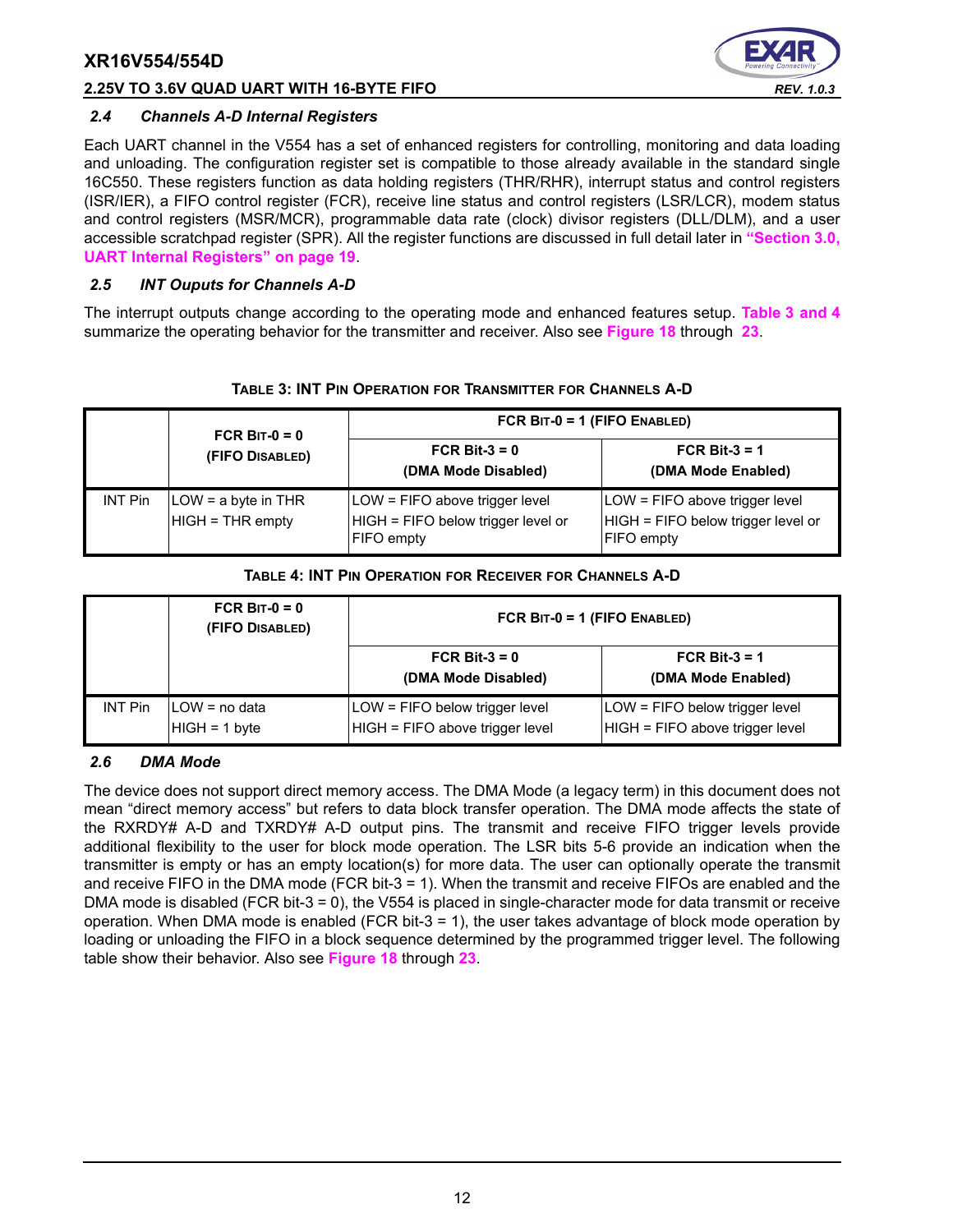



#### **TABLE 5: TXRDY# AND RXRDY# OUTPUTS IN FIFO AND DMA MODE FOR CHANNELS A-D**

<span id="page-12-0"></span>

| <b>PINS</b> | $FCR$ BIT-0=0<br>(FIFO DISABLED)          | FCR BIT-0=1 (FIFO ENABLED)                             |                                                                                                                              |  |  |
|-------------|-------------------------------------------|--------------------------------------------------------|------------------------------------------------------------------------------------------------------------------------------|--|--|
|             |                                           | FCR BIT- $3 = 0$<br>(DMA MODE DISABLED)                | FCR BIT- $3 = 1$<br>(DMA MODE ENABLED)                                                                                       |  |  |
| RXRDY#      | $LOW = 1$ byte<br>IHIGH = no data         | $LOW = at least 1 byte in FIFO$<br>$HIGH = FIFO$ empty | HIGH to LOW transition when FIFO reaches the<br>trigger level, or timeout occurs<br>LOW to HIGH transition when FIFO empties |  |  |
| TXRDY#      | $LOW = THR$ empty<br>$HIGH = byte in THR$ | $LOW = FIFO$ empty<br>HIGH = at least 1 byte in FIFO   | $LOW = FIFO$ has at least 1 empty location<br>$HIGH = FIFO$ is full                                                          |  |  |

#### *2.7 Crystal Oscillator or External Clock Input*

The V554 includes an on-chip oscillator (XTAL1 and XTAL2) to produce a clock for both UART sections in the device. The CPU data bus does not require this clock for bus operation. The crystal oscillator provides a system clock to the Baud Rate Generators (BRG) section found in each of the UART. XTAL1 is the input to the oscillator or external clock buffer input with XTAL2 pin being the output. Caution: the XTAL1 input is not 5V tolerant. For programming details, see **["Section 2.8, Programmable Baud Rate Generator" on page](#page-12-1) 13**.

#### <span id="page-12-2"></span>**FIGURE 5. TYPICAL CRYSTAL CONNECTIONS**



The on-chip oscillator is designed to use an industry standard microprocessor crystal (parallel resonant, fundamental frequency with 10-22 pF capacitance load, ESR of 20-120 ohms and 100ppm frequency tolerance) connected externally between the XTAL1 and XTAL2 pins. Typical oscillator connections are shown in **[Figure](#page-12-2) 5**. Alternatively, an external clock can be connected to the XTAL1 pin to clock the internal baud rate generator for standard or custom rates. For further reading on oscillator circuit please see application note DAN108 on EXAR's web site.

#### <span id="page-12-1"></span>*2.8 Programmable Baud Rate Generator*

Each UART has its own Baud Rate Generator (BRG) for the transmitter and receiver. The BRG further divides this clock by a programmable divisor between 1 and (216 - 0.0625) in increments of 0.0625 (1/16) to obtain a 16X sampling rate clock of the serial data rate. The sampling rate clock is used by the transmitter for data bit shifting and receiver for data sampling. The BRG divisor defaults to the maximum baud rate (DLL = 0x01 and DLM = 0x00) upon power up and reset. Programming the Baud Rate Generator Registers DLL and DLM provides the capability for selecting the operating data rate. **[Table](#page-13-0) 6** shows the standard data rates available with a 24MHz crystal or external clock at 16X clock rate. If the pre-scaler is used (MCR bit-7 = 1), the output data rate will be 4 times less than that shown in **[Table](#page-13-0) 6**.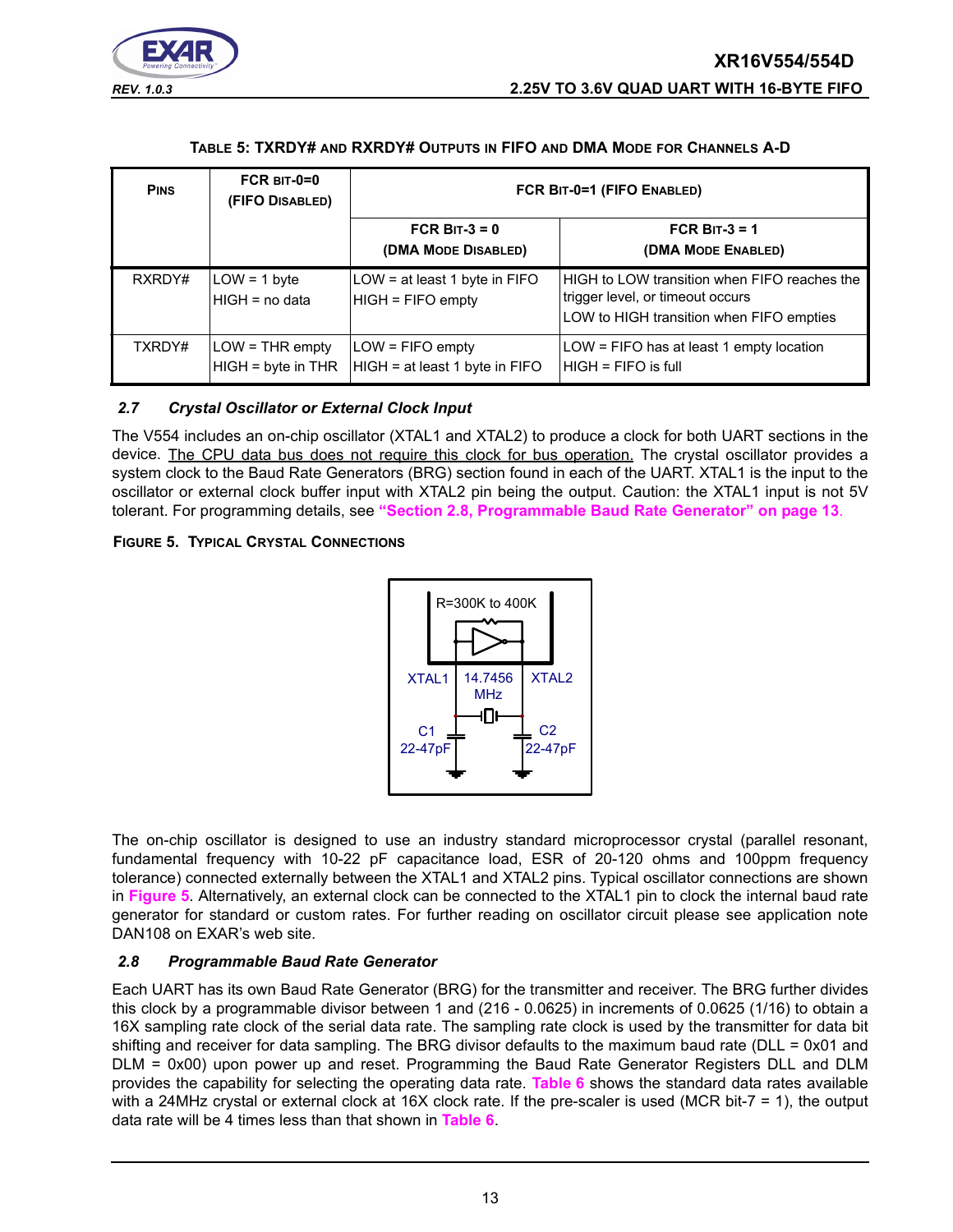

#### **FIGURE 6. BAUD RATE GENERATOR**



**TABLE 6: TYPICAL DATA RATES WITH A 14.7456 MHZ CRYSTAL OR EXTERNAL CLOCK**

<span id="page-13-0"></span>

| <b>OUTPUT Data Rate</b><br>$MCR$ Bit-7=0 | <b>DIVISOR FOR 16X</b><br><b>Clock (Decimal)</b> | <b>DIVISOR FOR 16X</b><br>Clock (HEX) | <b>DLM PROGRAM</b><br>VALUE (HEX) | <b>DLL PROGRAM</b><br>VALUE (HEX) | <b>DATA RATE</b><br>ERROR (%) |
|------------------------------------------|--------------------------------------------------|---------------------------------------|-----------------------------------|-----------------------------------|-------------------------------|
| 400                                      | 2304                                             | 900                                   | 09                                | 00                                | $\mathbf{0}$                  |
| 2400                                     | 384                                              | 180                                   | 01                                | 80                                | $\mathbf 0$                   |
| 4800                                     | 192                                              | CO                                    | 00                                | C <sub>0</sub>                    | $\Omega$                      |
| 9600                                     | 96                                               | 60                                    | 00                                | 60                                | $\mathbf 0$                   |
| 19.2k                                    | 48                                               | 30                                    | $00\,$                            | 30                                | $\mathbf 0$                   |
| 38.4k                                    | 24                                               | 18                                    | 00                                | 18                                | $\Omega$                      |
| 76.8k                                    | 12                                               | $_{0C}$                               | 00                                | 0C                                | $\mathbf 0$                   |
| 153.6k                                   | 6                                                | 06                                    | 00                                | 06                                | $\mathbf 0$                   |
| 230.4k                                   | 4                                                | 04                                    | 00                                | 04                                | $\mathbf 0$                   |
| 460.8k                                   | $\overline{2}$                                   | 02                                    | 00                                | 02                                | $\mathbf 0$                   |
| 921.6k                                   | 1                                                | 01                                    | $00\,$                            | 01                                | $\Omega$                      |

#### <span id="page-13-1"></span>*2.9 Transmitter*

The transmitter section comprises of an 8-bit Transmit Shift Register (TSR) and 16 bytes of FIFO which includes a byte-wide Transmit Holding Register (THR). TSR shifts out every data bit with the 16X internal sampling clock. A bit time is 16X clock periods. The transmitter sends the start-bit followed by the number of data bits, inserts the proper parity-bit if enabled, and adds the stop-bit(s). The status of the FIFO and TSR are reported in the Line Status Register (LSR bit-5 and bit-6).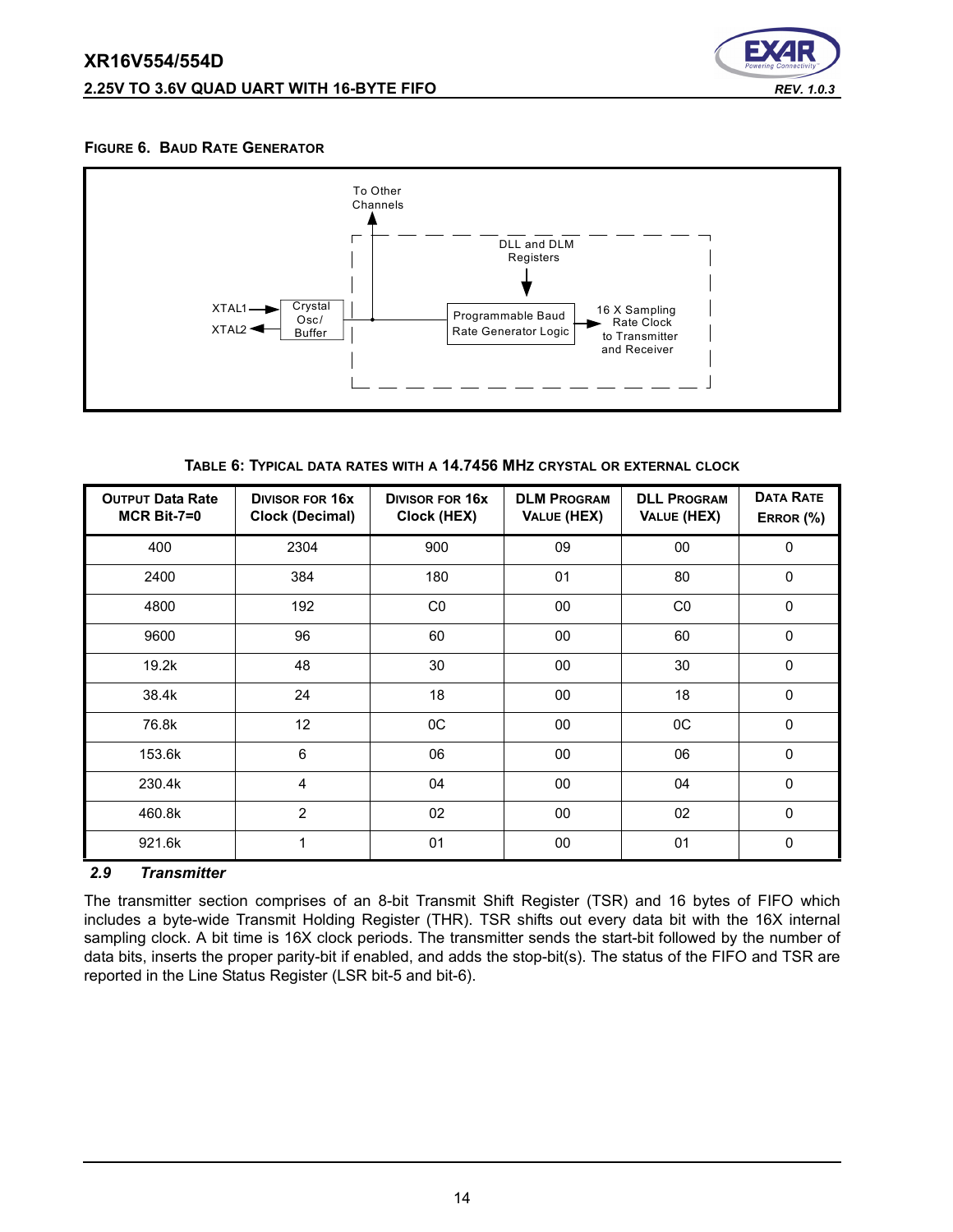

#### **2.9.1 Transmit Holding Register (THR) - Write Only**

The transmit holding register is an 8-bit register providing a data interface to the host processor. The host writes transmit data byte to the THR to be converted into a serial data stream including start-bit, data bits, parity-bit and stop-bit(s). The least-significant-bit (Bit-0) becomes first data bit to go out. The THR is the input register to the transmit FIFO of 16 bytes when FIFO operation is enabled by FCR bit-0. Every time a write operation is made to the THR, the FIFO data pointer is automatically bumped to the next sequential data location.

### **2.9.2 Transmitter Operation in non-FIFO Mode**

The host loads transmit data to THR one character at a time. The THR empty flag (LSR bit-5) is set when the data byte is transferred to TSR. THR flag can generate a transmit empty interrupt (ISR bit-1) when it is enabled by IER bit-1. The TSR flag (LSR bit-6) is set when TSR becomes completely empty.

**FIGURE 7. TRANSMITTER OPERATION IN NON-FIFO MODE**



## **2.9.3 Transmitter Operation in FIFO Mode**

The host may fill the transmit FIFO with up to 16 bytes of transmit data. The THR empty flag (LSR bit-5) is set whenever the FIFO is empty. The THR empty flag can generate a transmit empty interrupt (ISR bit-1) when the FIFO becomes empty. The transmit empty interrupt is enabled by IER bit-1. The TSR flag (LSR bit-6) is set when TSR/FIFO becomes empty.



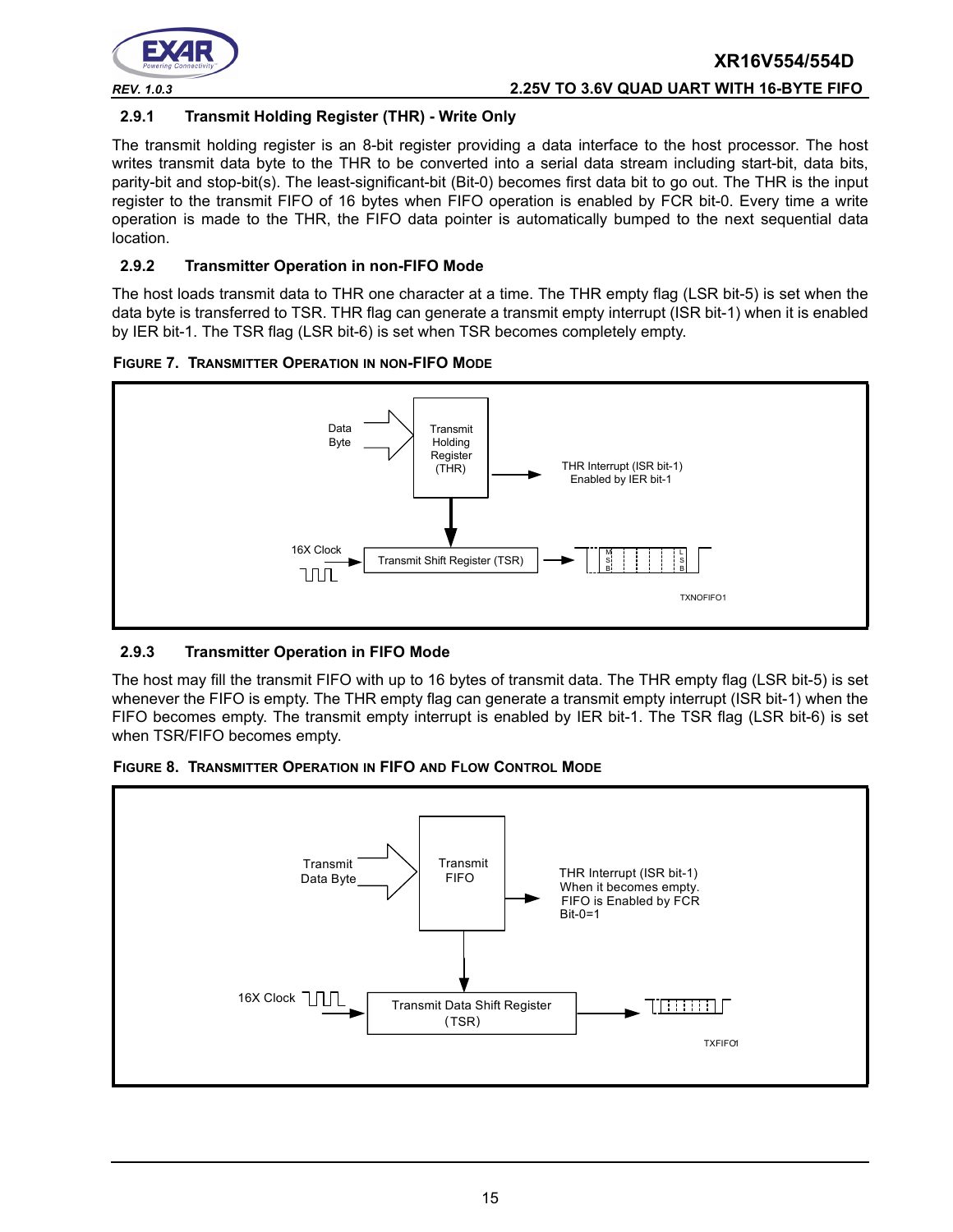#### **2.25V TO 3.6V QUAD UART WITH 16-BYTE FIFO** *REV. 1.0.3*



#### <span id="page-15-1"></span>*2.10 Receiver*

The receiver section contains an 8-bit Receive Shift Register (RSR) and 16 bytes of FIFO which includes a byte-wide Receive Holding Register (RHR). The RSR uses the 16X clock for timing. It verifies and validates every bit on the incoming character in the middle of each data bit. On the falling edge of a start or false start bit, an internal receiver counter starts counting at the 16X clock rate. After 8 clocks the start bit period should be at the center of the start bit. At this time the start bit is sampled and if it is still LOW it is validated. Evaluating the start bit in this manner prevents the receiver from assembling a false character. The rest of the data bits and stop bits are sampled and validated in this same manner to prevent false framing. If there were any error(s), they are reported in the LSR register bits 2-4. Upon unloading the receive data byte from RHR, the receive FIFO pointer is bumped and the error tags are immediately updated to reflect the status of the data byte in RHR register. RHR can generate a receive data ready interrupt upon receiving a character or delay until it reaches the FIFO trigger level. Furthermore, data delivery to the host is guaranteed by a receive data ready time-out interrupt when data is not received for 4 word lengths as defined by LCR[1:0] plus 12 bits time. This is equivalent to 3.7-4.6 character times. The RHR interrupt is enabled by IER bit-0. See **[Figure](#page-15-0) 9** and **[Figure](#page-16-0) 10** below.

#### **2.10.1 Receive Holding Register (RHR) - Read-Only**

The Receive Holding Register is an 8-bit register that holds a receive data byte from the Receive Shift Register. It provides the receive data interface to the host processor. The RHR register is part of the receive FIFO of 16 bytes by 11-bit wide, the 3 extra bits are for the 3 error tags to be reported in LSR register. When the FIFO is enabled by FCR bit-0, the RHR contains the first data character received by the FIFO. After the RHR is read, the next character byte is loaded into the RHR and the errors associated with the current data byte are immediately updated in the LSR bits 2-4.



#### <span id="page-15-0"></span>**FIGURE 9. RECEIVER OPERATION IN NON-FIFO MODE**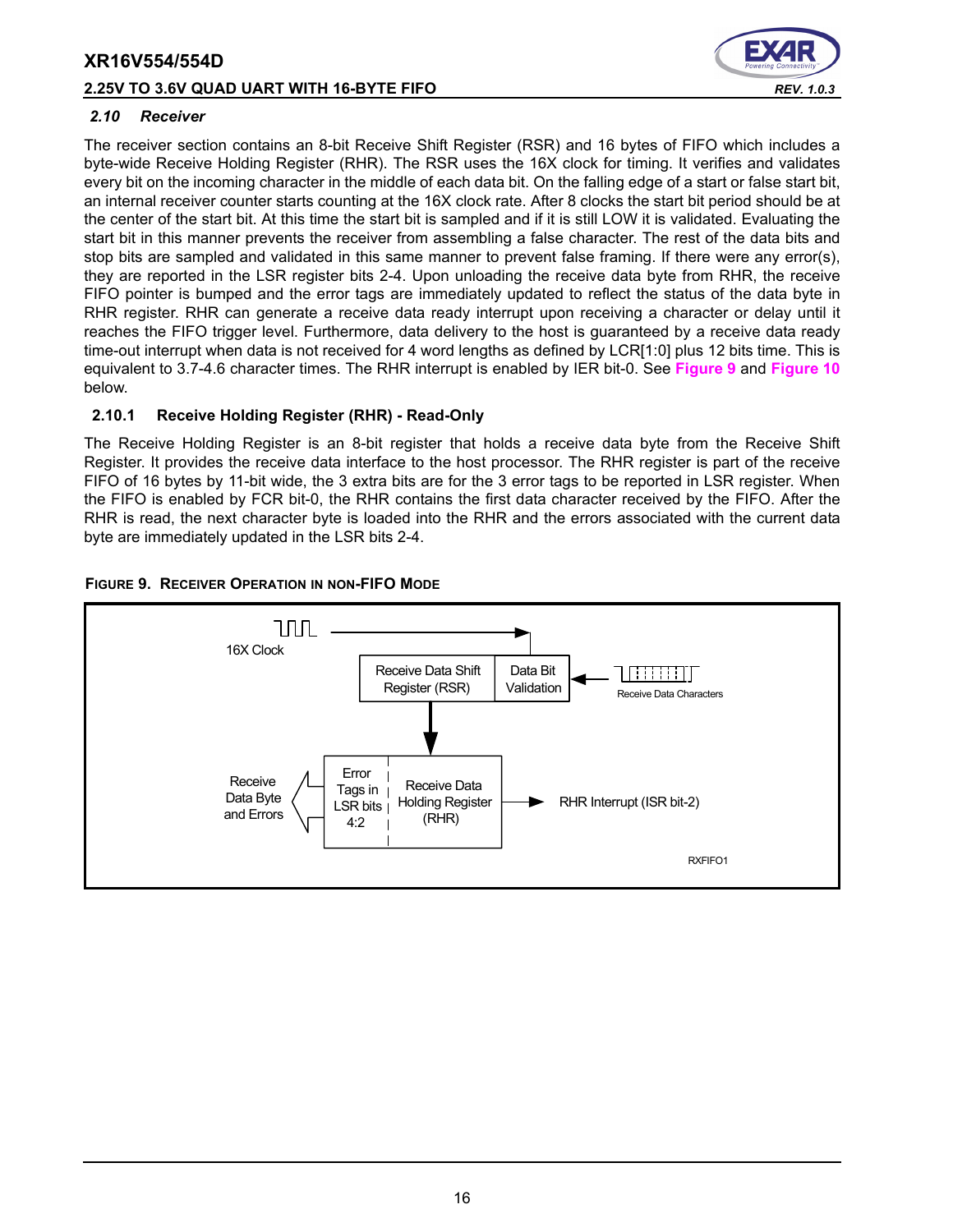

#### <span id="page-16-0"></span>**FIGURE 10. RECEIVER OPERATION IN FIFO**

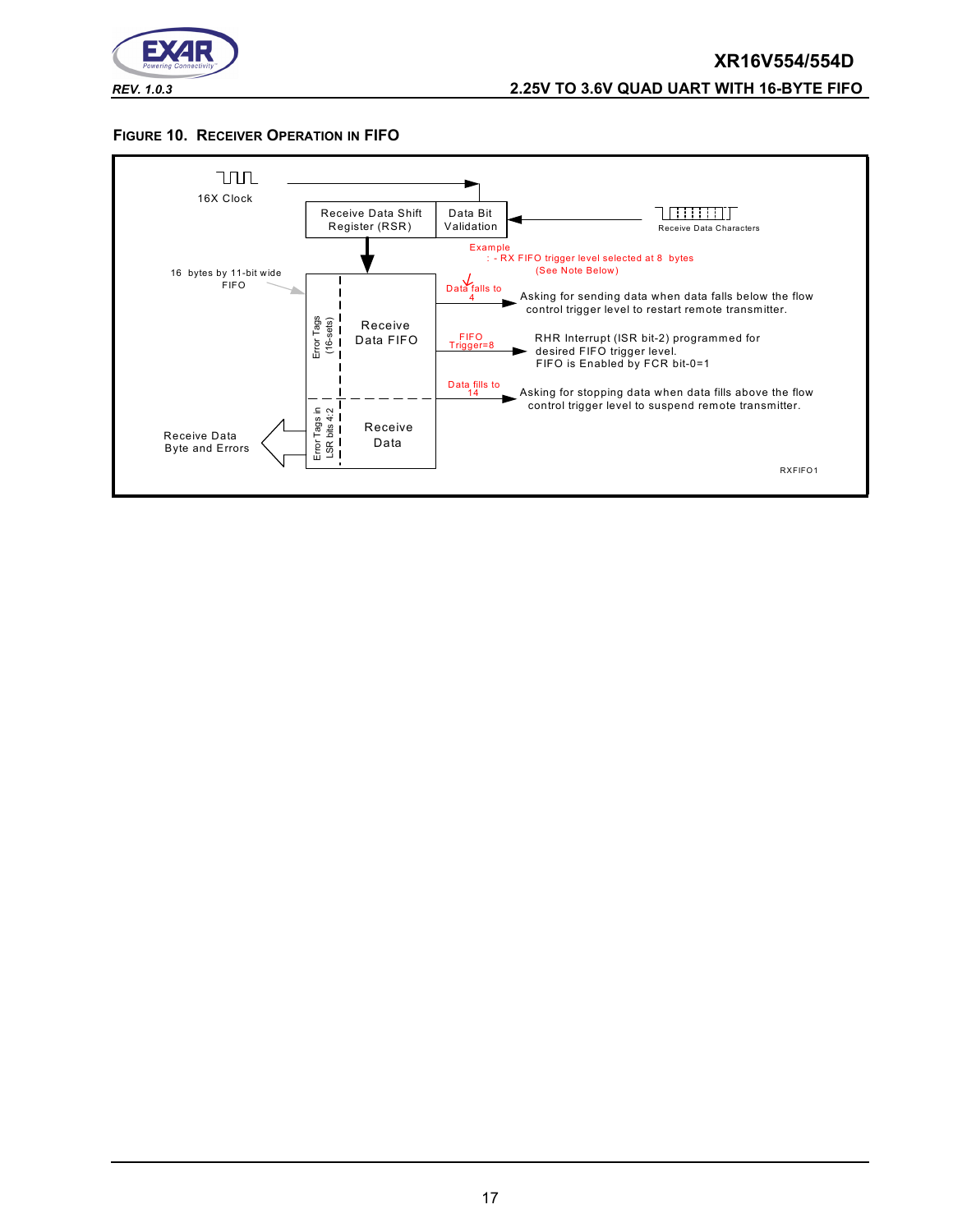#### **2.25V TO 3.6V QUAD UART WITH 16-BYTE FIFO** *REV. 1.0.3*



#### *2.11 Internal Loopback*

The V554 UART provides an internal loopback capability for system diagnostic purposes. The internal loopback mode is enabled by setting MCR register bit-4 to logic 1. All regular UART functions operate normally. **[Figure](#page-17-0) 11** shows how the modem port signals are re-configured. Transmit data from the transmit shift register output is internally routed to the receive shift register input allowing the system to receive the same data that it was sending. The TX pin is held HIGH or mark condition while RTS# and DTR# are de-asserted, and CTS#, DSR# CD# and RI# inputs are ignored. Caution: the RX input must be held HIGH during loopback test else upon exiting the loopback test the UART may detect and report a false "break" signal.

#### <span id="page-17-0"></span>**FIGURE 11. INTERNAL LOOPBACK**

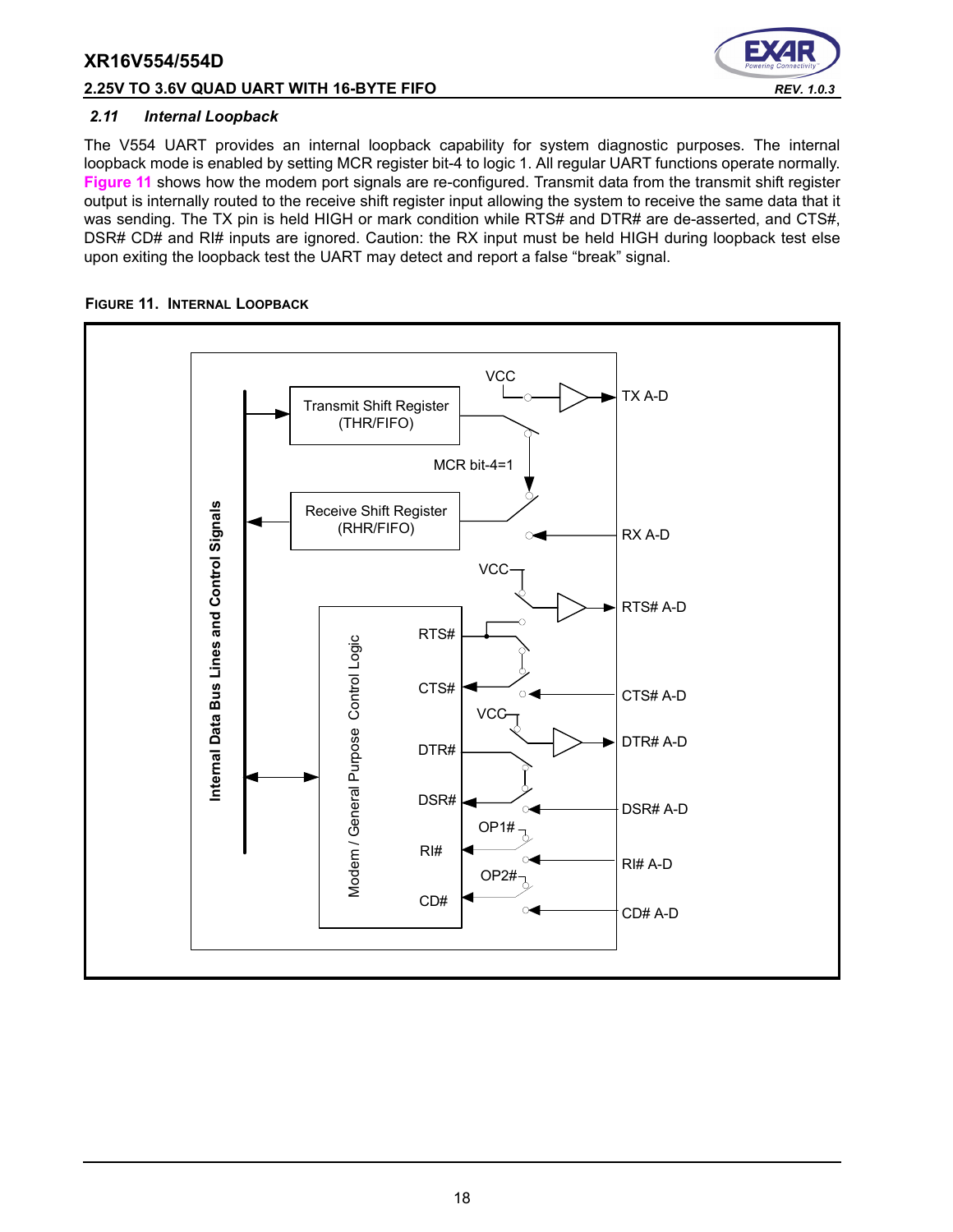

#### <span id="page-18-0"></span>**3.0 UART INTERNAL REGISTERS**

Each UART channel in the V554 has its own set of configuration registers selected by address lines A0, A1 and A2 with a specific channel selected (See **[Table](#page-10-0) 1** and **[Table](#page-10-1) 2**). The complete register set is shown on **[Table](#page-18-1) 7** and **[Table](#page-19-0) 8**.

<span id="page-18-1"></span>

| A2, A1, A0 ADDRESSES | <b>REGISTER</b>                                                                           | <b>READ/WRITE</b>       | <b>COMMENTS</b>             |  |  |  |  |  |  |
|----------------------|-------------------------------------------------------------------------------------------|-------------------------|-----------------------------|--|--|--|--|--|--|
|                      | <b>16C550 COMPATIBLE REGISTERS</b>                                                        |                         |                             |  |  |  |  |  |  |
| 000                  | RHR - Receive Holding Register<br><b>THR - Transmit Holding Register</b>                  | Read-only<br>Write-only | $LCR[7] = 0$                |  |  |  |  |  |  |
| 000                  | <b>DLL - Divisor LSB</b>                                                                  | Read/Write              | LCR[7] = 1, LCR $\neq$ 0xBF |  |  |  |  |  |  |
| 001                  | <b>DLM - Divisor MSB</b>                                                                  | Read/Write              |                             |  |  |  |  |  |  |
| 001                  | IER - Interrupt Enable Register                                                           | Read/Write              |                             |  |  |  |  |  |  |
| 010                  | ISR - Interrupt Status Register<br>Read-only<br>FCR - FIFO Control Register<br>Write-only |                         | $LCR[7] = 0$                |  |  |  |  |  |  |
| 011                  | LCR - Line Control Register                                                               | Read/Write              |                             |  |  |  |  |  |  |
| 100                  | MCR - Modem Control Register                                                              | Read/Write              |                             |  |  |  |  |  |  |
| 101                  | LSR - Line Status Register                                                                | Read-only               | $LCR[7] = 0$                |  |  |  |  |  |  |
| 110                  | MSR - Modem Status Register<br>Read-only                                                  |                         |                             |  |  |  |  |  |  |
| 111                  | SPR - Scratch Pad Register                                                                | Read/Write              |                             |  |  |  |  |  |  |

#### **TABLE 7: UART INTERNAL REGISTERS**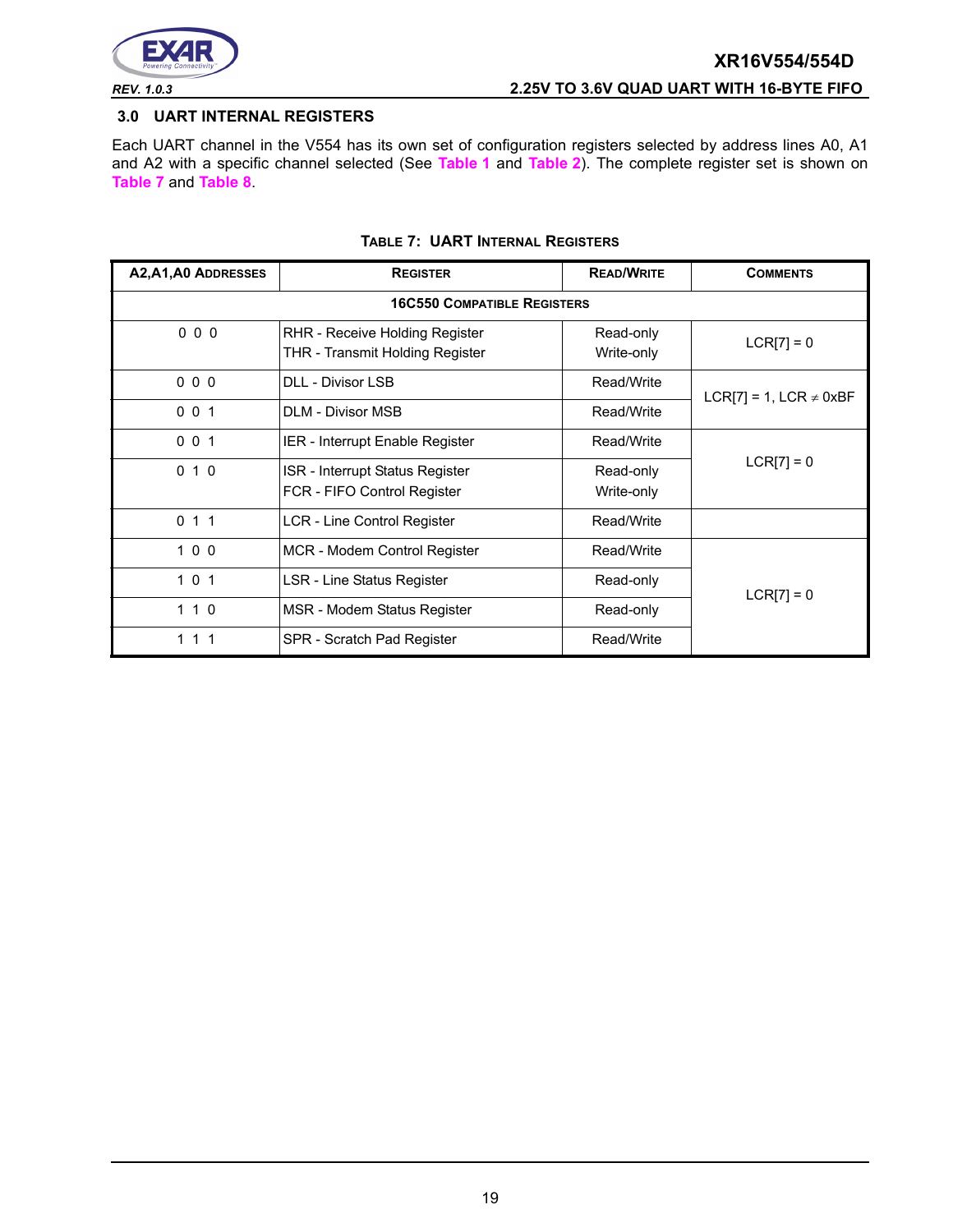

<span id="page-19-0"></span>

| <b>ADDRESS</b><br>A2-A0            | <b>REG</b><br><b>NAME</b> | READ/<br><b>WRITE</b> | <b>BIT-7</b>                         | <b>BIT-6</b>                 | <b>BIT-5</b>        | BIT-4                              | <b>BIT-3</b>                             | <b>BIT-2</b>                             | <b>BIT-1</b>                        | <b>BIT-0</b>                        | <b>COMMENT</b>  |
|------------------------------------|---------------------------|-----------------------|--------------------------------------|------------------------------|---------------------|------------------------------------|------------------------------------------|------------------------------------------|-------------------------------------|-------------------------------------|-----------------|
| <b>16C550 Compatible Registers</b> |                           |                       |                                      |                              |                     |                                    |                                          |                                          |                                     |                                     |                 |
| 000                                | <b>RHR</b>                | <b>RD</b>             | Bit-7                                | Bit-6                        | Bit-5               | Bit-4                              | Bit-3                                    | Bit-2                                    | Bit-1                               | Bit-0                               |                 |
| 000                                | THR                       | <b>WR</b>             | Bit-7                                | Bit-6                        | Bit-5               | Bit-4                              | Bit-3                                    | Bit-2                                    | Bit-1                               | Bit-0                               |                 |
| 001                                | <b>IER</b>                | RD/WR                 | $\mathbf 0$                          | 0                            | 0                   | 0                                  | Modem<br>Stat. Int.<br>Enable            | <b>RXLine</b><br>Stat.<br>Int.<br>Enable | <b>TX</b><br>Empty<br>Int<br>Enable | <b>RX</b><br>Data<br>Int.<br>Enable | $LCR[7] = 0$    |
| 010                                | <b>ISR</b>                | <b>RD</b>             | <b>FIFOs</b><br>Enabled              | <b>FIFOs</b><br>Enabled      | $\mathbf 0$         | $\pmb{0}$                          | <b>INT</b><br>Source<br>Bit-3            | <b>INT</b><br>Source<br>Bit-2            | <b>INT</b><br>Source<br>Bit-1       | <b>INT</b><br>Source<br>Bit-0       |                 |
| 010                                | <b>FCR</b>                | <b>WR</b>             | <b>RXFIFO</b><br>Trigger             | <b>RXFIFO</b><br>Trigger     | $\pmb{0}$           | 0                                  | <b>DMA</b><br>Mode<br>Enable             | <b>TX</b><br><b>FIFO</b><br>Reset        | RX<br><b>FIFO</b><br>Reset          | <b>FIFOs</b><br>Enable              |                 |
| 011                                | <b>LCR</b>                | RD/WR                 | Divisor<br>Enable                    | Set TX<br>Break              | Set<br>Parity       | Even<br>Parity                     | Parity<br>Enable                         | Stop<br><b>Bits</b>                      | Word<br>Length<br>Bit-1             | Word<br>Length<br>Bit-0             |                 |
| 100                                | <b>MCR</b>                | RD/WR                 | $\mathbf 0$                          | $\mathbf 0$                  | $\pmb{0}$           | Internal<br>Lopback<br>Enable      | <b>INT</b><br>Output<br>Enable<br>(OP2#) | Rsvd<br>(OP1#)                           | RTS#<br>Output<br>Control           | DTR#<br>Output<br>Control           |                 |
| 101                                | <b>LSR</b>                | RD/WR                 | RX<br><b>FIFO</b><br>Global<br>Error | THR &<br><b>TSR</b><br>Empty | <b>THR</b><br>Empty | <b>RX</b> Break                    | RX<br>Framing<br>Error                   | <b>RX</b><br>Parity<br>Error             | RX<br>Over-<br>run<br>Error         | RX<br>Data<br>Ready                 | $LCR[7] = 0$    |
| $110$                              | <b>MSR</b>                | RD/WR                 | CD#<br>Input                         | RI# Input                    | DSR#<br>Input       | CTS#<br>Input                      | Delta<br>CD#                             | Delta<br>RI#                             | Delta<br>DSR#                       | Delta<br>CTS#                       |                 |
| 111                                | <b>SPR</b>                | RD/WR                 | Bit-7                                | Bit-6                        | Bit-5               | Bit-4                              | Bit-3                                    | Bit-2                                    | Bit-1                               | Bit-0                               |                 |
|                                    |                           |                       |                                      |                              |                     | <b>Baud Rate Generator Divisor</b> |                                          |                                          |                                     |                                     |                 |
| 000                                | <b>DLL</b>                | RD/WR                 | Bit-7                                | Bit-6                        | Bit-5               | Bit-4                              | Bit-3                                    | Bit-2                                    | Bit-1                               | Bit-0                               | $LCR[7]=1$      |
| 001                                | <b>DLM</b>                | RD/WR                 | Bit-7                                | Bit-6                        | Bit-5               | Bit-4                              | Bit-3                                    | Bit-2                                    | Bit-1                               | Bit-0                               | $LCR \neq 0xBF$ |

#### **TABLE 8: INTERNAL REGISTERS DESCRIPTION**

#### **4.0 INTERNAL REGISTER DESCRIPTIONS**

*4.1 Receive Holding Register (RHR) - Read- Only*

**[SEE"RECEIVER" ON PAGE](#page-15-1) 16.**

### *4.2 Transmit Holding Register (THR) - Write-Only*

**[SEE"TRANSMITTER" ON PAGE](#page-13-1) 14.**

#### *4.3 Interrupt Enable Register (IER) - Read/Write*

The Interrupt Enable Register (IER) masks the interrupts from receive data ready, transmit empty, line status and modem status registers. These interrupts are reported in the Interrupt Status Register (ISR).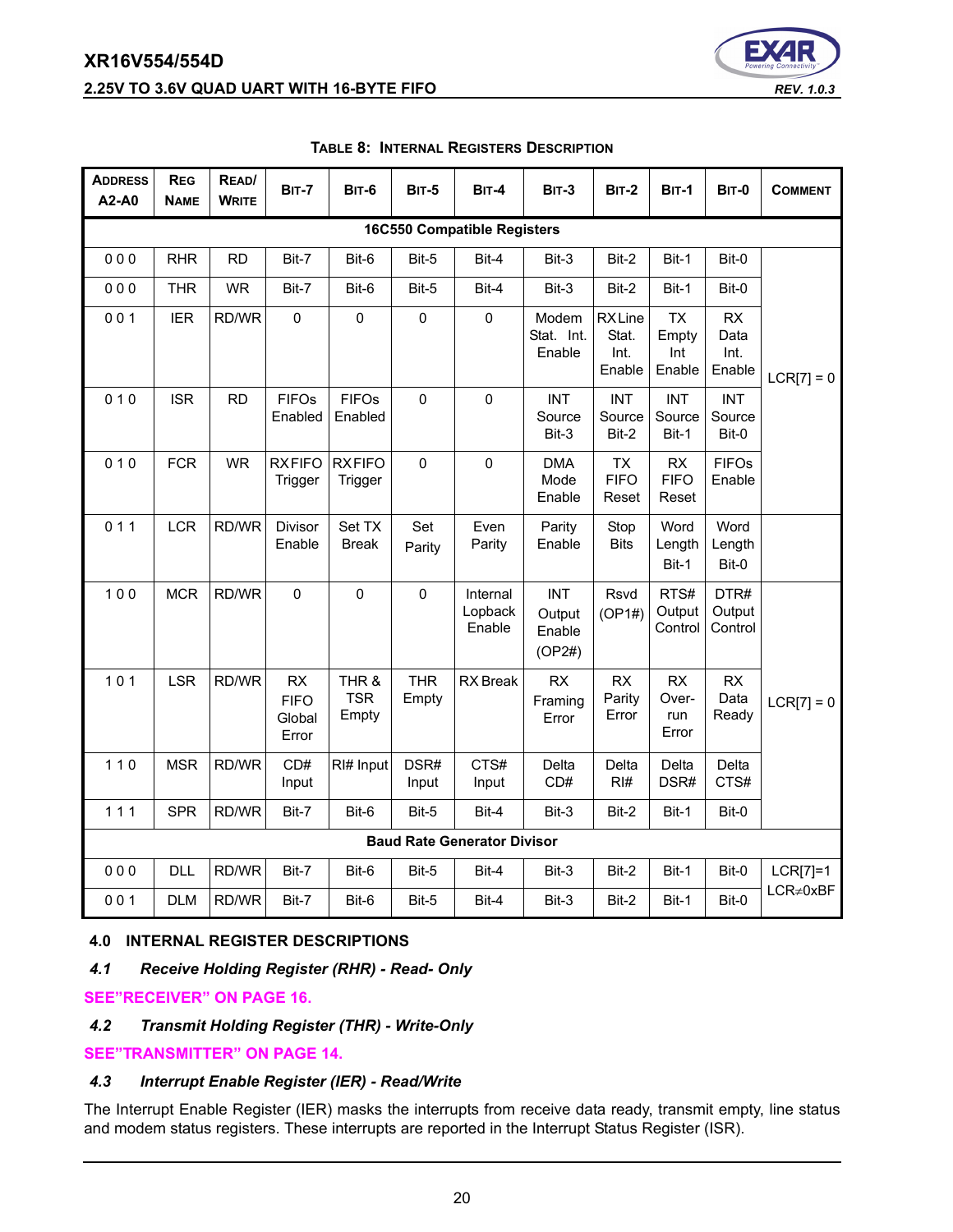

#### *REV. 1.0.3* **2.25V TO 3.6V QUAD UART WITH 16-BYTE FIFO**

#### **4.3.1 IER versus Receive FIFO Interrupt Mode Operation**

When the receive FIFO (FCR BIT-0 = 1) and receive interrupts (IER BIT-0 = 1) are enabled, the RHR interrupts (see ISR bits 2 and 3) status will reflect the following:

- **A.** The receive data available interrupts are issued to the host when the FIFO has reached the programmed trigger level. It will be cleared when the FIFO drops below the programmed trigger level.
- **B.** FIFO level will be reflected in the ISR register when the FIFO trigger level is reached. Both the ISR register status bit and the interrupt will be cleared when the FIFO drops below the trigger level.
- **C.** The receive data ready bit (LSR BIT-0) is set as soon as a character is transferred from the shift register to the receive FIFO. It is reset when the FIFO is empty.

#### **4.3.2 IER versus Receive/Transmit FIFO Polled Mode Operation**

When FCR BIT-0 equals a logic 1 for FIFO enable; resetting IER bits 0-3 enables the XR16V554 in the FIFO polled mode of operation. Since the receiver and transmitter have separate bits in the LSR either or both can be used in the polled mode by selecting respective transmit or receive control bit(s).

- **A.** LSR BIT-0 indicates there is data in RHR or RX FIFO.
- **B.** LSR BIT-1 indicates an overrun error has occurred and that data in the FIFO may not be valid.
- **C.** LSR BIT 2-4 provides the type of receive data errors encountered for the data byte in RHR, if any.
- **D.** LSR BIT-5 indicates THR is empty.
- **E.** LSR BIT-6 indicates when both the transmit FIFO and TSR are empty.
- **F.** LSR BIT-7 indicates a data error in at least one character in the RX FIFO.

#### **IER[0]: RHR Interrupt Enable**

The receive data ready interrupt will be issued when RHR has a data character in the non-FIFO mode or when the receive FIFO has reached the programmed trigger level in the FIFO mode.

- Logic 0 = Disable the receive data ready interrupt (default).
- Logic 1 = Enable the receiver data ready interrupt.

#### **IER[1]: THR Interrupt Enable**

This bit enables the Transmit Ready interrupt which is issued whenever the THR becomes empty. If the THR is empty when this bit is enabled, an interrupt will be generated.

- Logic 0 = Disable Transmit Ready interrupt (default).
- Logic 1 = Enable Transmit Ready interrupt.

#### **IER[2]: Receive Line Status Interrupt Enable**

If any of the LSR register bits 1, 2, 3 or 4 is a logic 1, it will generate an interrupt to inform the host controller about the error status of the current data byte in FIFO. LSR bit-1 generates an interrupt immediately when an overrun occurs. LSR bits 2-4 generate an interrupt when the character in the RHR has an error.

- Logic 0 = Disable the receiver line status interrupt (default).
- Logic 1 = Enable the receiver line status interrupt.

#### **IER[3]: Modem Status Interrupt Enable**

- Logic 0 = Disable the modem status register interrupt (default).
- Logic 1 = Enable the modem status register interrupt.

#### **IER[7:4]: Reserved**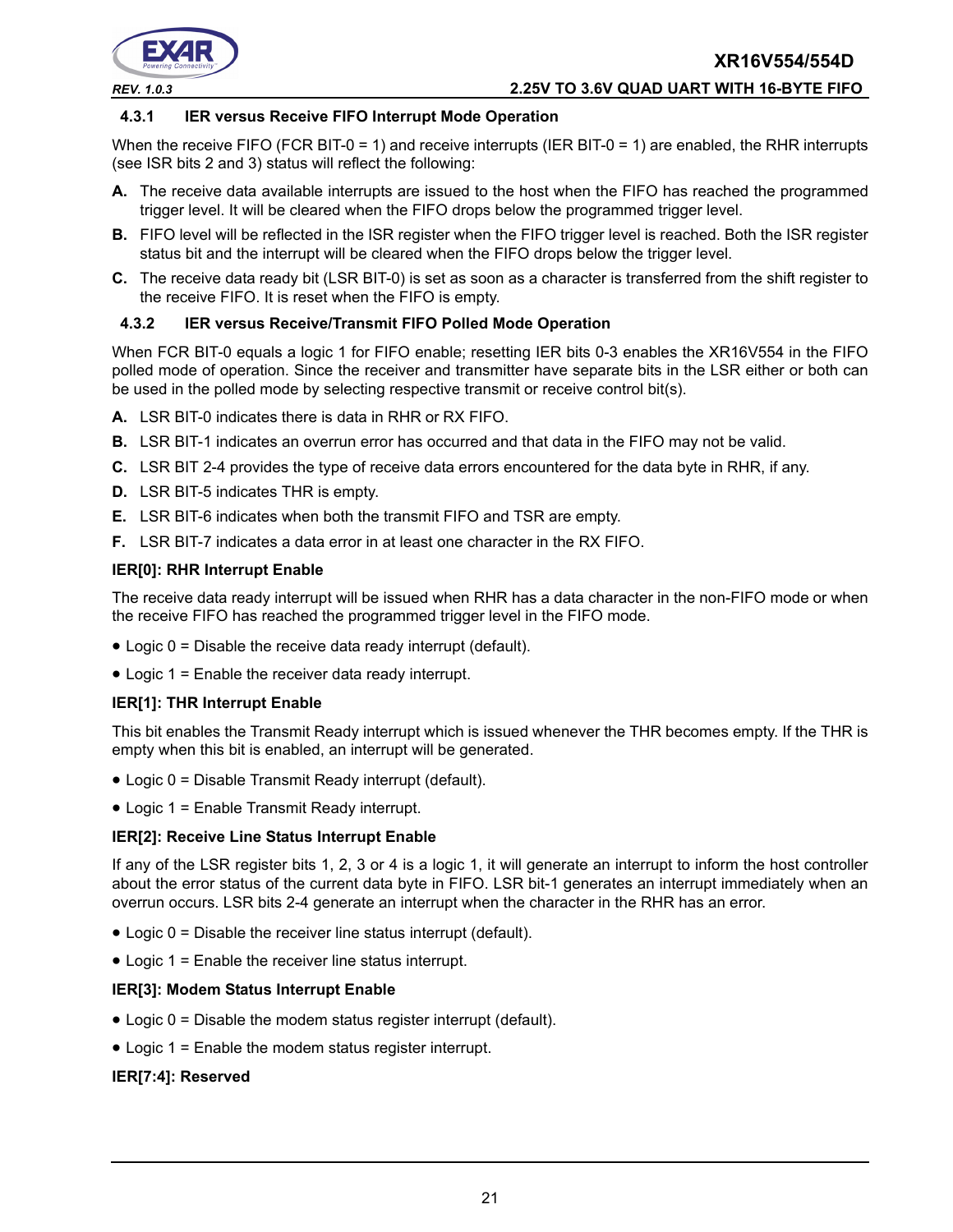#### **2.25V TO 3.6V QUAD UART WITH 16-BYTE FIFO** *REV. 1.0.3*



#### *4.4 Interrupt Status Register (ISR)*

The UART provides multiple levels of prioritized interrupts to minimize external software interaction. The Interrupt Status Register (ISR) provides the user with six interrupt status bits. Performing a read cycle on the ISR will give the user the current highest pending interrupt level to be serviced, others are queued up to be serviced next. No other interrupts are acknowledged until the pending interrupt is serviced. The Interrupt Source Table, **[Table](#page-21-0) 9**, shows the data values (bit 0-3) for the interrupt priority levels and the interrupt sources associated with each of these interrupt levels.

#### **4.4.1 Interrupt Generation:**

- LSR is by any of the LSR bits 1, 2, 3 and 4.
- RXRDY Data Ready is by RX trigger level.
- RXRDY Data Time-out is by a 4-char plus 12 bits delay timer.
- TXRDY is by TX FIFO empty.
- MSR is by any of the MSR bits 0, 1, 2 and 3.

#### **4.4.2 Interrupt Clearing:**

- LSR interrupt is cleared by a read to the LSR register.
- RXRDY interrupt is cleared by reading data until FIFO falls below the trigger level.
- RXRDY Time-out interrupt is cleared by reading RHR.
- TXRDY interrupt is cleared by a read to the ISR register or writing to THR.
- MSR interrupt is cleared by a read to the MSR register.

#### **TABLE 9: INTERRUPT SOURCE AND PRIORITY LEVEL**

<span id="page-21-0"></span>

| <b>PRIORITY</b> | <b>ISR REGISTER STATUS BITS</b> |              |              |              | <b>SOURCE OF INTERRUPT</b>          |
|-----------------|---------------------------------|--------------|--------------|--------------|-------------------------------------|
| LEVEL           | <b>BIT-3</b>                    | <b>BIT-2</b> | <b>BIT-1</b> | <b>BIT-0</b> |                                     |
|                 | 0                               |              |              | 0            | LSR (Receiver Line Status Register) |
| 2               |                                 |              | 0            | 0            | RXRDY (Receive Data Time-out)       |
| 3               | 0                               |              | $\Omega$     | 0            | RXRDY (Received Data Ready)         |
| 4               | 0                               | 0            |              | 0            | <b>TXRDY (Transmit Ready)</b>       |
| 5               | $\Omega$                        | $\Omega$     | O            | 0            | MSR (Modem Status Register)         |
|                 | 0                               | 0            | 0            |              | None (default)                      |

#### **ISR[0]: Interrupt Status**

- Logic 0 = An interrupt is pending and the ISR contents may be used as a pointer to the appropriate interrupt service routine.
- Logic 1 = No interrupt pending (default condition).

#### **ISR[3:1]: Interrupt Status**

These bits indicate the source for a pending interrupt at interrupt priority levels (See Interrupt Source **[Table](#page-21-0) 9**).

#### **ISR[4]: Reserved**

**ISR[5]: Reserved**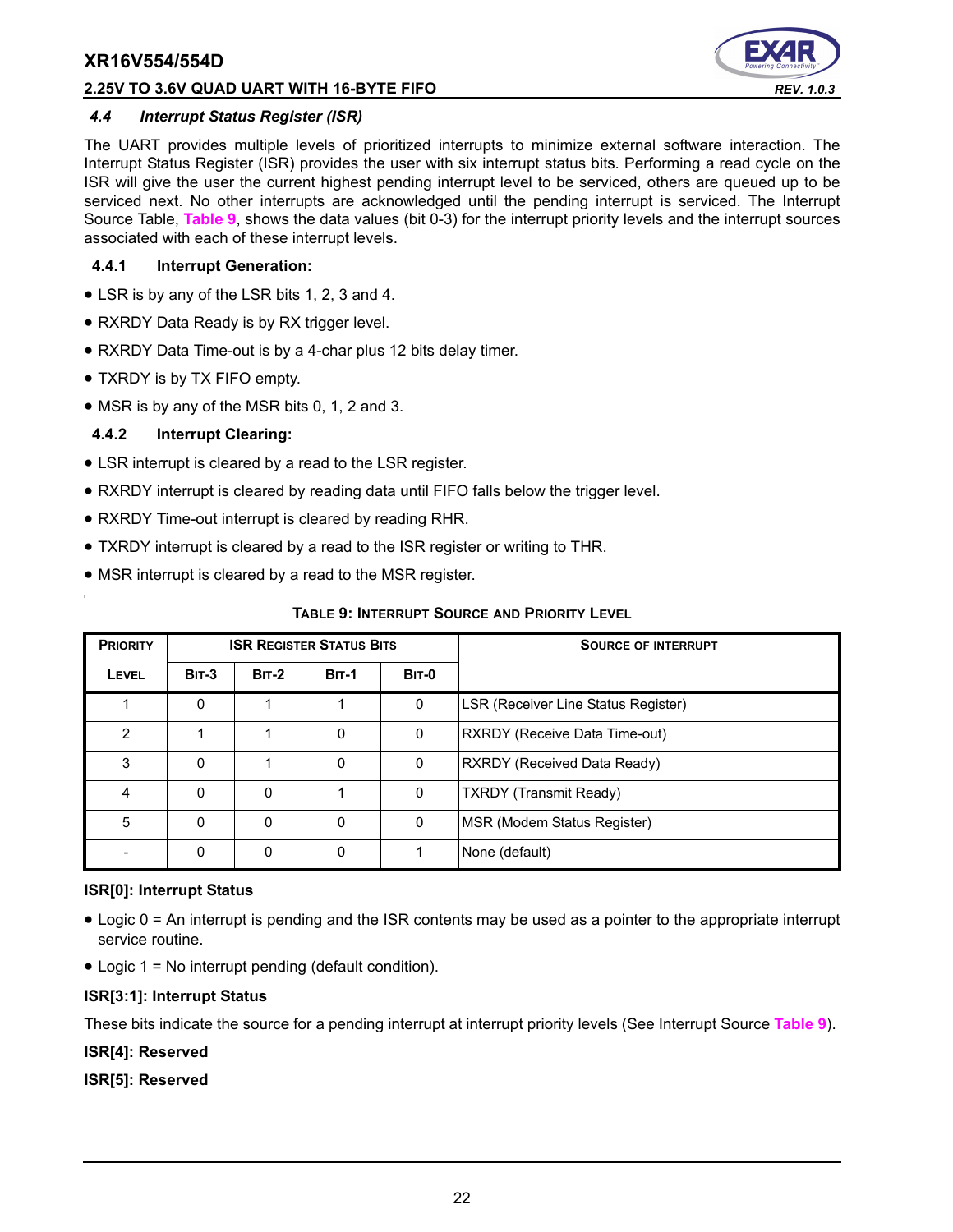

#### **ISR[7:6]: FIFO Enable Status**

These bits are set to a logic 0 when the FIFOs are disabled. They are set to a logic 1 when the FIFOs are enabled.

#### *4.5 FIFO Control Register (FCR) - Write-Only*

This register is used to enable the FIFOs, clear the FIFOs, set the receive FIFO trigger levels, and select the DMA mode. The DMA, and FIFO modes are defined as follows:

#### **FCR[0]: TX and RX FIFO Enable**

- Logic 0 = Disable the transmit and receive FIFO (default).
- Logic 1 = Enable the transmit and receive FIFOs. This bit must be set to logic 1 when other FCR bits are written or they will not be programmed.

#### **FCR[1]: RX FIFO Reset**

This bit is only active when FCR bit-0 is a '1'.

- Logic 0 = No receive FIFO reset (default).
- Logic 1 = Reset the receive FIFO pointers and FIFO level counter logic (the receive shift register is not cleared or altered). This bit will return to a logic 0 after resetting the FIFO.

#### **FCR[2]: TX FIFO Reset**

This bit is only active when FCR bit-0 is a '1'.

- Logic 0 = No transmit FIFO reset (default).
- Logic 1 = Reset the transmit FIFO pointers and FIFO level counter logic (the transmit shift register is not cleared or altered). This bit will return to a logic 0 after resetting the FIFO.

#### **FCR[3]: DMA Mode Select**

Controls the behavior of the TXRDY and RXRDY pins. See DMA operation section for details.

- Logic 0 = Normal Operation (default).
- Logic 1 = DMA Mode.

#### **FCR[5:4]: Reserved**

#### **FCR[7:6]: Receive FIFO Trigger Select**

(logic 0 = default, RX trigger level =1)

<span id="page-22-0"></span>These 2 bits are used to set the trigger level for the receive FIFO. The UART will issue a receive interrupt when the number of the characters in the FIFO crosses the trigger level. **[Table](#page-22-0) 10** shows the complete selections.

**TABLE 10: RECEIVE FIFO TRIGGER LEVEL SELECTION**

| FCR BIT-7 | <b>FCR BIT-6</b> | <b>RECEIVE TRIGGER LEVEL</b> |
|-----------|------------------|------------------------------|
|           |                  |                              |
|           |                  |                              |
|           |                  |                              |
|           |                  | 14                           |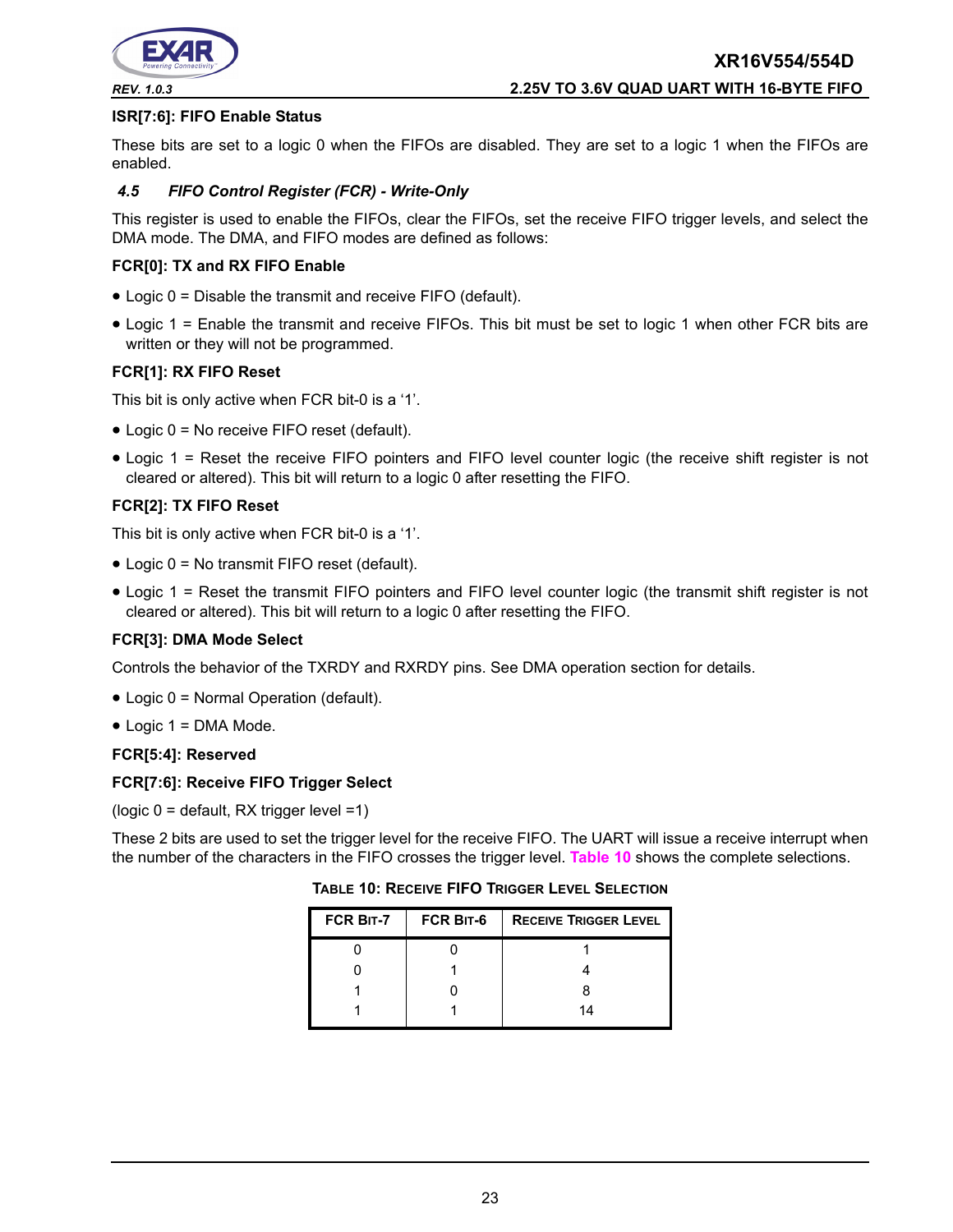

#### **2.25V TO 3.6V QUAD UART WITH 16-BYTE FIFO** *REV. 1.0.3*

#### *4.6 Line Control Register (LCR) - Read/Write*

The Line Control Register is used to specify the asynchronous data communication format. The word or character length, the number of stop bits, and the parity are selected by writing the appropriate bits in this register.

#### **LCR[1:0]: TX and RX Word Length Select**

These two bits specify the word length to be transmitted or received.

| <b>BIT-1</b> | <b>BIT-0</b> | <b>WORD LENGTH</b> |
|--------------|--------------|--------------------|
|              |              | 5 (default)        |
|              |              |                    |
|              |              |                    |
|              |              |                    |

#### **LCR[2]: TX and RX Stop-bit Length Select**

The length of stop bit is specified by this bit in conjunction with the programmed word length.

| <b>BIT-2</b> | <b>WORD</b><br><b>LENGTH</b> | <b>STOP BIT LENGTH</b><br>(BIT TIME(S)) |
|--------------|------------------------------|-----------------------------------------|
|              | 5,6,7,8                      | 1 (default)                             |
|              | 5                            | $1 - 1/2$                               |
|              | 6,7,8                        |                                         |

#### **LCR[3]: TX and RX Parity Select**

Parity or no parity can be selected via this bit. The parity bit is a simple way used in communications for data integrity check. See **[Table](#page-24-0) 11** for parity selection summary below.

- $\bullet$  Logic 0 = No parity.
- Logic 1 = A parity bit is generated during the transmission while the receiver checks for parity error of the data character received.

#### **LCR[4]: TX and RX Parity Select**

If the parity bit is enabled with LCR bit-3 set to a logic 1, LCR BIT-4 selects the even or odd parity format.

- Logic 0 = ODD Parity is generated by forcing an odd number of logic 1's in the transmitted character. The receiver must be programmed to check the same format (default).
- Logic 1 = EVEN Parity is generated by forcing an even number of logic 1's in the transmitted character. The receiver must be programmed to check the same format.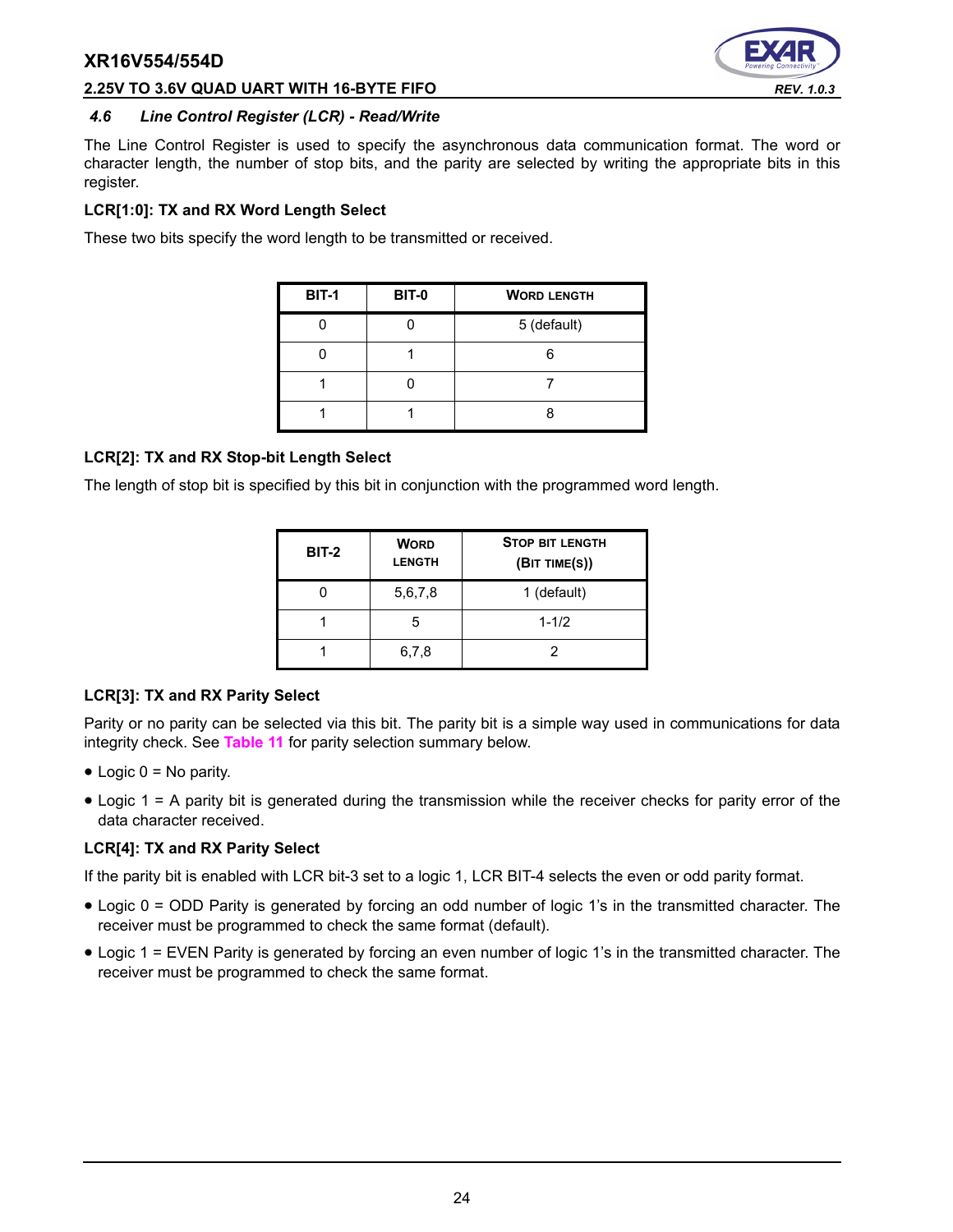

## **LCR[5]: TX and RX Parity Select**

If the parity bit is enabled, LCR BIT-5 selects the forced parity format.

- LCR BIT-5 = logic 0, parity is not forced (default).
- LCR BIT-5 = logic 1 and LCR BIT-4 = logic 0, parity bit is forced to HIGH for the transmit and receive data.
- <span id="page-24-0"></span>• LCR BIT-5 = logic 1 and LCR BIT-4 = logic 1, parity bit is forced to LOW for the transmit and receive data.

|  | LCR BIT-5 LCR BIT-4 LCR BIT-3 | <b>PARITY SELECTION</b>     |
|--|-------------------------------|-----------------------------|
|  |                               | No parity                   |
|  |                               | Odd parity                  |
|  |                               | Even parity                 |
|  |                               | Force parity to mark, HIGH  |
|  |                               | Forced parity to space, LOW |

**TABLE 11: PARITY SELECTION**

#### **LCR[6]: Transmit Break Enable**

When enabled, the Break control bit causes a break condition to be transmitted (the TX output is forced to a "space', logic 0, state). This condition remains, until disabled by setting LCR bit-6 to a logic 0.

- Logic 0 = No TX break condition. (default)
- Logic 1 = Forces the transmitter output (TX) to a "space", logic 0, for alerting the remote receiver of a line break condition.

#### **LCR[7]: Baud Rate Divisors Enable**

Baud rate generator divisor (DLL/DLM) enable.

- Logic 0 = Data registers are selected (default).
- Logic 1 = Divisor latch registers are selected.

#### *4.7 Modem Control Register (MCR) or General Purpose Outputs Control - Read/Write*

The MCR register is used for controlling the serial/modem interface signals or general purpose inputs/outputs.

#### **MCR[0]: DTR# Output**

The DTR# pin is a modem control output. If the modem interface is not used, this output may be used as a general purpose output.

- Logic 0 = Force DTR# output HIGH (default).
- Logic 1 = Force DTR# output LOW.

#### **MCR[1]: RTS# Output**

The RTS# pin is a modem control output. If the modem interface is not used, this output may be used as a general purpose output.

- Logic 0 = Force RTS# output HIGH (default).
- Logic 1 = Force RTS# output LOW.

#### **MCR[2]: Reserved**

OP1# is not available as an output pin on the V554. But it is available for use during Internal Loopback Mode. In the Loopback Mode, this bit is used to write the state of the modem RI# interface signal.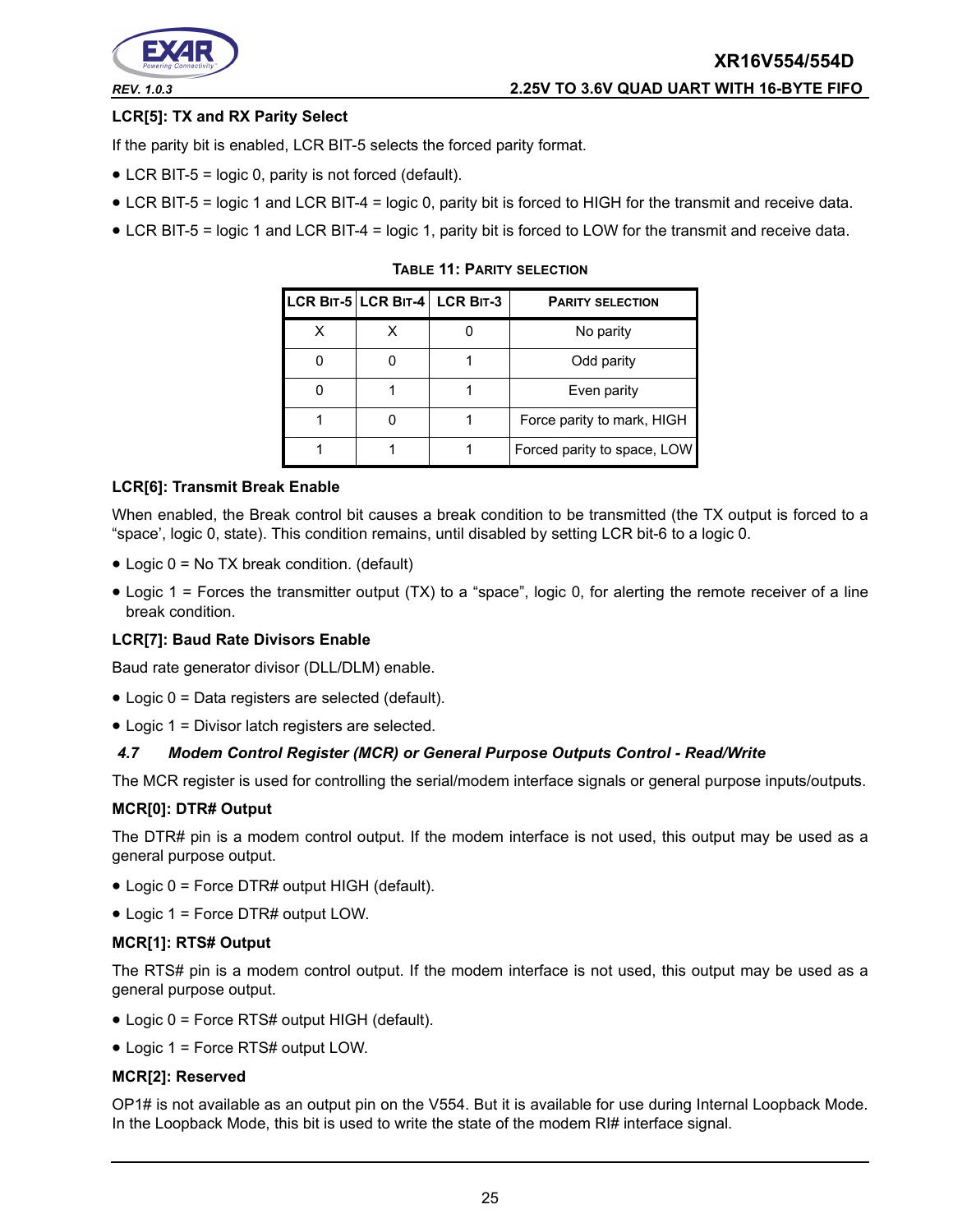#### **2.25V TO 3.6V QUAD UART WITH 16-BYTE FIFO** *REV. 1.0.3*



#### **MCR[3]: INT Output Enable**

Enable or disable INT outputs to become active or in three-state. This function is associated with the INTSEL input, see below table for details. This bit is also used to control the OP2# signal during internal loopback mode. INTSEL pin must be LOW during 68 mode.

- Logic 0 = INT (A-D) outputs disabled (three state) in the 16 mode (default). During internal loopback mode, OP2# is HIGH.
- Logic 1 = INT (A-D) outputs enabled (active) in the 16 mode. During internal loopback mode, OP2# is LOW.

| <b>INTSEL</b><br>PIN | <b>MCR</b><br><b>BIT-3</b> | <b>INT A-D OUTPUTS IN 16 MODE</b> |
|----------------------|----------------------------|-----------------------------------|
|                      |                            | <b>Three-State</b>                |
|                      |                            | Active                            |
|                      | x                          | Active                            |

#### **TABLE 12: INT OUTPUT MODES**

#### **MCR[4]: Internal Loopback Enable**

- Logic 0 = Disable loopback mode (default).
- Logic 1 = Enable local loopback mode, see loopback section and **[Figure](#page-17-0) 11**.

#### **MCR[7:5]: Reserved**

#### *4.8 Line Status Register (LSR) - Read/Write*

This register is writeable but it is not recommended. The LSR provides the status of data transfers between the UART and the host. If IER bit-2 is enabled, LSR bit-1 will generate an interrupt immediately and LSR bits 2-4 will generate an interrupt when a character with an error is in the RHR.

#### **LSR[0]: Receive Data Ready Indicator**

- Logic 0 = No data in receive holding register or FIFO (default).
- Logic 1 = Data has been received and is saved in the receive holding register or FIFO.

#### **LSR[1]: Receiver Overrun Flag**

- Logic 0 = No overrun error (default).
- Logic 1 = Overrun error. A data overrun error condition occurred in the receive shift register. This happens when additional data arrives while the FIFO is full. In this case the previous data in the receive shift register is overwritten. Note that under this condition the data byte in the receive shift register is not transferred into the FIFO, therefore the data in the FIFO is not corrupted by the error.

#### **LSR[2]: Receive Data Parity Error Tag**

- Logic 0 = No parity error (default).
- Logic 1 = Parity error. The receive character in RHR does not have correct parity information and is suspect. This error is associated with the character available for reading in RHR.

#### **LSR[3]: Receive Data Framing Error Tag**

- Logic 0 = No framing error (default).
- Logic 1 = Framing error. The receive character did not have a valid stop bit(s). This error is associated with the character available for reading in RHR.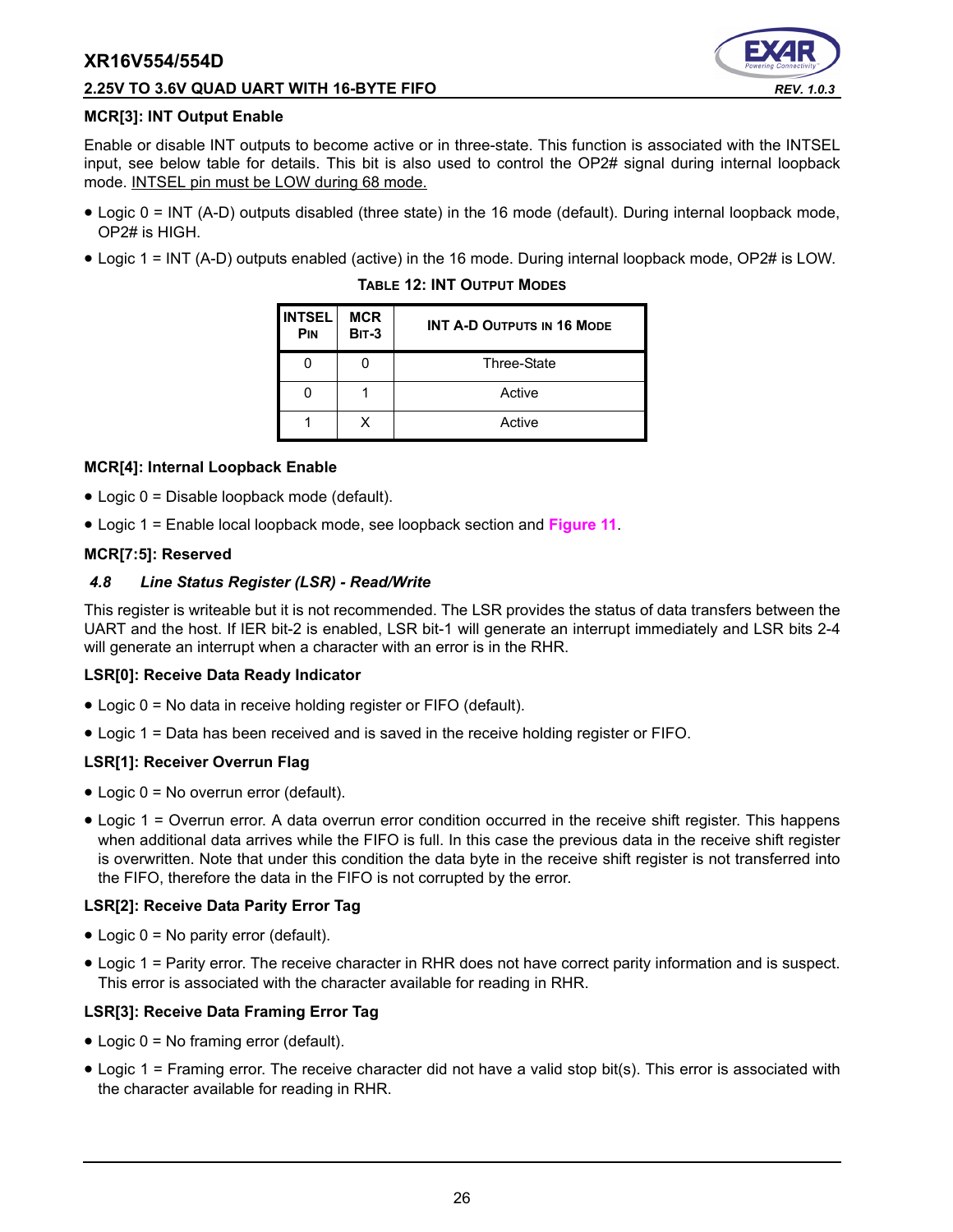

#### **LSR[4]: Receive Break Tag**

- Logic 0 = No break condition (default).
- Logic 1 = The receiver received a break signal (RX was LOW for at least one character frame time). In the FIFO mode, only one break character is loaded into the FIFO. The break indication remains until the RX input returns to the idle condition, "mark" or HIGH.

#### **LSR[5]: Transmit Holding Register Empty Flag**

This bit is the Transmit Holding Register Empty indicator. The THR bit is set to a logic 1 when the last data byte is transferred from the transmit holding register to the transmit shift register. The bit is reset to logic 0 concurrently with the data loading to the transmit holding register by the host. In the FIFO mode this bit is set when the transmit FIFO is empty, it is cleared when the transmit FIFO contains at least 1 byte.

#### **LSR[6]: THR and TSR Empty Flag**

This bit is set to a logic 1 whenever the transmitter goes idle. It is set to logic 0 whenever either the THR or TSR contains a data character. In the FIFO mode this bit is set to a logic 1 whenever the transmit FIFO and transmit shift register are both empty.

#### **LSR[7]: Receive FIFO Data Error Flag**

- Logic 0 = No FIFO error (default).
- Logic 1 = A global indicator for the sum of all error bits in the RX FIFO. At least one parity error, framing error or break indication is in the FIFO data. This bit clears when there is no more error(s) in any of the bytes in the RX FIFO.

#### *4.9 Modem Status Register (MSR) - Read/Write*

This register is writeable but it is not recommended. The MSR provides the current state of the modem interface input signals. Lower four bits of this register are used to indicate the changed information. These bits are set to a logic 1 whenever a signal from the modem changes state. These bits may be used for general purpose inputs when they are not used with modem signals.

#### **MSR[0]: Delta CTS# Input Flag**

- Logic 0 = No change on CTS# input (default).
- Logic 1 = The CTS# input has changed state since the last time it was monitored. A modem status interrupt will be generated if MSR interrupt is enabled (IER bit-3).

#### **MSR[1]: Delta DSR# Input Flag**

- Logic 0 = No change on DSR# input (default).
- Logic 1 = The DSR# input has changed state since the last time it was monitored. A modem status interrupt will be generated if MSR interrupt is enabled (IER bit-3).

#### **MSR[2]: Delta RI# Input Flag**

- Logic  $0 = No$  change on RI# input (default).
- Logic 1 = The RI# input has changed from LOW to HIGH, ending of the ringing signal. A modem status interrupt will be generated if MSR interrupt is enabled (IER bit-3).

#### **MSR[3]: Delta CD# Input Flag**

- Logic 0 = No change on CD# input (default).
- Logic 1 = Indicates that the CD# input has changed state since the last time it was monitored. A modem status interrupt will be generated if MSR interrupt is enabled (IER bit-3).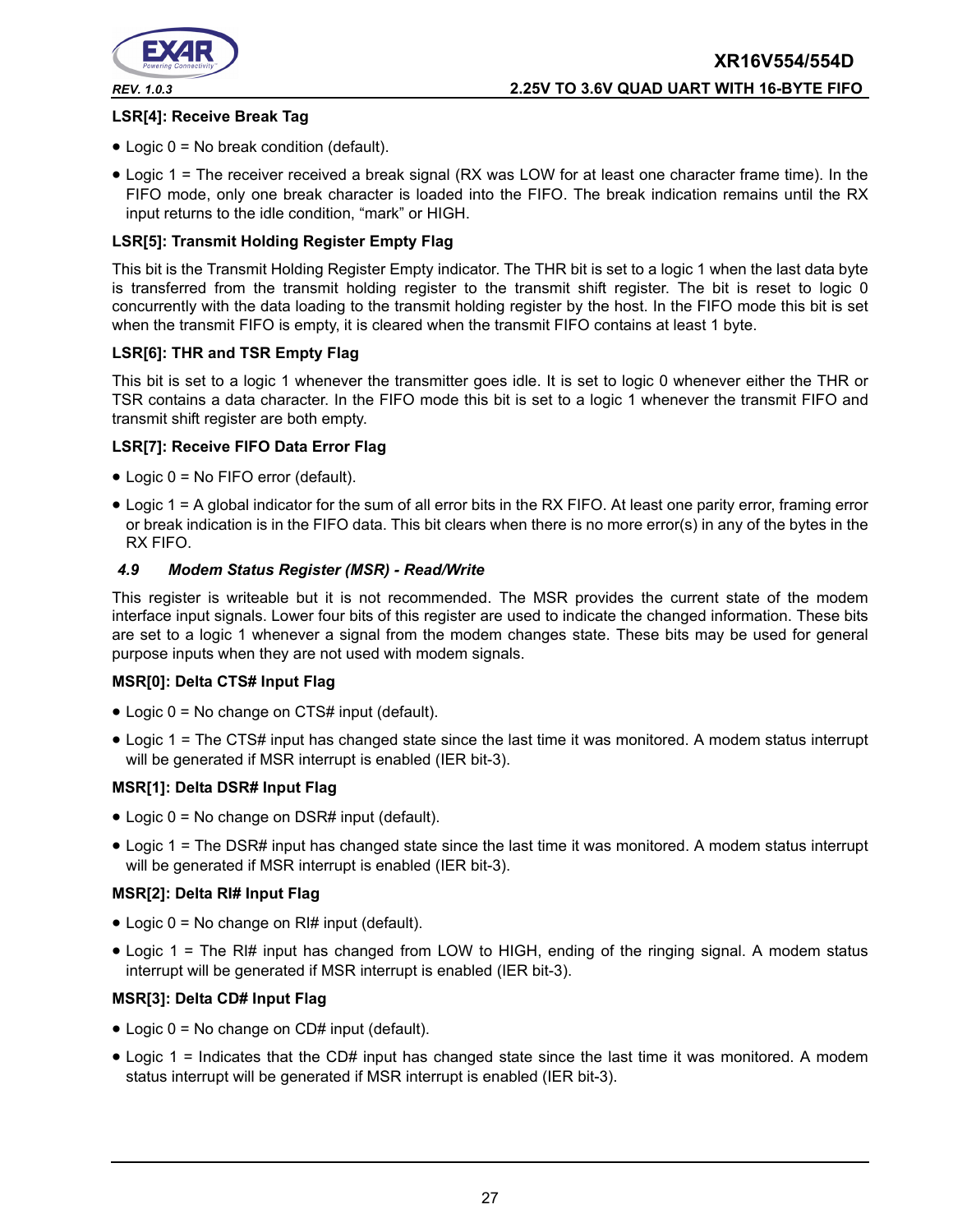#### **2.25V TO 3.6V QUAD UART WITH 16-BYTE FIFO** *REV. 1.0.3*



#### **MSR[4]: CTS Input Status**

A HIGH on the CTS# pin will stop UART transmitter as soon as the current character has finished transmission, and a LOW will resume data transmission. Normally MSR bit-4 bit is the compliment of the CTS# input. However in the loopback mode, this bit is equivalent to the RTS# bit in the MCR register. The CTS# input may be used as a general purpose input when the modem interface is not used.

#### **MSR[5]: DSR Input Status**

Normally this bit is the complement of the DSR# input. In the loopback mode, this bit is equivalent to the DTR# bit in the MCR register. The DSR# input may be used as a general purpose input when the modem interface is not used.

#### **MSR[6]: RI Input Status**

Normally this bit is the complement of the RI# input. In the loopback mode this bit is equivalent to bit-2 in the MCR register. The RI# input may be used as a general purpose input when the modem interface is not used.

#### **MSR[7]: CD Input Status**

Normally this bit is the complement of the CD# input. In the loopback mode this bit is equivalent to bit-3 in the MCR register. The CD# input may be used as a general purpose input when the modem interface is not used.

#### *4.10 Scratch Pad Register (SPR) - Read/Write*

This is a 8-bit general purpose register for the user to store temporary data.

#### *4.11 Baud Rate Generator Registers (DLL and DLM) - Read/Write*

These registers make-up the value of the baud rate divisor. The concatenation of the contents of DLM and DLL gives the 16-bit divisor value. **[See "Section 2.8, Programmable Baud Rate Generator" on page](#page-12-1) 13.**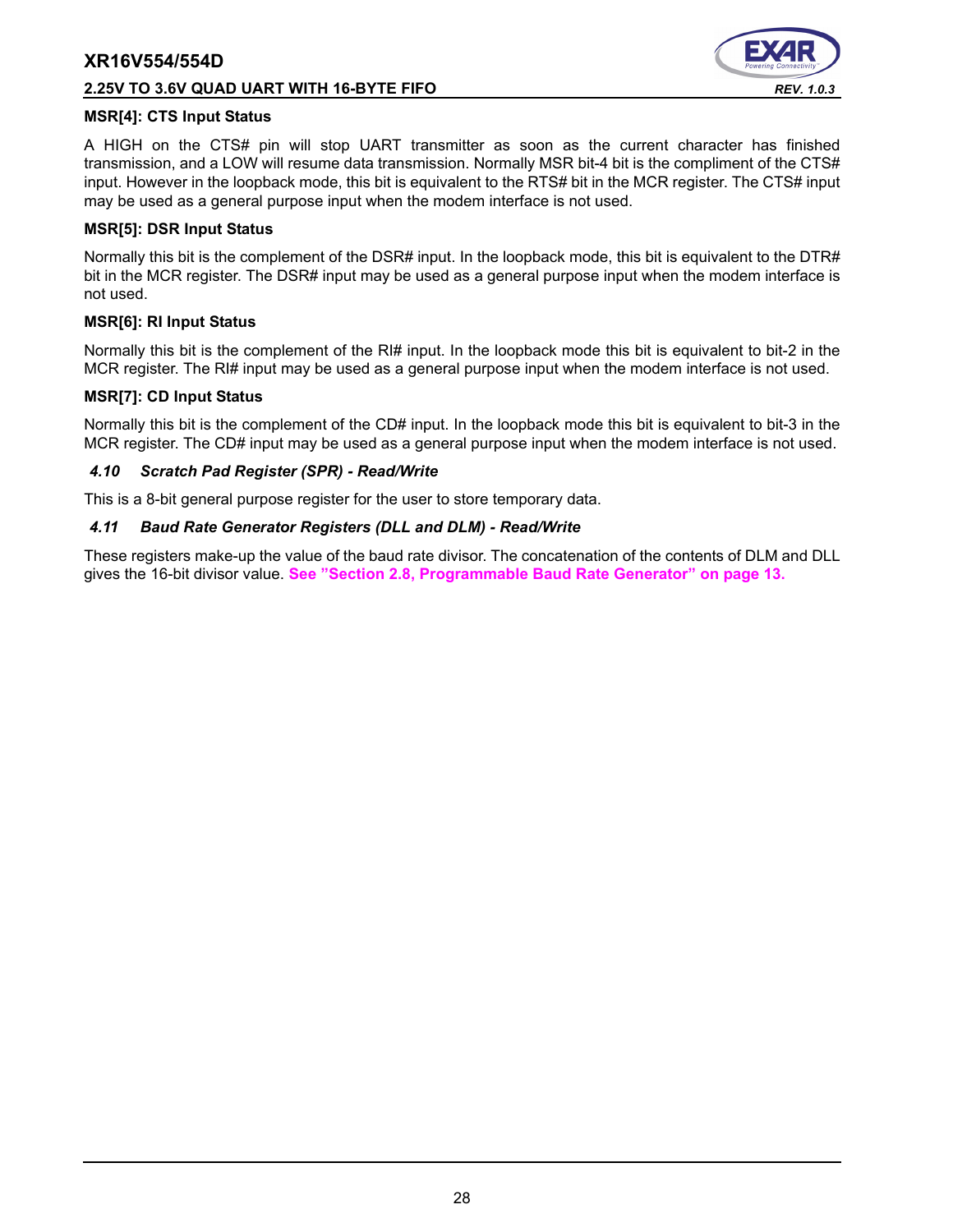<span id="page-28-0"></span>



#### **TABLE 13: UART RESET CONDITIONS FOR CHANNELS A-D**

| <b>REGISTERS</b>          | <b>RESET STATE</b>                                                                                                                       |
|---------------------------|------------------------------------------------------------------------------------------------------------------------------------------|
| DLM, DLL                  | $DLM = 0x00$ and $DLL = 0x01$ . Only resets to these val-<br>ues during a power up. They do not reset when the<br>Reset Pin is asserted. |
| <b>RHR</b>                | Bits $7-0 = 0 \times XX$                                                                                                                 |
| <b>THR</b>                | Bits $7-0 = 0 \times X$                                                                                                                  |
| <b>IER</b>                | Bits $7-0 = 0 \times 00$                                                                                                                 |
| <b>FCR</b>                | Bits $7-0 = 0 \times 00$                                                                                                                 |
| <b>ISR</b>                | Bits $7-0 = 0 \times 01$                                                                                                                 |
| <b>LCR</b>                | Bits $7-0 = 0 \times 00$                                                                                                                 |
| <b>MCR</b>                | Bits $7-0 = 0 \times 00$                                                                                                                 |
| <b>LSR</b>                | Bits $7-0 = 0 \times 60$                                                                                                                 |
| <b>MSR</b>                | Bits $3-0$ = Logic 0<br>Bits 7-4 = Logic levels of the inputs inverted                                                                   |
| <b>SPR</b>                | Bits $7-0 = 0 \times FF$                                                                                                                 |
| <b>I/O SIGNALS</b>        | <b>RESET STATE</b>                                                                                                                       |
| <b>TX</b>                 | <b>HIGH</b>                                                                                                                              |
| RTS#                      | HIGH                                                                                                                                     |
| DTR#                      | HIGH                                                                                                                                     |
| RXRDY#                    | <b>HIGH</b>                                                                                                                              |
| TXRDY#                    | <b>I OW</b>                                                                                                                              |
| <b>INT</b><br>$(16$ Mode) | $XR16V554 = Three-State Condition (INTSEL = LOW)$<br>XR16V554 = LOW (INTSEL = HIGH)<br>XR16V554D = LOW                                   |
| IRQ#<br>(68 Mode)         | HIGH (INTSEL = LOW)                                                                                                                      |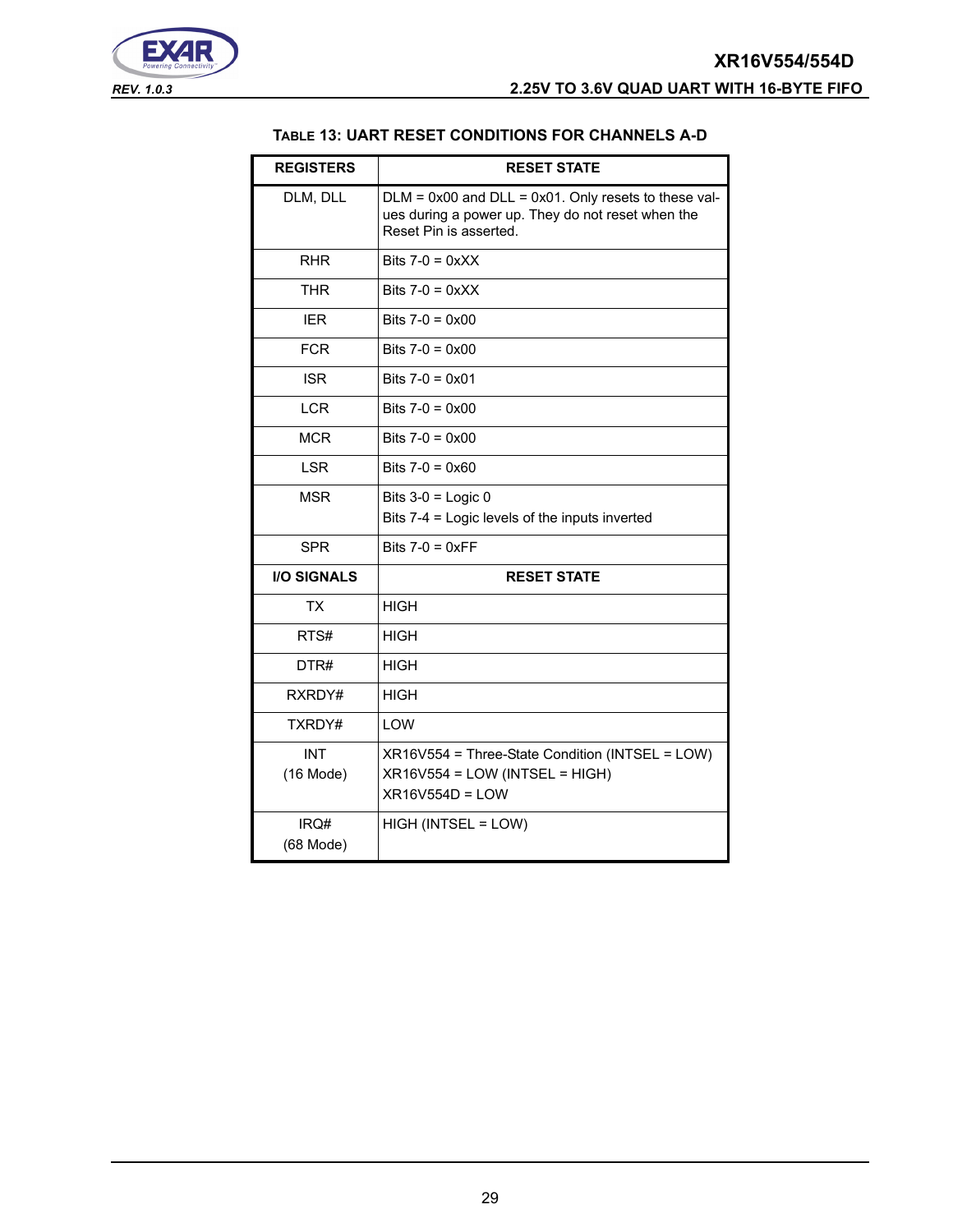

## **ABSOLUTE MAXIMUM RATINGS**

| Power Supply Range           | 4 Volts                           |
|------------------------------|-----------------------------------|
| Voltage at Any Pin           | GND-0.3 V to 5.5 V                |
| <b>Operating Temperature</b> | $-40^{\circ}$ to $+85^{\circ}$ C  |
| Storage Temperature          | $-65^{\circ}$ to $+150^{\circ}$ C |
| Package Dissipation          | 500 mW                            |

## **TYPICAL PACKAGE THERMAL RESISTANCE DATA** (MARGIN OF ERROR: ± 15%)

Thermal Resistance (48-QFN)  $\qquad \qquad$  theta-ja = 28<sup>o</sup>C/W, theta-jc = 10.5<sup>o</sup>C/W

Thermal Resistance (64-LQFP)  $\qquad \qquad$  theta-ja = 50<sup>o</sup>C/W, theta-jc = 11<sup>o</sup>C/W

Thermal Resistance (68-PLCC) theta-ja = 46<sup>o</sup>C/W, theta-jc = 17<sup>o</sup>C/W

Thermal Resistance (80-LQFP)  $\qquad \qquad$  theta-ja = 37<sup>o</sup>C/W, theta-jc = 7<sup>o</sup>C/W

## **ELECTRICAL CHARACTERISTICS**

## *DC ELECTRICAL CHARACTERISTICS*

#### **UNLESS OTHERWISE NOTED: TA = -40<sup>O</sup> TO +85OC, VCC IS 2.25 TO 3.6V**

| <b>SYMBOL</b>     | <b>PARAMETER</b>           |            | <b>LIMITS</b><br>2.5V |            | <b>LIMITS</b><br>3.3V | <b>UNITS</b> | <b>CONDITIONS</b>  |
|-------------------|----------------------------|------------|-----------------------|------------|-----------------------|--------------|--------------------|
|                   |                            | <b>MIN</b> | <b>MAX</b>            | <b>MIN</b> | <b>MAX</b>            |              |                    |
| $V_{\text{ILCK}}$ | Clock Input Low Level      | $-0.3$     | 0.4                   | $-0.3$     | 0.6                   | $\vee$       |                    |
| $V_{IHCK}$        | Clock Input High Level     | 2.0        | <b>VCC</b>            | 2.4        | <b>VCC</b>            | $\vee$       |                    |
| $V_{IL}$          | Input Low Voltage          | $-0.3$     | 0.5                   | $-0.3$     | 0.7                   | $\vee$       |                    |
| $V_{\text{IH}}$   | Input High Voltage         | 1.8        | 5.5                   | 2.0        | 5.5                   | $\vee$       |                    |
| $V_{OL}$          | <b>Output Low Voltage</b>  |            |                       |            | 0.4                   | $\vee$       | $I_{OL}$ = 6 mA    |
|                   |                            |            | 0.4                   |            |                       | V            | $I_{OL}$ = 4 mA    |
| $V_{OH}$          | Output High Voltage        |            |                       | 2.0        |                       | $\vee$       | $I_{OH} = -4 mA$   |
|                   |                            | 1.8        |                       |            |                       | V            | $I_{OH}$ = -2 mA   |
| I <sub>IL</sub>   | Input Low Leakage Current  |            | ±15                   |            | ±15                   | uA           |                    |
| ŀщ                | Input High Leakage Current |            | ±15                   |            | ±15                   | uA           |                    |
| $C_{IN}$          | Input Pin Capacitance      |            | 5                     |            | 5                     | pF           |                    |
| $I_{\rm CC}$      | Power Supply Current       |            | 1.7                   |            | 3                     | mA           | $Ext$ Clk = $2MHz$ |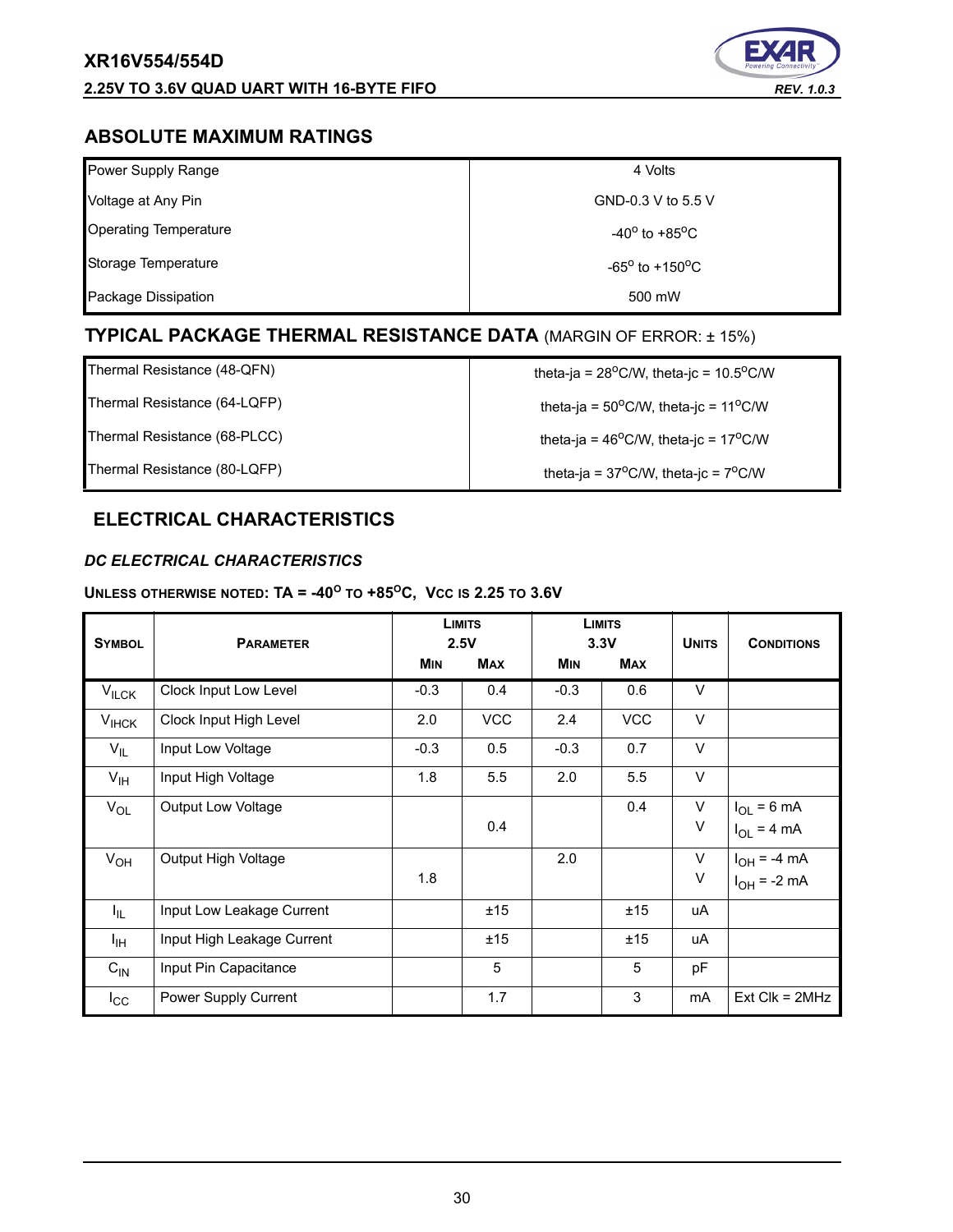

#### *AC ELECTRICAL CHARACTERISTICS*

## *TA = -40O TO +85OC, VCC IS 2.25 TO 3.6V, 70 PF LOAD WHERE APPLICABLE*

|                             | <b>PARAMETER</b>                              |             | <b>LIMITS</b>                 |                | <b>LIMITS</b>                |             |
|-----------------------------|-----------------------------------------------|-------------|-------------------------------|----------------|------------------------------|-------------|
| <b>SYMBOL</b>               |                                               |             | $2.5V \pm 10\%$<br><b>MAX</b> | <b>MIN</b>     | $3.3V \pm 10%$<br><b>MAX</b> | <b>UNIT</b> |
|                             |                                               | <b>MIN</b>  |                               |                |                              |             |
| XTAL1                       | <b>UART Crystal Frequency</b>                 |             | 24                            |                | 24                           | <b>MHz</b>  |
| <b>ECLK</b>                 | <b>External Clock Frequency</b>               |             | 50                            |                | 64                           | <b>MHz</b>  |
| <b>TECLK</b>                | <b>External Clock Time Period</b>             | 10          |                               | $\overline{7}$ |                              | ns          |
| $T_{AS}$                    | Address Setup Time (16 Mode)                  | $\mathbf 0$ |                               | $\mathbf 0$    |                              | ns          |
| $T_{AH}$                    | Address Hold Time (16 Mode)                   | $\mathbf 0$ |                               | $\mathbf 0$    |                              | ns          |
| $T_{CS}$                    | Chip Select Width (16 Mode)                   | 50          |                               | 40             |                              | ns          |
| $T_{RD}$                    | IOR# Strobe Width (16 Mode)                   | 50          |                               | 40             |                              | ns          |
| $T_{DY}$                    | Read Cycle Delay (16 Mode)                    | 50          |                               | 40             |                              | ns          |
| <b>T<sub>RDV</sub></b>      | Data Access Time (16 Mode)                    |             | 45                            |                | 35                           | ns          |
| $T_{DD}$                    | Data Disable Time (16 Mode)                   |             | 10                            |                | 10                           | ns          |
| $T_{WR}$                    | IOW# Strobe Width (16 Mode)                   | 50          |                               | 40             |                              | ns          |
| $T_{DY}$                    | Write Cycle Delay (16 Mode)                   | 50          |                               | 40             |                              | ns          |
| $T_{DS}$                    | Data Setup Time (16 Mode)                     | 10          |                               | 10             |                              | ns          |
| T <sub>DH</sub>             | Data Hold Time (16 Mode)                      | 5           |                               | 5              |                              | ns          |
| <b>TADS</b>                 | Address Setup (68 Mode)                       | $\mathbf 0$ |                               | 0              |                              | ns          |
| <b>TADH</b>                 | Address Hold (68 Mode)                        | $\mathbf 0$ |                               |                |                              | ns          |
| <b>T<sub>RWS</sub></b>      | R/W# Setup to CS# (68 Mode)                   | $\mathbf 0$ |                               | 0              |                              | ns          |
| <b>T</b> <sub>RDA</sub>     | Data Access Time (68 mode)                    |             | 45                            |                | 35                           | ns          |
| $T_{RDH}$                   | Data Disable Time (68 mode)                   |             | 10                            |                | 10                           | ns          |
| T <sub>WDS</sub>            | Write Data Setup (68 mode)                    | 10          |                               | 10             |                              | ns          |
| <b>T</b> <sub>WDH</sub>     | Write Data Hold (68 Mode)                     | 5           |                               | 5              |                              | ns          |
| <b>T</b> <sub>RWH</sub>     | CS# De-asserted to R/W# De-asserted (68 Mode) | $10$        |                               | 5              |                              | ns          |
| $T_{CSL}$                   | CS# Strobe Width (68 Mode)                    | 50          |                               | 40             |                              | ns          |
| $T_{\texttt{CSD}}$          | CS# Cycle Delay (68 Mode)                     | 50          |                               | 40             |                              | ns          |
| T <sub>WDO</sub>            | Delay From IOW# To Output                     |             | 50                            |                | 50                           | ns          |
| T <sub>MOD</sub>            | Delay To Set Interrupt From MODEM Input       |             | 50                            |                | 50                           | ns          |
| $\mathsf{T}_{\mathsf{RSI}}$ | Delay To Reset Interrupt From IOR#            |             | 50                            |                | 50                           | ns          |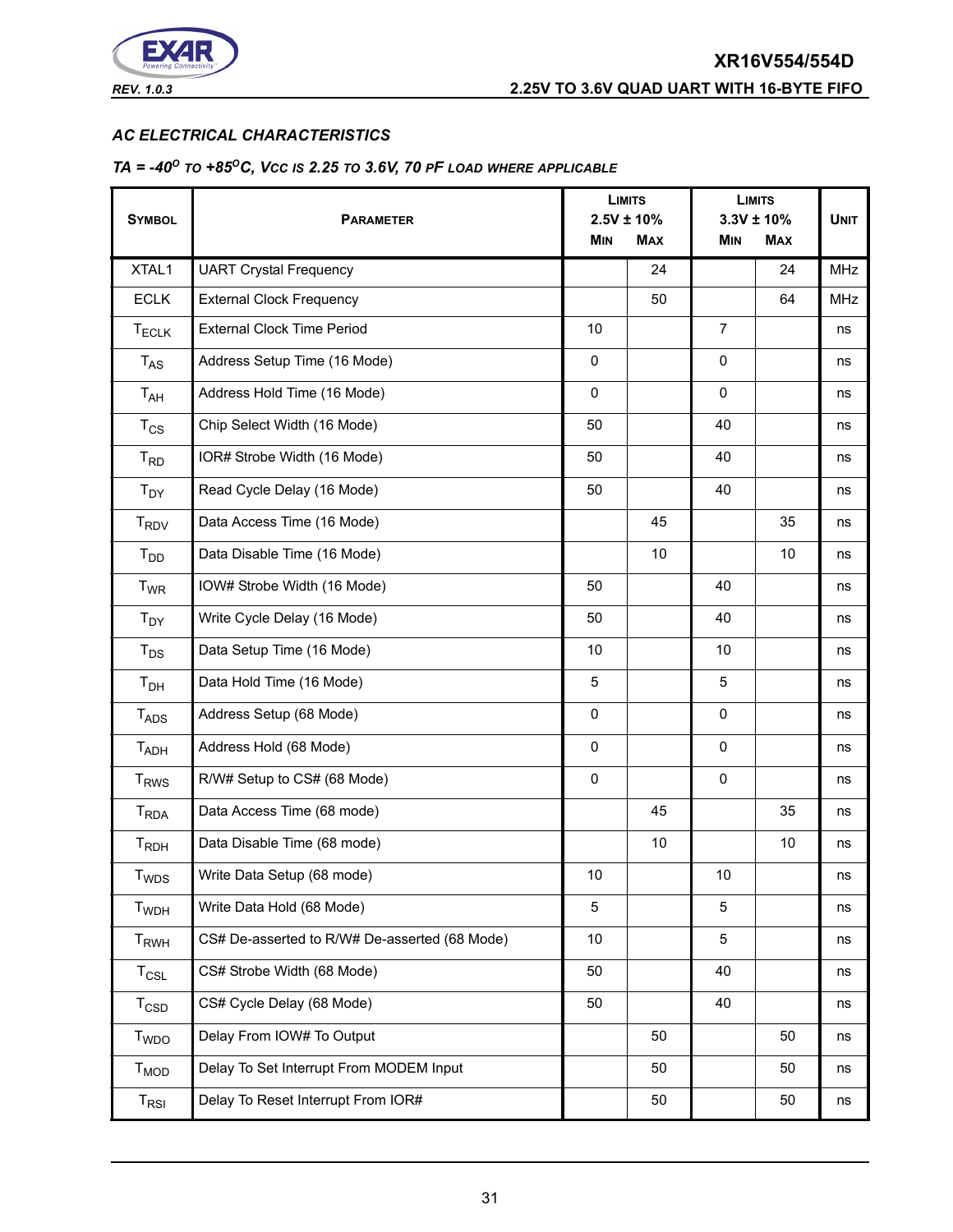## **2.25V TO 3.6V QUAD UART WITH 16-BYTE FIFO** *REV. 1.0.3*



### *AC ELECTRICAL CHARACTERISTICS*

## *TA = -40O TO +85OC, VCC IS 2.25 TO 3.6V, 70 PF LOAD WHERE APPLICABLE*

| <b>SYMBOL</b>                                 | <b>PARAMETER</b>                               | <b>MIN</b>    | <b>LIMITS</b><br>$2.5V \pm 10\%$<br><b>MAX</b> | <b>MIN</b> | <b>LIMITS</b><br>$3.3V \pm 10\%$<br><b>MAX</b> | <b>UNIT</b> |
|-----------------------------------------------|------------------------------------------------|---------------|------------------------------------------------|------------|------------------------------------------------|-------------|
| $T_{\rm SSI}$                                 | Delay From Stop To Set Interrupt               |               | 1                                              |            | 1                                              | <b>Bclk</b> |
| $\mathsf{T}_{\mathsf{R}\mathsf{R}\mathsf{I}}$ | Delay From IOR# To Reset Interrupt             |               | 45                                             |            | 45                                             | ns          |
| $T_{SI}$                                      | Delay From Start To Interrupt                  |               | 45                                             |            | 45                                             | ns          |
| T <sub>INT</sub>                              | Delay From Initial INT Reset To Transmit Start | 8             | 24                                             | 8          | 24                                             | <b>Bclk</b> |
| T <sub>WRI</sub>                              | Delay From IOW# To Reset Interrupt             |               | 45                                             |            | 45                                             | ns          |
| $T_{SSR}$                                     | Delay From Stop To Set RXRDY#                  | 1<br>1        |                                                |            |                                                | <b>Bclk</b> |
| $T_{RR}$                                      | Delay From IOR# To Reset RXRDY#                | 45<br>45      |                                                |            |                                                | ns          |
| T <sub>WT</sub>                               | Delay From IOW# To Set TXRDY#                  |               | 45                                             |            | 45                                             | ns          |
| $\mathsf{T}_{\mathsf{SRT}}$                   | Delay From Center of Start To Reset TXRDY#     |               | 8                                              |            | 8                                              | <b>Bclk</b> |
| $\mathsf{T}_{\mathsf{RST}}$                   | <b>Reset Pulse Width</b>                       | 40            |                                                | 40         |                                                | ns          |
| <b>Bclk</b>                                   | <b>Baud Clock</b>                              | 16X data rate |                                                |            | Hz                                             |             |

#### **FIGURE 12. CLOCK TIMING**

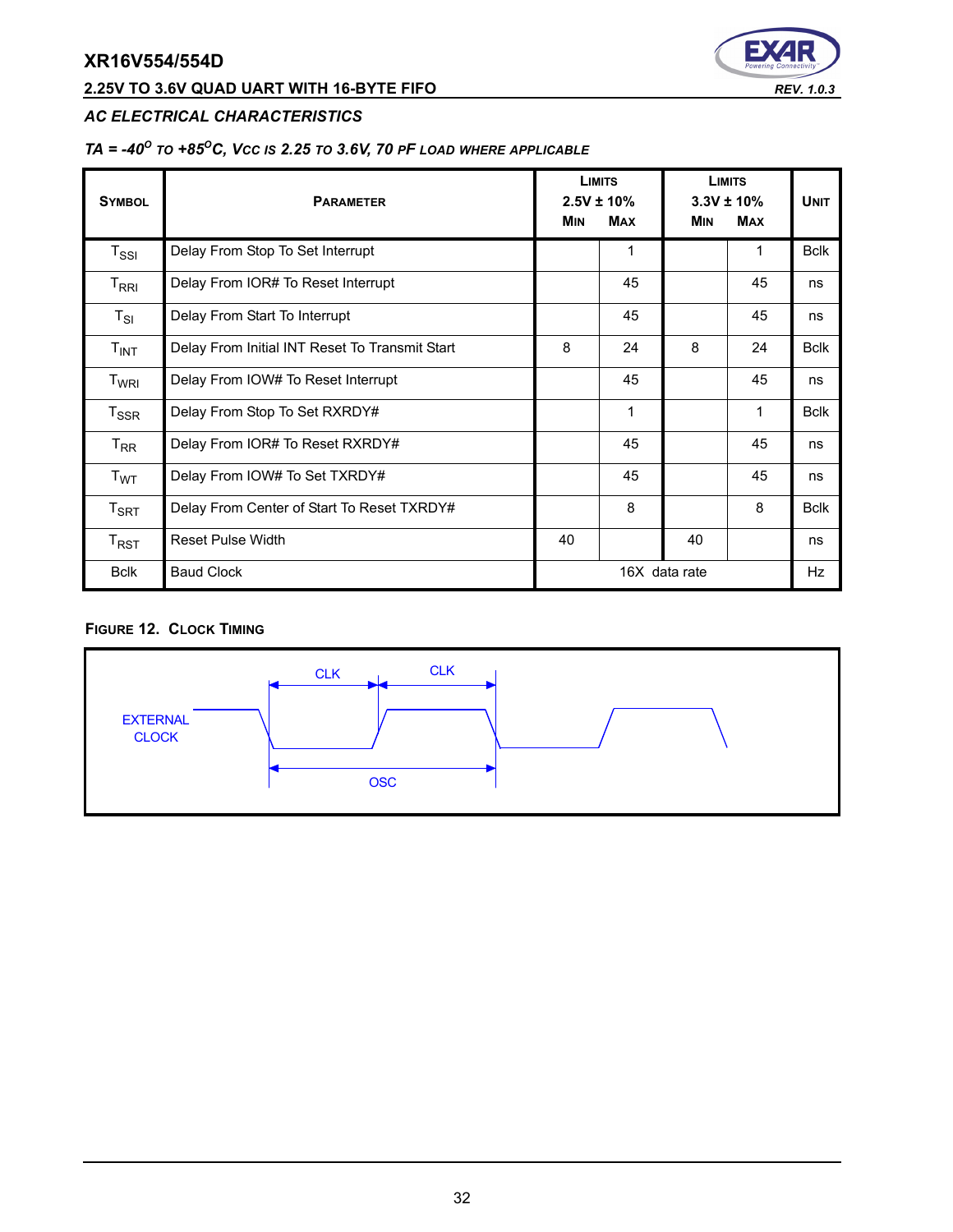

*REV. 1.0.3* **2.25V TO 3.6V QUAD UART WITH 16-BYTE FIFO**

**FIGURE 13. MODEM INPUT/OUTPUT TIMING FOR CHANNELS A-D**



**FIGURE 14. 16 MODE (INTEL) DATA BUS READ TIMING FOR CHANNELS A-D**

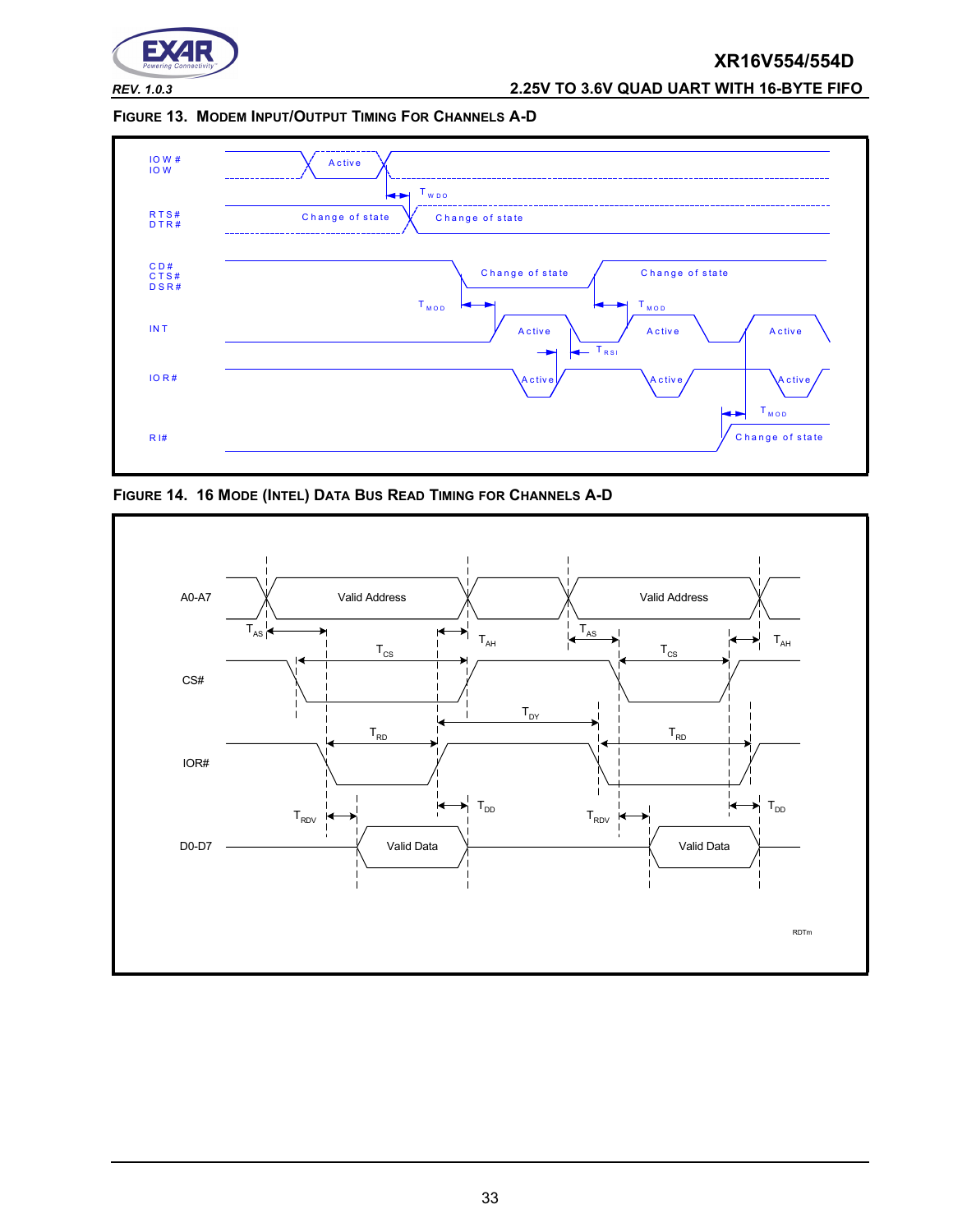



**FIGURE 15. 16 MODE (INTEL) DATA BUS WRITE TIMING FOR CHANNELS A-D**

**FIGURE 16. 68 MODE (MOTOROLA) DATA BUS READ TIMING FOR CHANNELS A-D**

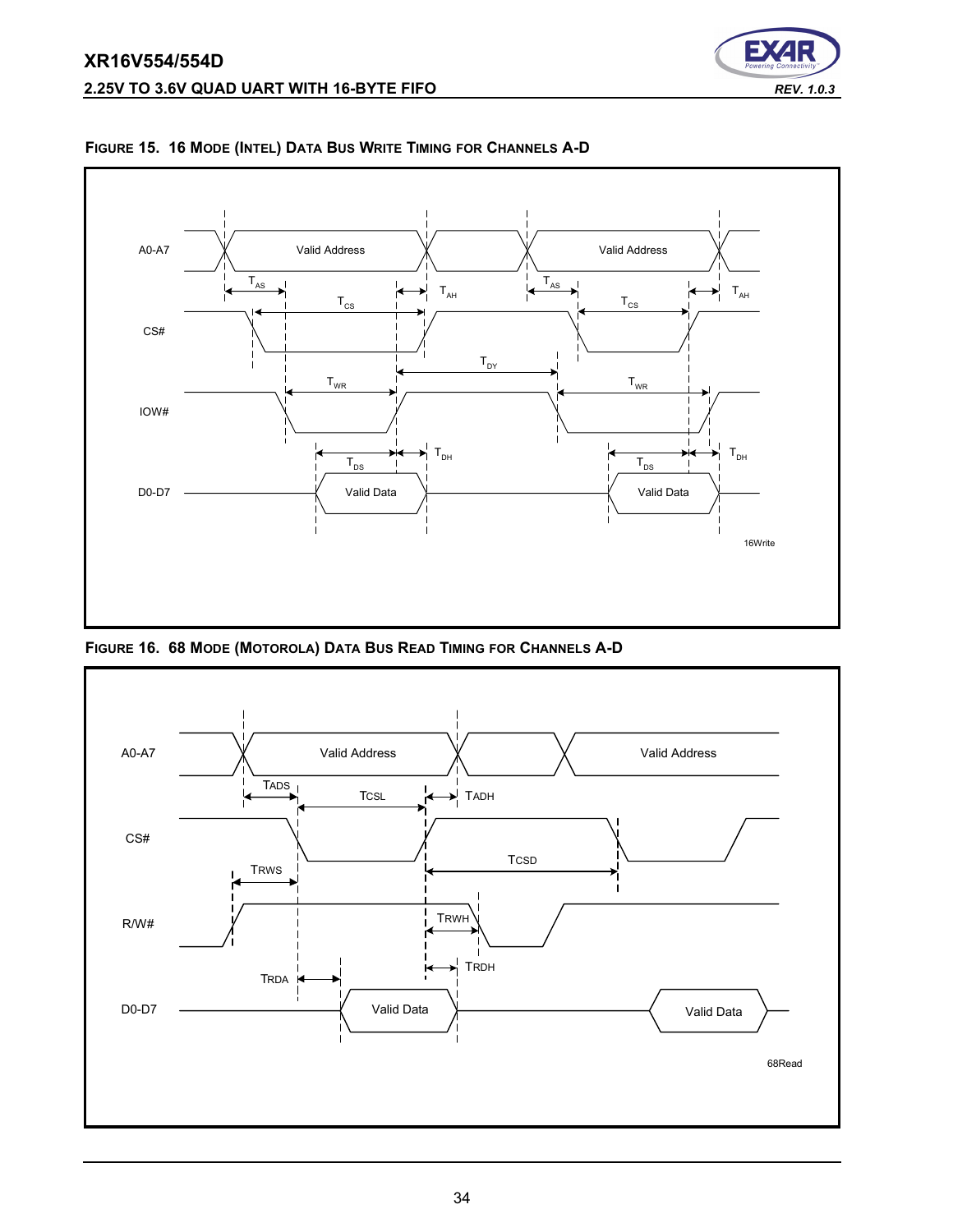

## *REV. 1.0.3* **2.25V TO 3.6V QUAD UART WITH 16-BYTE FIFO**





<span id="page-34-0"></span>**FIGURE 18. RECEIVE READY & INTERRUPT TIMING [NON-FIFO MODE] FOR CHANNELS A-D**

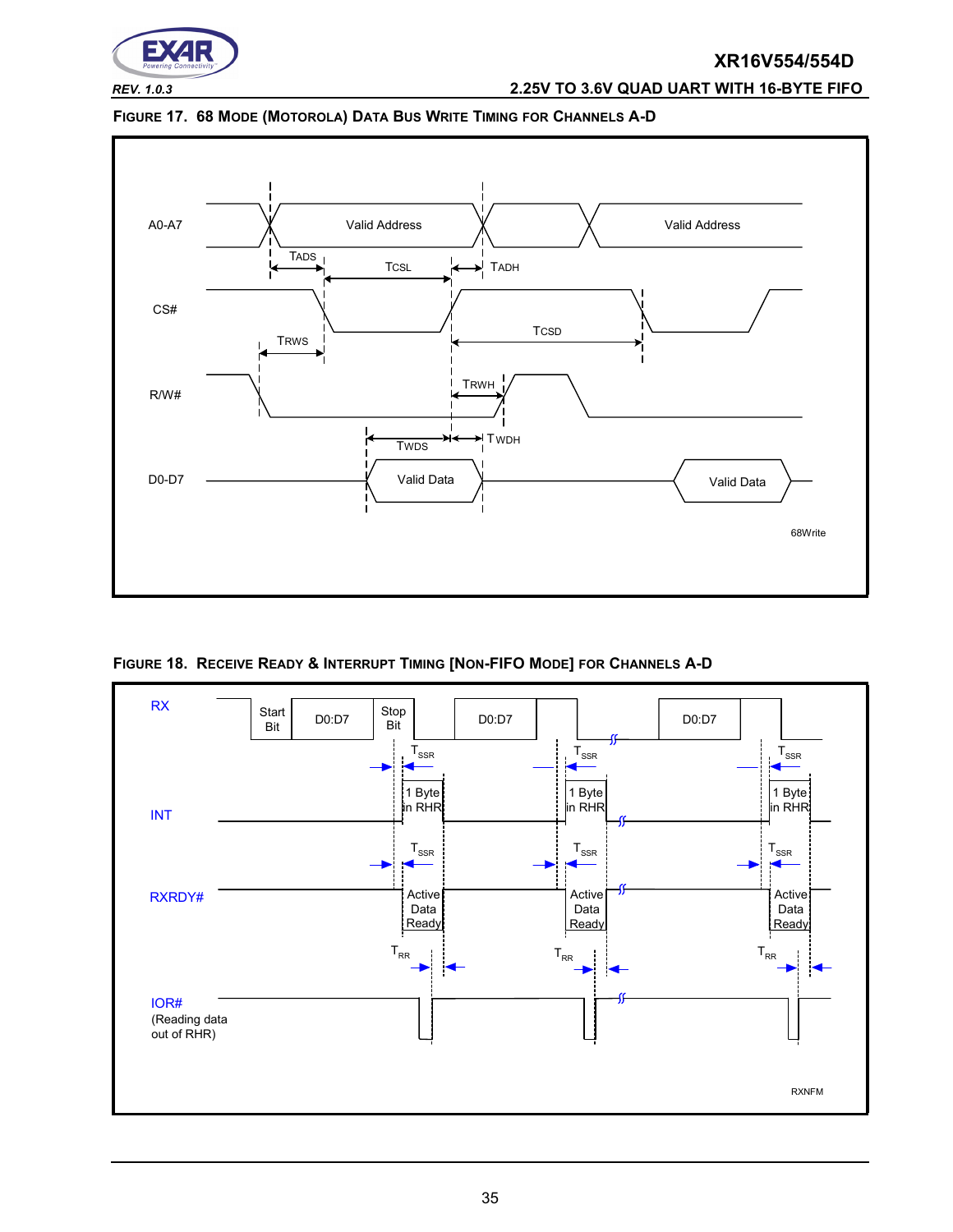

#### **FIGURE 19. TRANSMIT READY & INTERRUPT TIMING [NON-FIFO MODE] FOR CHANNELS A-D**

**FIGURE 20. RECEIVE READY & INTERRUPT TIMING [FIFO MODE, DMA DISABLED] FOR CHANNELS A-D**



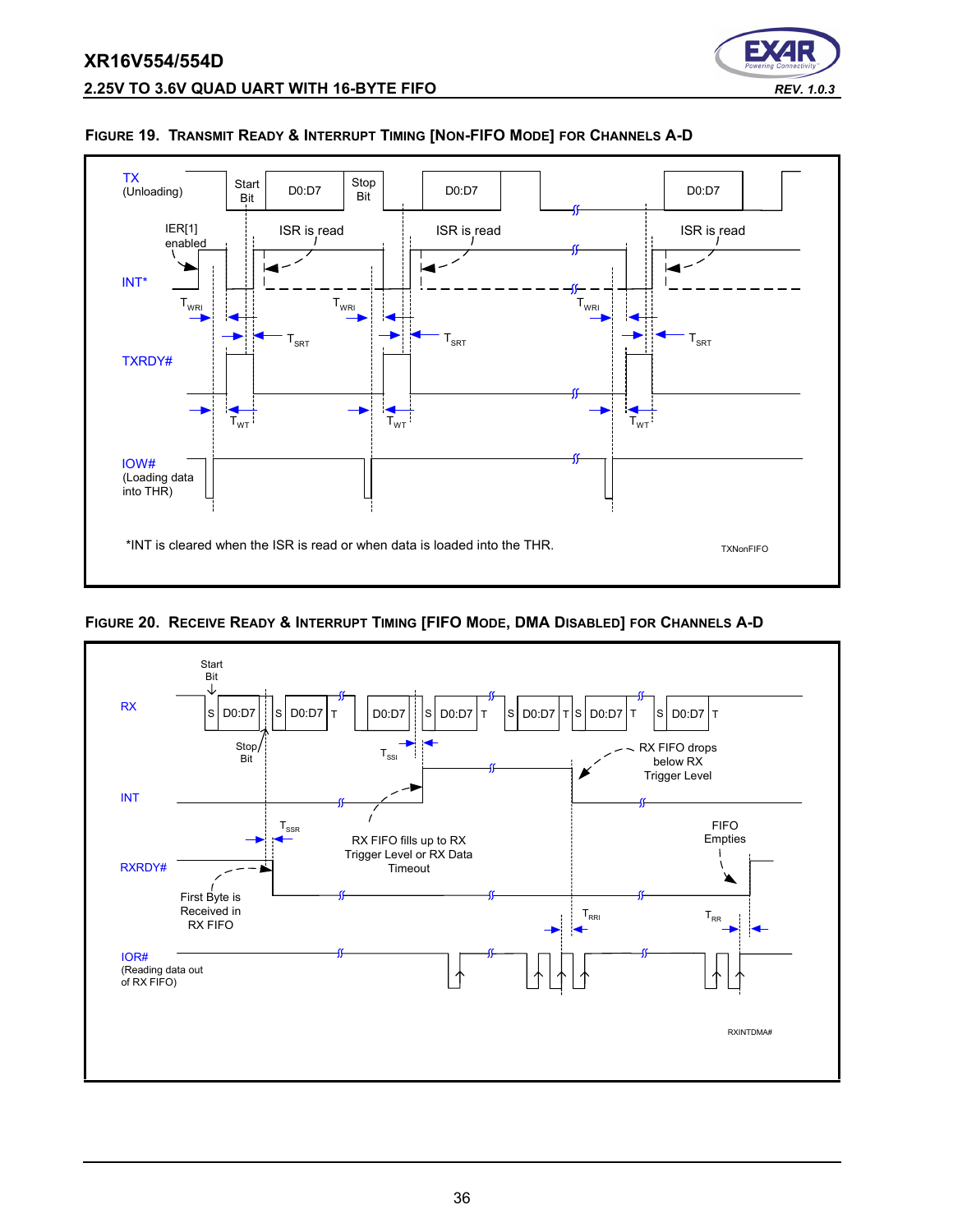



#### **FIGURE 21. RECEIVE READY & INTERRUPT TIMING [FIFO MODE, DMA ENABLED] FOR CHANNELS A-D**



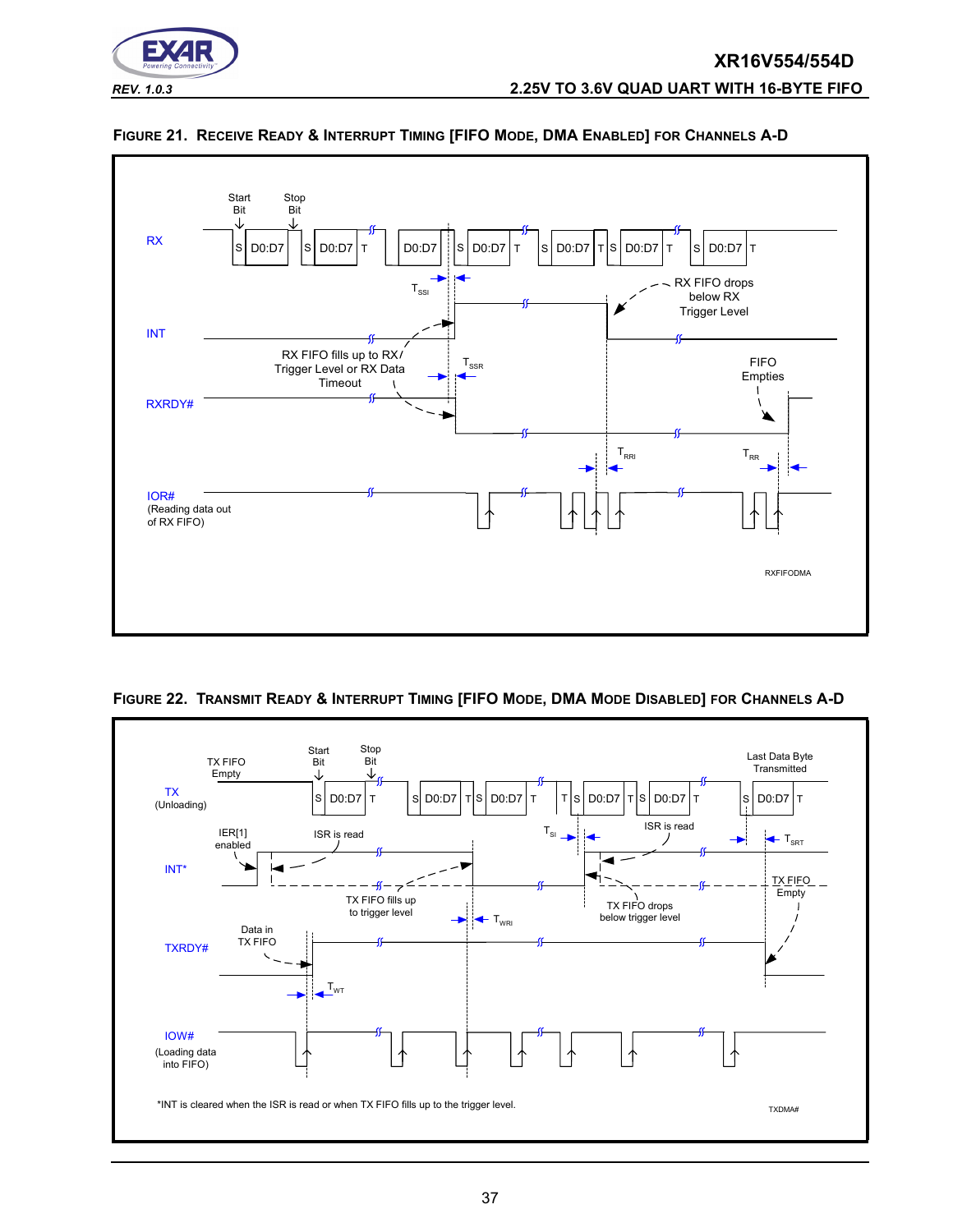## **XR16V554/554D 2.25V TO 3.6V QUAD UART WITH 16-BYTE FIFO** *REV. 1.0.3*





#### <span id="page-37-0"></span>**FIGURE 23. TRANSMIT READY & INTERRUPT TIMING [FIFO MODE, DMA MODE ENABLED] FOR CHANNELS A-D**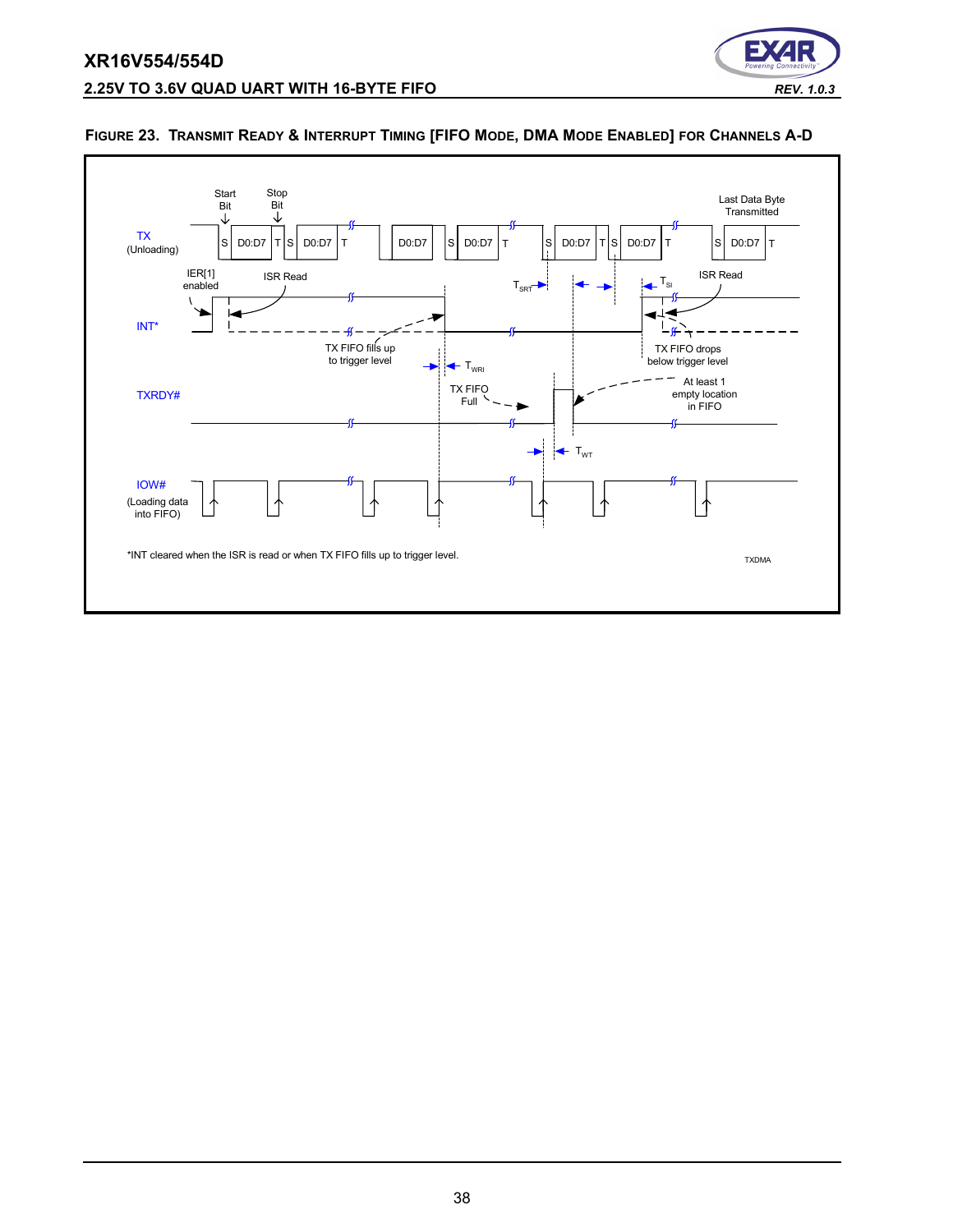

**PACKAGE DIMENSIONS**



#### **48 LEAD QUAD FLAT NO LEAD (7 x 7 x 0.9 mm, 0.50 mm pitch QFN)**

|  | Note: The control dimension is the millimeter column |  |  |
|--|------------------------------------------------------|--|--|
|  |                                                      |  |  |

|                |            | <b>INCHES</b> |            | <b>MILLIMETERS</b> |
|----------------|------------|---------------|------------|--------------------|
| <b>SYMBOL</b>  | <b>MIN</b> | <b>MAX</b>    | <b>MIN</b> | <b>MAX</b>         |
| A              | 0.031      | 0.039         | 0.80       | 1.00               |
| A <sub>1</sub> | 0.000      | 0.002         | 0.00       | 0.05               |
| A3             | 0.006      | 0.010         | 0.15       | 0.25               |
| D              | 0.270      | 0.281         | 6.85       | 7.15               |
| D <sub>2</sub> | 0.201      | 0.209         | 5.10       | 5.30               |
| b              | 0.007      | 0.012         | 0.18       | 0.30               |
| e              | 0.0197 BSC |               |            | 0.50 BSC           |
| L              | 0.012      | 0.020         | 0.30       | 0.50               |
| k              | 0.008      |               | 0.20       |                    |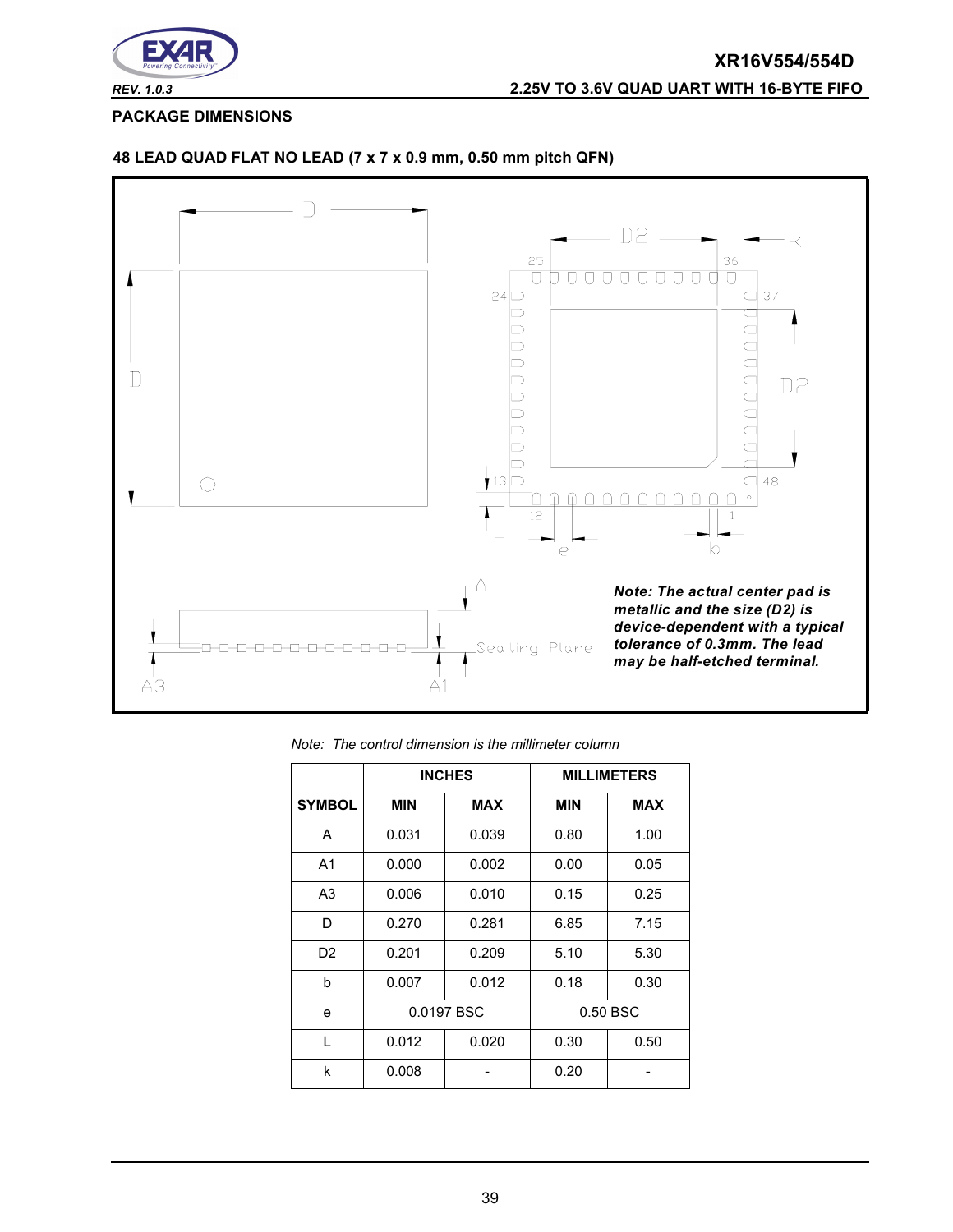## **2.25V TO 3.6V QUAD UART WITH 16-BYTE FIFO** *REV. 1.0.3*



## **64 LEAD LOW-PROFILE QUAD FLAT PACK (10 x 10 x 1.4 mm LQFP)**



*Note: The control dimension is the millimeter column*

|                |            | <b>INCHES</b> |            | <b>MILLIMETERS</b> |
|----------------|------------|---------------|------------|--------------------|
| <b>SYMBOL</b>  | <b>MIN</b> | <b>MAX</b>    | <b>MIN</b> | <b>MAX</b>         |
| A              | 0.055      | 0.063         | 1.40       | 1.60               |
| A <sub>1</sub> | 0.002      | 0.006         | 0.05       | 0.15               |
| A <sub>2</sub> | 0.053      | 0.057         | 1.35       | 1.45               |
| B              | 0.007      | 0.011         | 0.17       | 0.27               |
| C              | 0.004      | 0.008         | 0.09       | 0.20               |
| D              | 0.465      | 0.480         | 11.80      | 12.20              |
| D1             | 0.390      | 0.398         | 9.90       | 10.10              |
| e              | 0.020 BSC  |               |            | 0.50 BSC           |
| L              | 0.018      | 0.030         | 0.45       | 0.75               |
| $\alpha$       | 0°         | $7^{\circ}$   | 0°         | 7∘                 |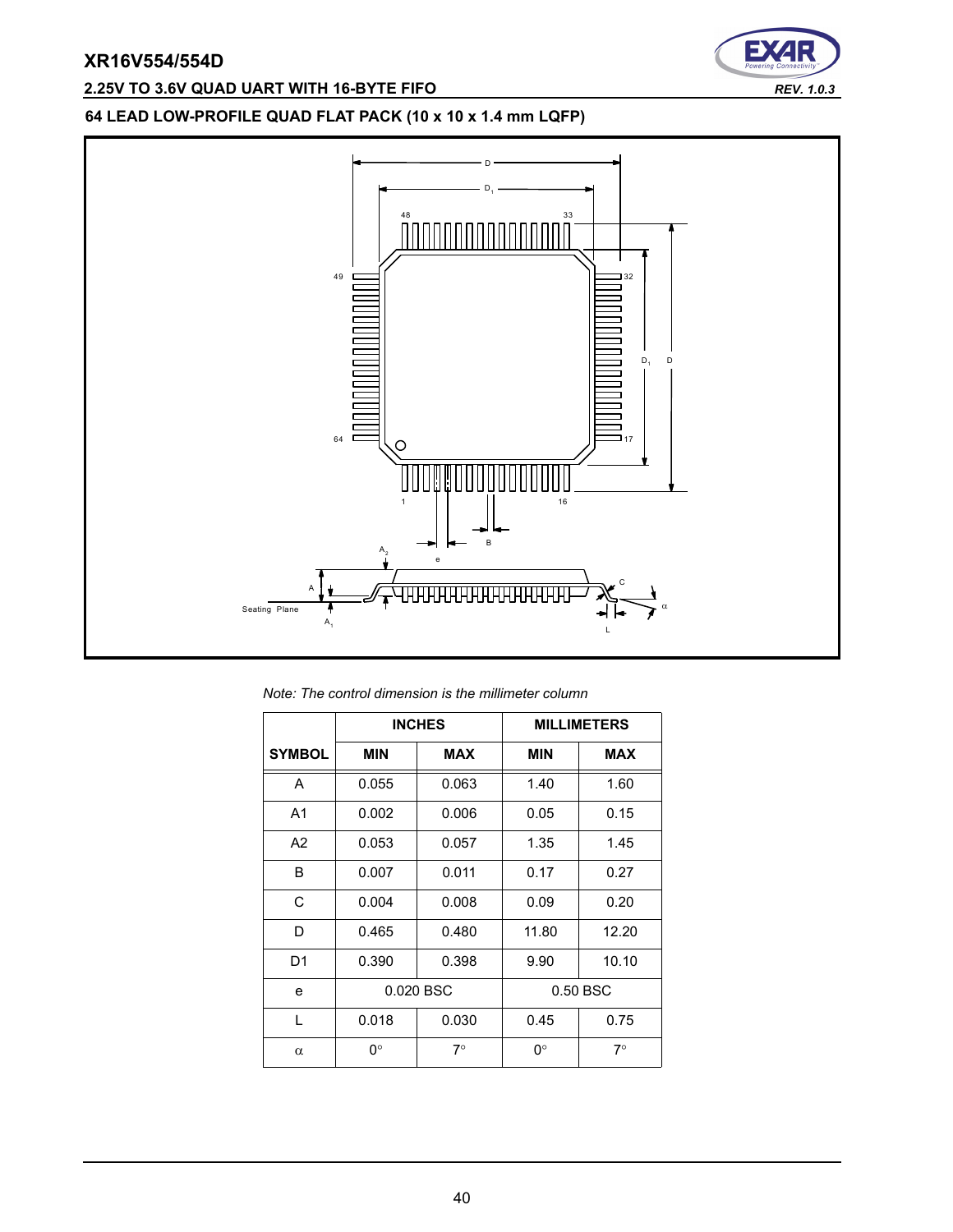

#### **68 LEAD PLASTIC LEADED CHIP CARRIER (PLCC)**



*Note: The control dimension is the inch column*

|                | <b>INCHES</b> |            |            | <b>MILLIMETERS</b> |
|----------------|---------------|------------|------------|--------------------|
| <b>SYMBOL</b>  | <b>MIN</b>    | <b>MAX</b> | <b>MIN</b> | <b>MAX</b>         |
| A              | 0.165         | 0.200      | 4.19       | 5.08               |
| $A_1$          | 0.090         | 0.130      | 2.29       | 3.30               |
| A <sub>2</sub> | 0.020         |            | 0.51       |                    |
| B              | 0.013         | 0.021      | 0.33       | 0.53               |
| $B_1$          | 0.026         | 0.032      | 0.66       | 0.81               |
| $\mathsf{C}$   | 0.008         | 0.013      | 0.19       | 0.32               |
| D              | 0.985         | 0.995      | 25.02      | 25.27              |
| $D_1$          | 0.950         | 0.958      | 24.13      | 24.33              |
| $D_2$          | 0.890         | 0.930      | 22.61      | 23.62              |
| $D_3$          | 0.800 typ.    |            |            | 20.32 typ.         |
| e              | 0.050 BSC     |            |            | 1.27 BSC           |
| $H_1$          | 0.042         | 0.056      | 1.07       | 1.42               |
| H <sub>2</sub> | 0.042         | 0.048      | 1.07       | 1.22               |
| R              | 0.025         | 0.045      | 0.64       | 1.14               |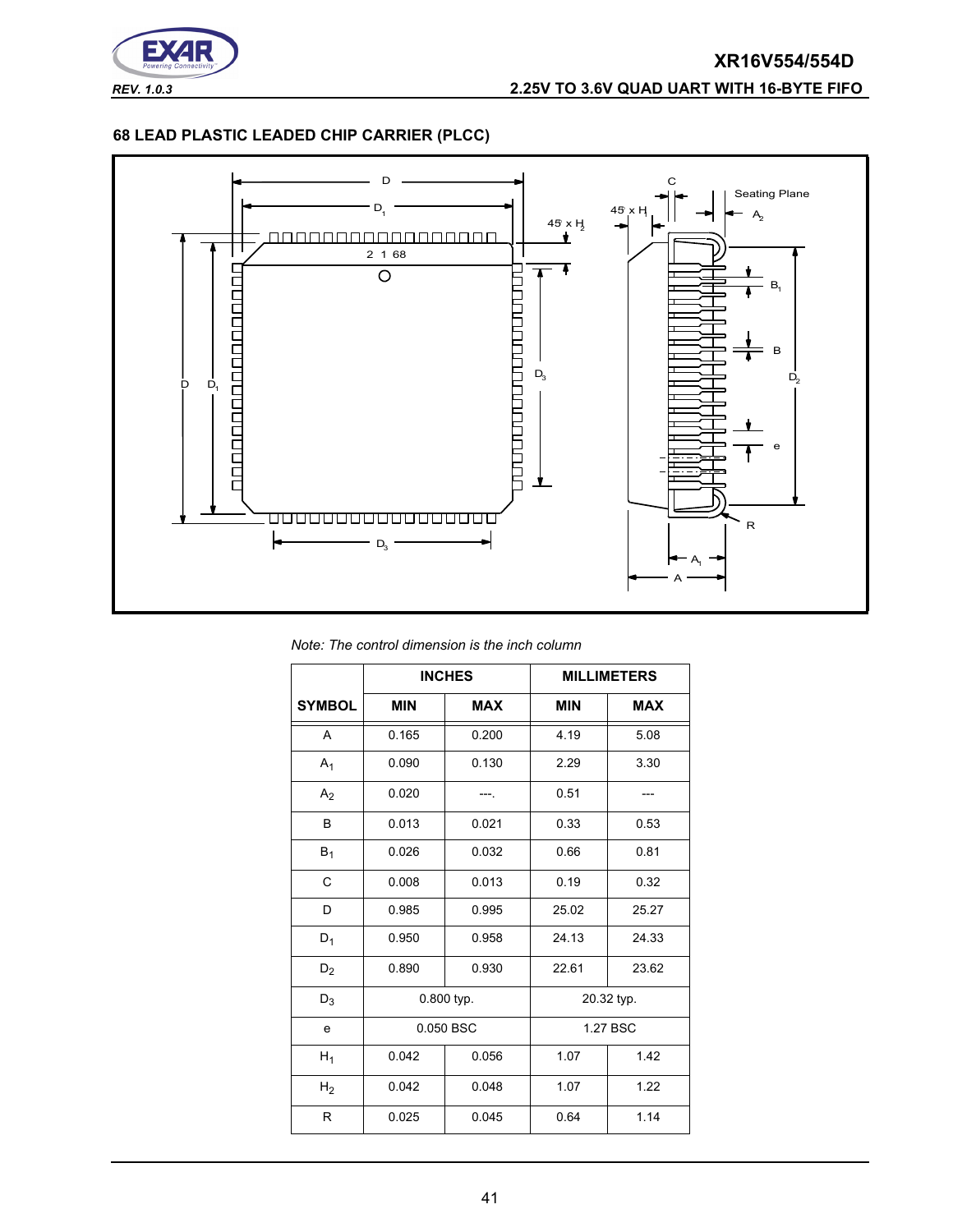## **2.25V TO 3.6V QUAD UART WITH 16-BYTE FIFO** *REV. 1.0.3*



## **80 LEAD PLASTIC QUAD FLAT PACK (12 mm x 12 mm LQFP, 1.4 mm Form)**



| Note: The control dimension is the millimeter column |  |  |  |
|------------------------------------------------------|--|--|--|
|------------------------------------------------------|--|--|--|

|                |                          | <b>INCHES</b> |            | <b>MILLIMETERS</b> |
|----------------|--------------------------|---------------|------------|--------------------|
| <b>SYMBOL</b>  | <b>MIN</b><br><b>MAX</b> |               | <b>MIN</b> | <b>MAX</b>         |
| A              | 0.055                    | 0.063         | 1.40       | 1.60               |
| A <sub>1</sub> | 0.002                    | 0.006         | 0.05       | 0.15               |
| A <sub>2</sub> | 0.053                    | 0.057         | 1.35       | 1.45               |
| B              | 0.007                    | 0.011         | 0.17       | 0.27               |
| C              | 0.004                    | 0.008         | 0.09       | 0.20               |
| D              | 0.543                    | 0.559         | 13.80      | 14.20              |
| D <sub>1</sub> | 0.465                    | 0.480         | 11.80      | 12.20              |
| e              | 0.0197 BSC               |               |            | 0.50 BSC           |
| L              | 0.018                    | 0.030         | 0.45       | 0.75               |
| α              | 0°                       | $7^\circ$     | 0°         | $7^\circ$          |